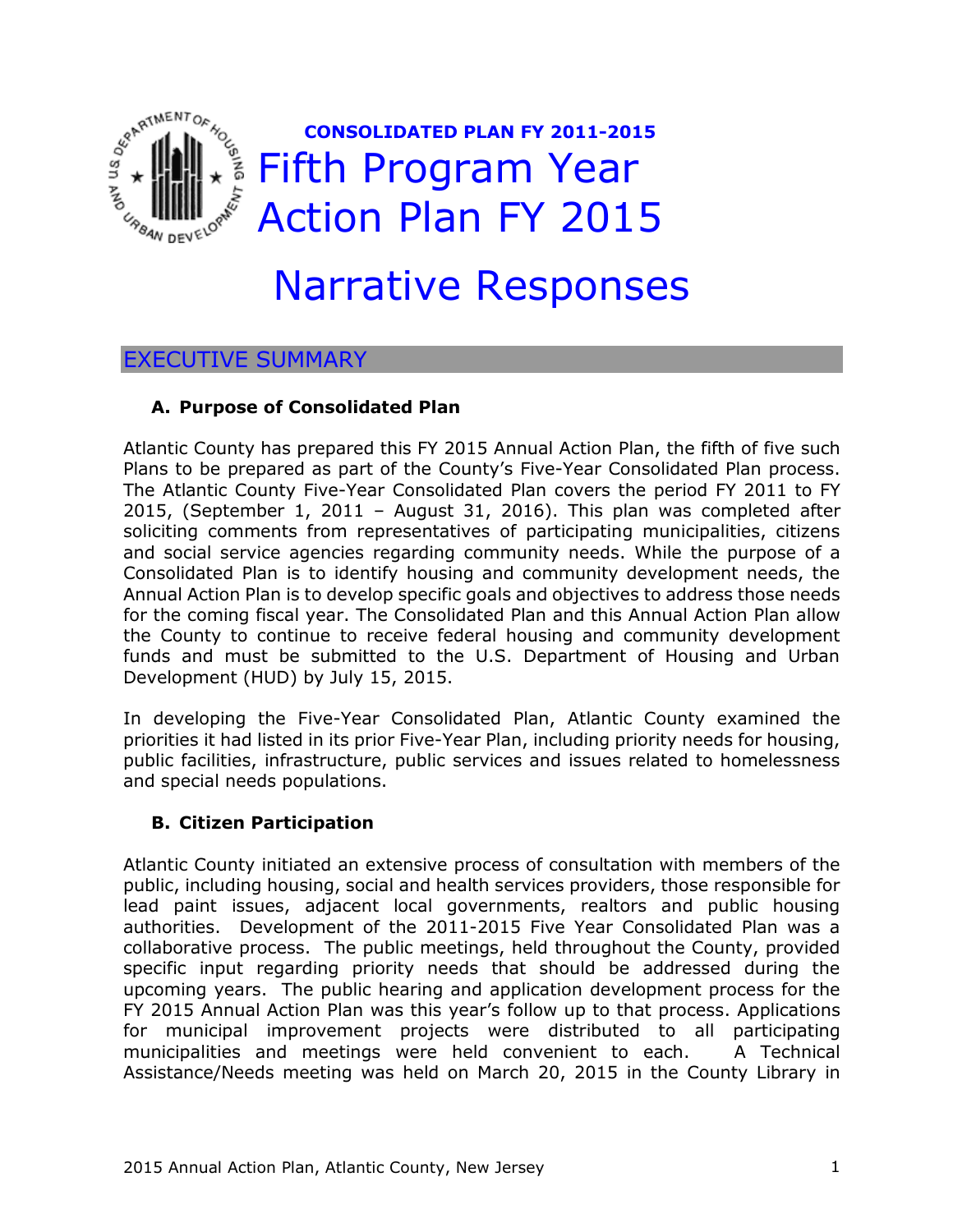Mays Landing. Technical assistance was provided to assist in the submission of requests for CDBG eligible projects.

Three public hearings for the purpose of assessing community needs were held on March 25, 2015 at locations throughout the County.

The County distributes funding through an application process that seeks to assist participating municipalities provide eligible activities within their jurisdictions. As part of the citizen participation process, copies of the draft Annual Action Plan were made available for citizens during a 30-day comment period (May 26 to June 26, 2015) and after the completion of the final Plan.

A second set of three public hearings was held on June 18, 2015, also at three locations throughout the County, to allow the public to comment on the draft Annual Action Plan. After consideration of comments by public officials, County staff, local organizations and residents, the final Annual Action Plan as presented at a public meeting on June 30, 2015 after which the Atlantic County Board of Chosen Freeholders adopted a resolution to authorize the County Executive to sign the necessary Certifications and grant application forms and submit the documents to the US Department of Housing and Urban Development on or before July 15, 2015.

Detailed information on the exact activities to be funded with CDBG and HOME funds is found in Section 3 of this 2015 Annual Action Plan document.

Atlantic County will continue to review its priority needs and encourage citizen input in evaluating program objectives and accomplishments. The resources available under CDBG and HOME and related programs are insufficient to address all identified needs; however, the County has allocated funds for those activities that address the most pressing needs identified in the Five Year Consolidated Plan and as reviewed and confirmed at the time of preparation of the FY 2015 Annual Action Plan.

# **C. Objectives and Outcomes**

Working in conjunction with the participating municipalities, Atlantic County has included a number of activities for the 2015 Program Year, all of which meet prescribed eligibility requirements and address the needs of low-moderate income residents. In addition to Administration/Planning, the County has planned activities that:

- Improve public infrastructure in eligible census block groups;
- Improve public facilities that serve eligible populations;
- Remove barriers to accessibility;
- Provide safe, decent, affordable housing for low and moderate income residents.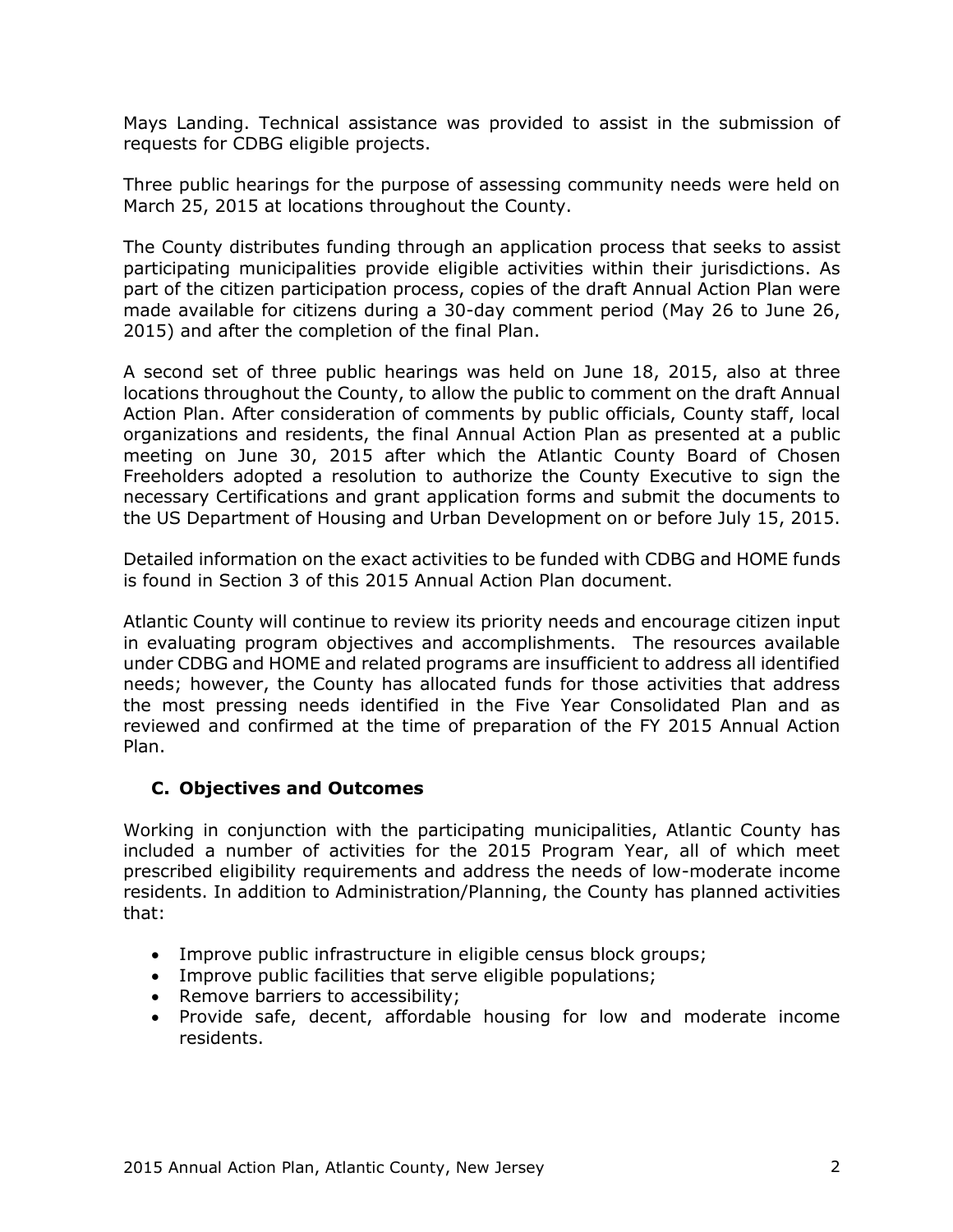# **D. Evaluation of Past Performance**

Atlantic County has an excellent history with respect to past performance and has consistently met timeliness requirements for both CDBG and HOME. It is expected that all timeliness requirements will be met in 2015 as well.

As evidenced by the most recent Consolidated Annual Performance and Evaluation Report (CAPER), the 2013 report, shows satisfactory progress in all County HOME and CDBG activities.

# **E. Year 2015 Action Plan**

The FY 2015 Action Plan for Atlantic County covers the period from September 1, 2015 to August 31, 2016. It will include \$1,033,275 in CDBG funds, \$432,792 in HOME Investment Partnership funds and \$25,000 in Program Income for a total of \$1,491,067.

The 2015 Action Plan provides \$206,004 for owner-occupied housing rehabilitation programs from CDBG, HOME and Program Income. The 2015 Plan will also provide \$396,897 in 2015 funding for eight (8) municipal projects for infrastructure and public facilities improvements for low-mod residents. The County will fund seven (7) municipal and county projects for a total of \$188,695 in 2015 CDBG funds to remove architectural barriers that impede accessibility. There is also one (1) slum/blight elimination project at \$58,599 in 2015 funds. The HOME homebuyer assistance program is budgeted for \$200,000 in 2015 HOME funds. The remaining funds are budgeted for general administration, planning and program delivery costs directly associated with individual activities.

|                                                                                                                                               | <b>Funding</b>                               |                        |                                     |                                 |                                                            |  |  |  |
|-----------------------------------------------------------------------------------------------------------------------------------------------|----------------------------------------------|------------------------|-------------------------------------|---------------------------------|------------------------------------------------------------|--|--|--|
| <b>Category</b>                                                                                                                               | <b>CDBG</b>                                  | <b>HOME</b>            | $Re-$<br>Programmed<br><b>Funds</b> | <b>Program</b><br><b>Income</b> | <b>Total</b>                                               |  |  |  |
|                                                                                                                                               |                                              |                        |                                     |                                 |                                                            |  |  |  |
| Owner-Occupied Housing<br>Rehabilitation<br>County Program<br>Absecon Program<br>Corbin City Program<br>Port Republic Program<br><b>TOTAL</b> | \$26,410<br>\$15,000<br>\$15,000<br>\$56,410 | \$124,594<br>\$124,594 |                                     | \$25,000<br>\$25,000            | \$149,594<br>\$26,410<br>\$15,000<br>\$15,000<br>\$206,004 |  |  |  |
| Homebuyers Assistance                                                                                                                         |                                              | \$200,000              |                                     |                                 | \$200,000                                                  |  |  |  |
| Programs                                                                                                                                      |                                              |                        |                                     |                                 |                                                            |  |  |  |
| <b>CHDO Programs to Provide</b><br>Affordable Housing for<br>Homeownership                                                                    |                                              | \$64,919               |                                     |                                 | \$64,919                                                   |  |  |  |

# **Year 2015 Action Plan, by Category**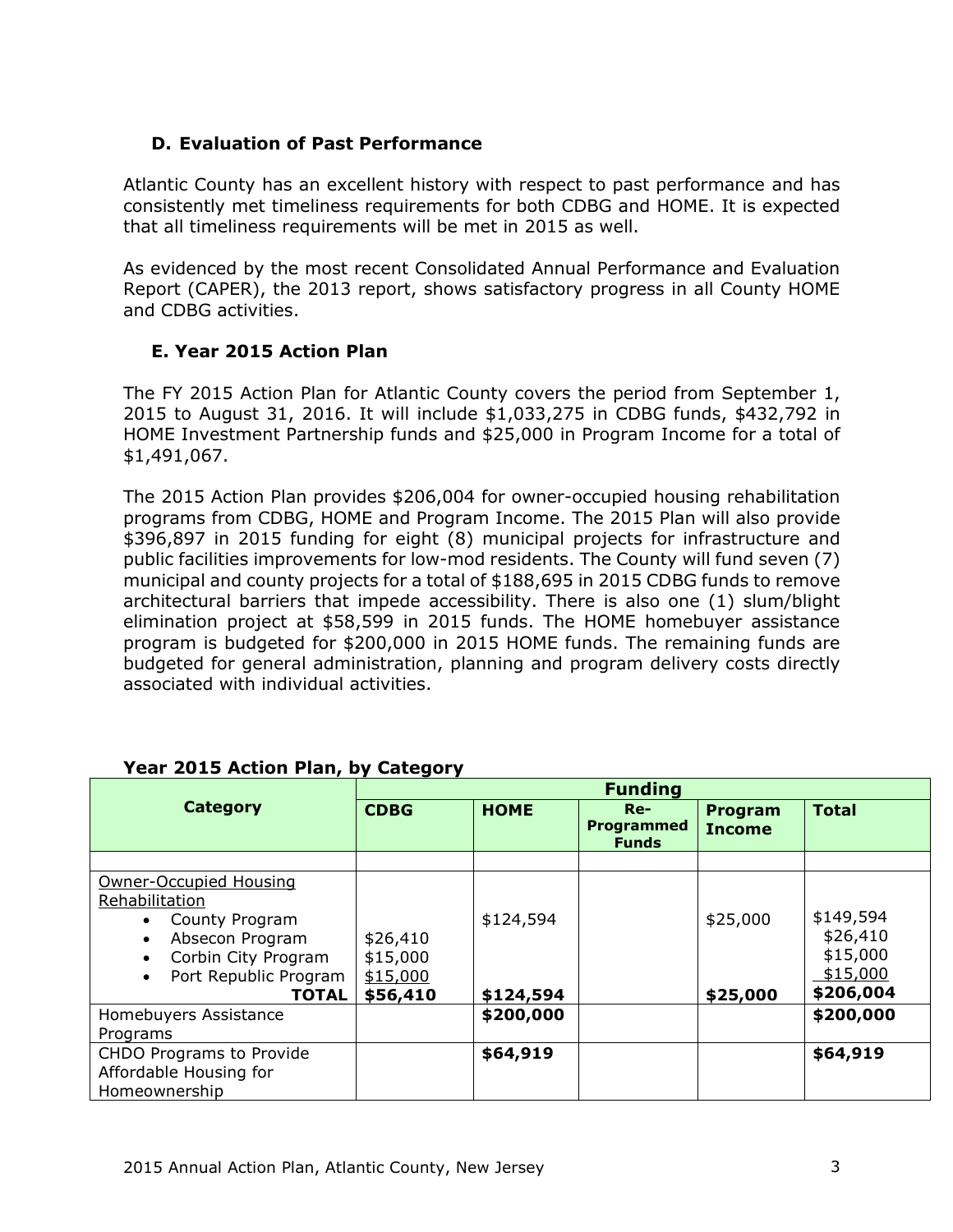| Public Facility/Infrastructure         |             |           |     |          |             |
|----------------------------------------|-------------|-----------|-----|----------|-------------|
| Improvements                           |             |           |     |          |             |
| <b>Brigantine: Street</b><br>$\bullet$ | \$45,712    |           |     |          | \$45,712    |
| reconstruction                         |             |           |     |          |             |
| <b>Buena Vista Twp:</b><br>$\bullet$   |             |           |     |          |             |
| Community center                       | \$42,034    |           |     |          | \$42,034    |
| Folsom: Senior Center<br>$\bullet$     | \$15,000    |           |     |          | \$15,000    |
| Galloway Twp.: Senior<br>$\bullet$     |             |           |     |          |             |
| Center                                 | \$77,827    |           |     |          | \$77,827    |
| Mullica Twp.: Drainage<br>$\bullet$    |             |           |     |          |             |
| Improvements                           | \$33,326    |           |     |          | \$33,326    |
| Pleasantville: Street<br>$\bullet$     |             |           |     |          |             |
| Reconstruction                         | \$87,208    |           |     |          | \$87,208    |
| Somers Point: Street                   |             |           |     |          |             |
| Reconstruction                         | \$45,907    |           |     |          | \$45,907    |
| Ventnor: Street &                      | \$49,883    |           |     |          | \$49,883    |
| Drainage Improvements                  |             |           |     |          |             |
| <b>TOTAL</b>                           | \$396,897   |           |     |          | \$396,897   |
| ADA - architectural barrier            |             |           |     |          |             |
| removal projects                       |             |           |     |          |             |
| <b>Atlantic County</b><br>$\bullet$    | \$70,000    |           |     |          | \$70,000    |
| <b>Estell Manor</b>                    | \$15,000    |           |     |          | \$15,000    |
| Linwood                                | \$15,000    |           |     |          | \$15,000    |
| Longport                               | \$15,000    |           |     |          | \$15,000    |
| Margate                                | \$32,639    |           |     |          | \$32,639    |
| Northfield                             | \$26,056    |           |     |          | \$26,056    |
| Weymouth Twp.<br>$\bullet$             | \$15,000    |           |     |          | \$15,000    |
| <b>TOTAL</b>                           | \$188,695   |           |     |          | \$188,695   |
| <b>Public Services</b>                 |             |           |     |          |             |
| Absecon Senior Bus<br>$\bullet$        | \$5,000     |           |     |          | \$5,000     |
| Slum/Blight Elimination                |             |           |     |          |             |
| <b>Hamilton Township</b><br>$\bullet$  | \$58,599    |           |     |          | \$58,599    |
| Projects to be determined              |             |           |     |          |             |
| Buena Borough<br>$\bullet$             | \$32,340    |           |     |          | \$32,340    |
| Egg Harbor Township                    | \$88,679    |           |     |          | \$88,679    |
| <b>TOTAL</b>                           | \$121,019   |           |     |          | \$121,019   |
| General Administration and             |             |           |     |          |             |
| Planning                               | \$206,655   | \$43,279  |     |          | \$249,934   |
| <b>Total</b>                           | \$1,033,275 | \$432,792 | \$0 | \$25,000 | \$1,491,067 |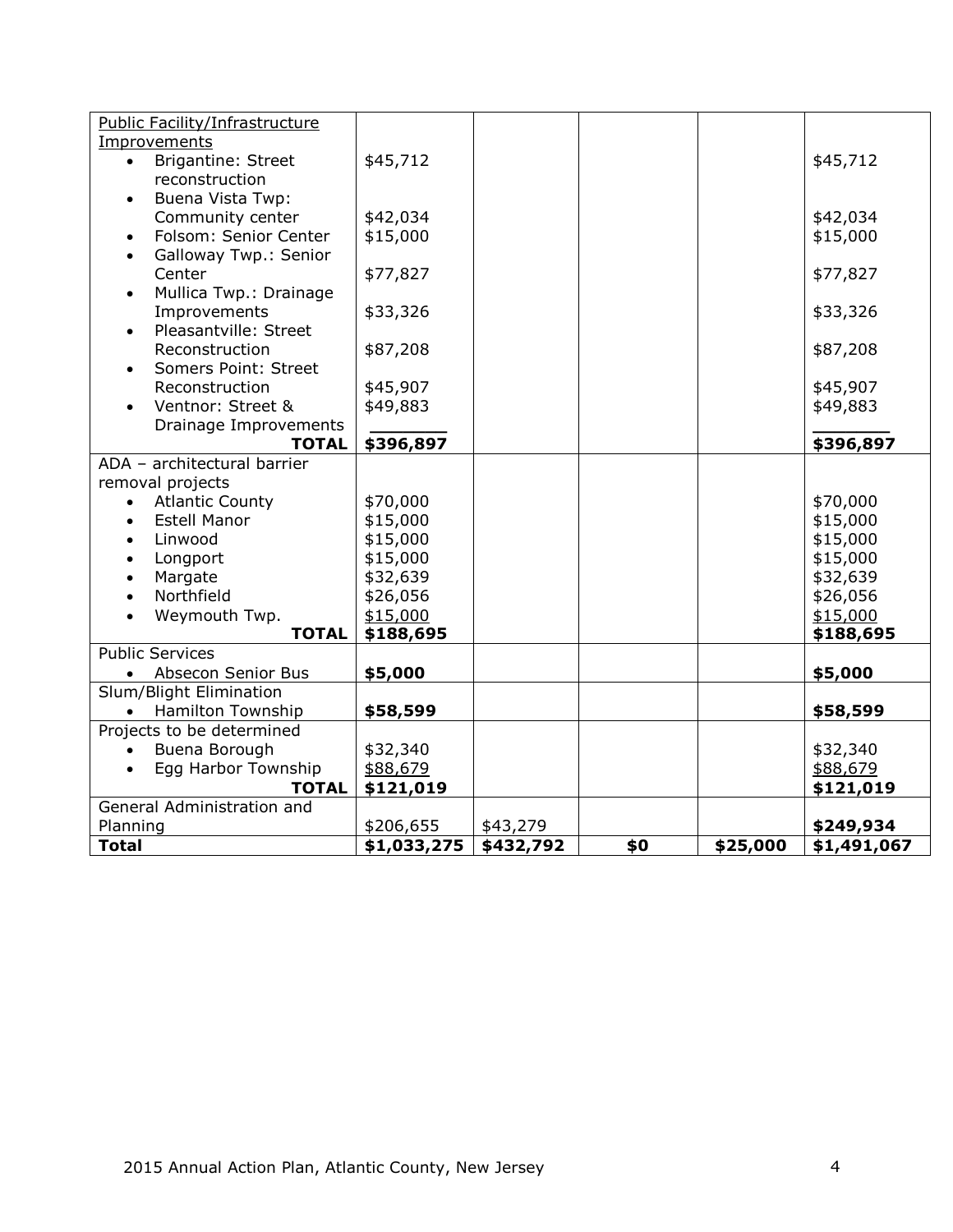# **General Questions and Community Profile**

- 1. Describe the geographic areas of the jurisdiction (including areas of low income families and/or racial/minority concentration) in which assistance will be directed during the next year. Where appropriate, the jurisdiction should estimate the percentage of funds the jurisdiction plans to dedicate to target areas.
- 2. Describe the basis for allocating investments geographically within the jurisdiction (or within the EMSA for HOPWA)  $(91.215(a)(1))$  during the next year and the rationale for assigning the priorities.
- 3. Describe actions that will take place during the next year to address obstacles to meeting underserved needs.
- 4. Identify the federal, state, and local resources expected to be made available to address the needs identified in the plan. Federal resources should include Section 8 funds made available to the jurisdiction, Low-Income Housing Tax Credits, and competitive McKinney-Vento Homeless Assistance Act funds expected to be available to address priority needs and specific objectives identified in the strategic plan.

#### **Program Year 5 – (FY 2015) General Questions response:**

Atlantic County is comprised of 23 municipalities covering 567 square miles in southeastern New Jersey. The County is located approximately 50 miles south and east of Philadelphia. The County is bounded on the north by the Mullica River, on the south by the Great Egg Harbor Bay and the Tuckahoe River, on the west by Camden, Gloucester and Cumberland counties and on the east by the Atlantic Ocean.

Hospitality and tourism is the dominant economic sector of the County, which includes the casino/resort industry of Atlantic City. That industry is undergoing a drastic downsizing, with four (4) casinos closing in 2014 and several others possibly shutting their doors in 2015. The resultant loss of jobs has had and is expected to continue to have a broad and deep impact on the need for support services throughout the County.

Priority funding areas in Atlantic County include those where the percentage of low and moderate income (LMI) persons exceeds 42.19%. The County also prioritizes areas of racial and ethnic concentration, defined as census tracts where the percentage of a specific racial or ethnic group is at least 10 percentage points higher than the County's rate overall.

During 2015, activities will be funded in locales with higher minority concentrations in the communities of:

- **Galloway Township**
- Egg Harbor Township
- **Hamilton Township**
- Pleasantville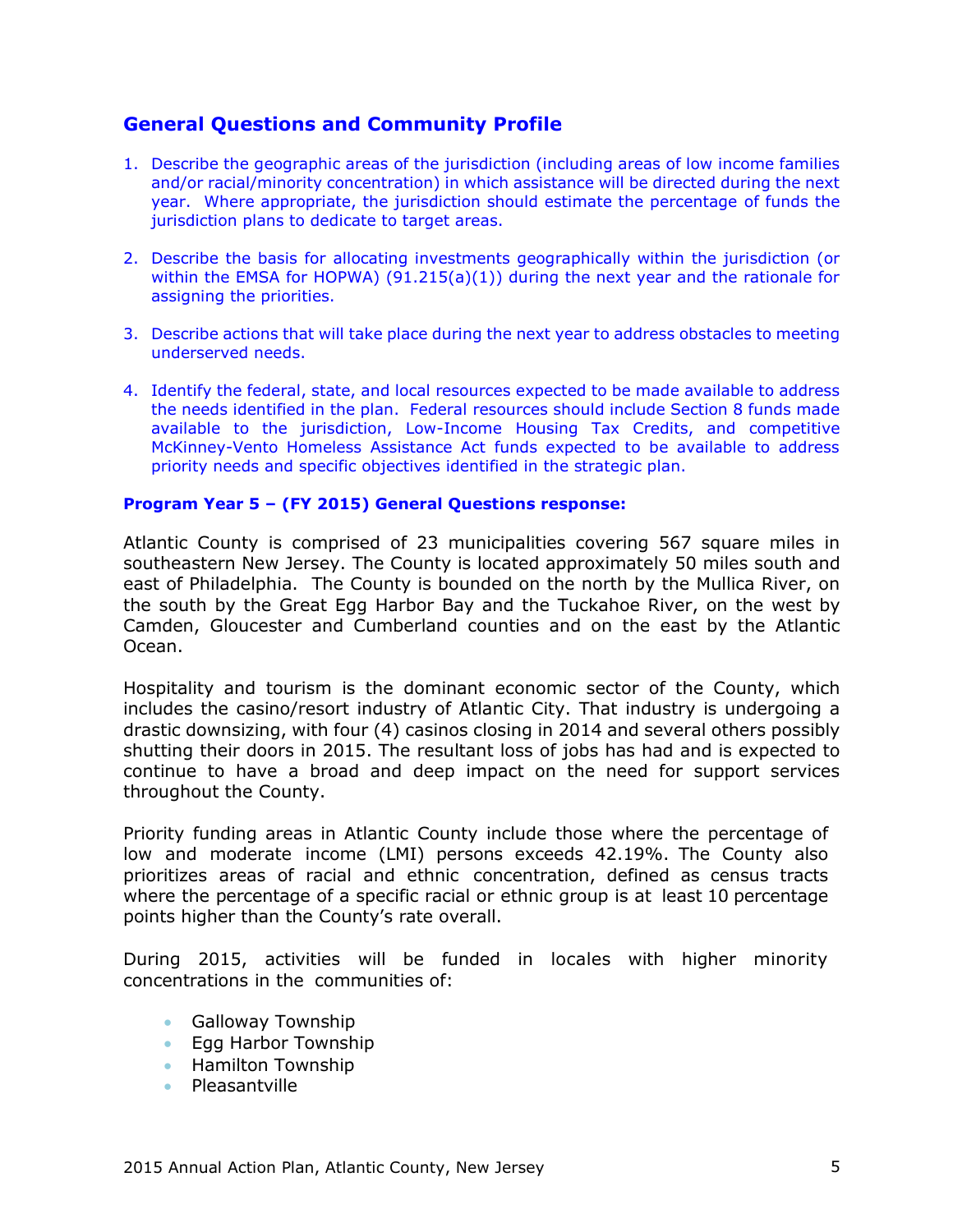### **Racial/Ethnic Minority Concentrations**

Atlantic County has become increasingly diverse since 1990. Between that year and 2013, the percentage of County residents describing themselves as a race other than White increased from 14.9% to 28.6%. The minority share of the population grew during a time of population increase, as the County continued to gain White residents, although at a slower rate than it gained persons of other races.

In Atlantic County, diversity has also recently expanded within the non-White population. The number of Black residents has more than doubled since 1990. Additionally, there have been sizable increases in the number of Asian/Pacific Islanders, persons of Two or More races and persons of Hispanic ethnicity. Between 1990 and 2013, the following trends could also be noted:

- Atlantic County's Black population increased by 143.8% and Black residents now represent a larger share of the total population than they did in 1990.
- The number of Asian/Pacific Islanders had the largest percentage increase among racial and ethnic groups (582.7%).
- "Persons of two or more races" was a new category in the 2000 Census. At that time, persons in this category comprised 2.2% of the total population of Atlantic County. This segment changed little, increasing to 2.5% of the County's population in 2013.
- Persons of Hispanic origin account for 18.2% of Atlantic County's total population, an increase from 5.5% in 1990.

|                            |         | 1990   |         | 2000   |         | 2013   |           |
|----------------------------|---------|--------|---------|--------|---------|--------|-----------|
|                            | #       | $\%$   | #       | $\%$   | #       | $\%$   | 1990-2013 |
| <b>Atlantic County</b>     | 186,341 | 100.0% | 212,035 | 100.0% | 275,862 | 100.0% | 48.0%     |
| White                      | 158,622 | 85.1%  | 161,823 | 76.3%  | 196,965 | 71.4%  | 24.2%     |
| <b>Black</b>               | 19,573  | 10.5%  | 26,642  | 12.6%  | 47,724  | 17.3%  | 143.8%    |
| Amer, Indian/Alaska Native | 372     | 0.2%   | 476     | 0.2%   | 1,931   | 0.7%   | 419.0%    |
| Asian/Pacific Islander     | 3,273   | 1.8%   | 8,648   | 4.1%   | 22.344  | 8.1%   | 582.7%    |
| Some Other Race            | 4,501   | 2.4%   | 9,732   | 4.6%   | N/A     | N/A    | N/A       |
| Two or More Races*         | N/A     |        | 4.714   | 2.2%   | 6,896   | 2.5%   | 46.3%     |
| Hispanic                   | 10,304  | 5.5%   | 20,622  | 9.7%   | 50,206  | 18.2%  | 387.2%    |

\* Data for Two or More Races was not available in 1990. Source: U.S. Census Bureau

The following table presents population data for Atlantic County by race and ethnicity. The data is presented by municipality for all County municipalities except Atlantic City, which is a separate entitlement. HUD defines areas of racial or ethnic concentration as geographical areas where the percentage of a specific minority or ethnic group is 10 percentage points higher than in the County overall.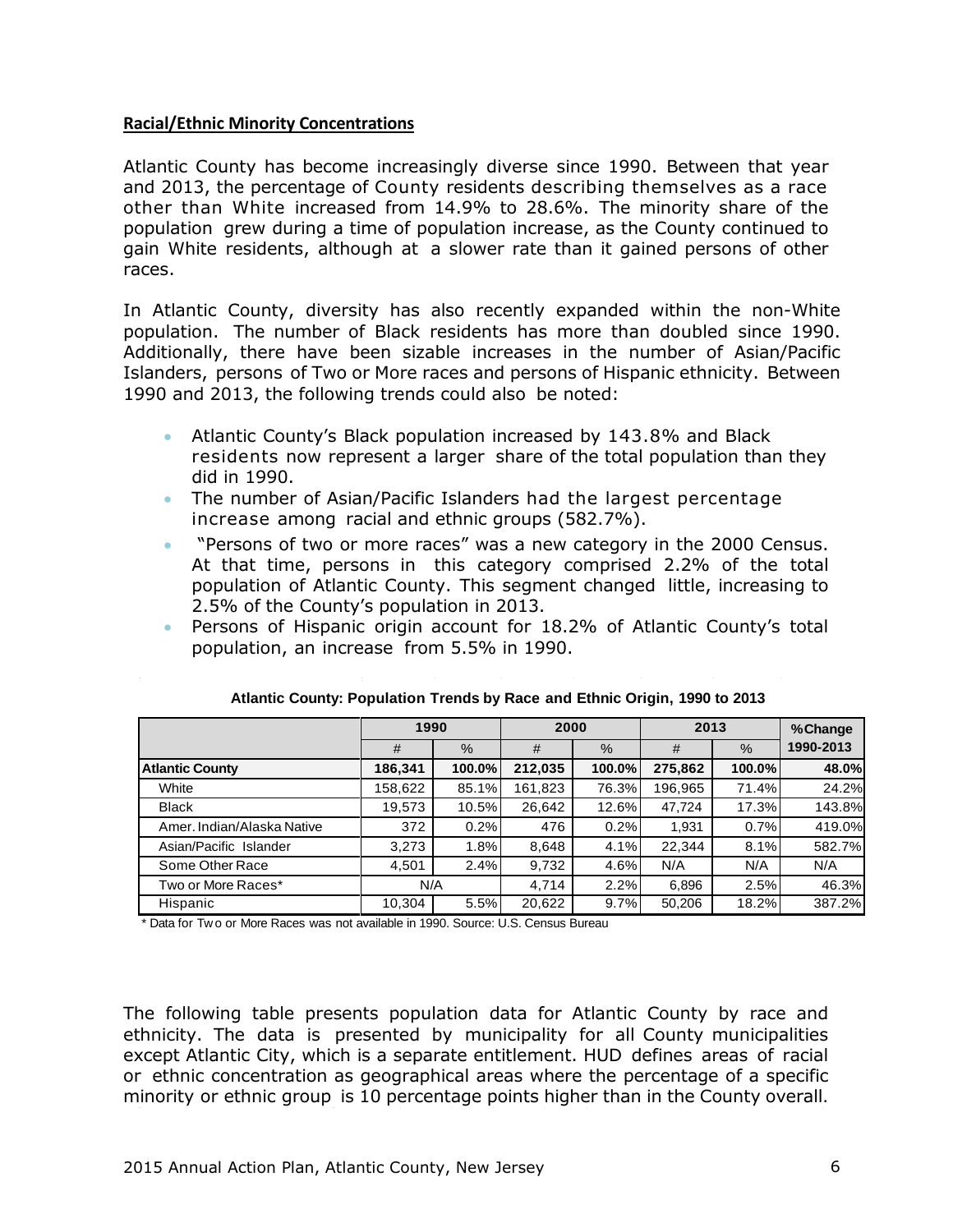### **Atlantic County: Racial and Ethnic Concentrations by Municipality and Census Tract**

|                           | <b>Census</b>          | <b>Total</b>      |                 | <b>Asian/Pacifi</b><br>White<br><b>Black</b><br>Other Race**<br>c Islander |              |               |              | <b>Hispanic</b> |             |              |              |               |
|---------------------------|------------------------|-------------------|-----------------|----------------------------------------------------------------------------|--------------|---------------|--------------|-----------------|-------------|--------------|--------------|---------------|
|                           | <b>Tract</b>           | <b>Population</b> | $\#$            | $\%$                                                                       | $\#$         | %             | $\#$         | $\%$            | $\#$        | %            | $\#$         | $\%$          |
| <b>Atlantic County</b>    |                        | 275,339           | 183,812         | 66.8%                                                                      | 43,396       | 15.8%         | 22,045       | 8.0%            | 25,01<br>4  | 9.1%         | 46,32<br>4   | 16.8%         |
| <b>Absecon</b>            | <b>Total</b>           | 8,369             | 6,289           | 75.1%                                                                      | 843          | 10.1%         | 678          | 8.1%            | 559         | 6.7%         | 805          | 7.5%          |
|                           | 102                    | 5,782             | 5,075           | 87.8%                                                                      | 264          | 4.6%          | 177          | 3.1%            | 266         | 4.6%         | 467          | 6.1%          |
|                           | 103                    | 2,587             | 1,214           | 46.9%                                                                      | 579          | 22.4%         | 501          | 19.4%           | 293         | 11.3%        | 338          | 13.1%         |
| <b>Brigantine</b>         | <b>Total</b>           | 9,622             | 8,172           | 84.9%                                                                      | 219          | 2.3%          | 807          | 8.4%            | 424         | 4.4%         | 780          | 8.1%          |
|                           | 101.01                 | 3,415             | 3,359           | 98.4%                                                                      | $\Omega$     | 0.0%          | 39           | 1.1%            | 17          | 0.5%         | 59           | 4.4%          |
|                           | 101.02                 | 1,850             | 1,677           | 90.6%                                                                      | 30           | 1.6%          | 60           | 3.2%            | 83          | 4.5%         | 101          | 4.2%          |
|                           | 101.04                 | 1,616             | 1,537           | 95.1%                                                                      |              | 0.1%          | 51           | 3.2%            | 27          | 1.7%         | 68           | 7.2%          |
|                           | 101.05                 | 2,741             | 1,599           | 58.3%                                                                      | 188          | 11.8%         | 657          | 24.0%           | 297         | 10.8%        | 552          | 11.5%         |
| Buena)                    | 113                    | 4,559             | 3,133           | 68.7%                                                                      | 355          | 7.8%          | 44           | 1.0%            | 1,027       | 22.5%        | 1,502        | 32.9%         |
| <b>Buena Vista</b>        | 112.02                 | 7,580             | 5,907           | 77.9%                                                                      | 710          | 9.4%          | 233          | 3.1%            | 730         | 9.6%         | 1,076        | 14.2%         |
| <b>Corbin City</b>        | 116                    | 625               | 590             | 94.4%                                                                      | 11           | 1.8%          |              | 1.1%            | 17          | 2.7%         | 15           | 2.4%          |
| <b>Egg Harbor</b>         | <b>Total</b>           | 42,890            | 29,104          | 67.9%                                                                      | 4,523        | 10.5%         | 4,429        | 10.3%           | 5,581       | 13.0%        | 5,930        | 13.8%         |
| <b>Township</b>           | 117.01                 | 9,231             | 5,022           | 54.4%                                                                      | 1,281        | 13.9%         | 1,556        | 16.9%           | 1,372       | 14.9%        | 1,826        | 19.9%         |
|                           | 117.02                 | 3,504             | 1,461           | 41.7%                                                                      |              | 756 21.6%     | 347          | 9.9%            | 940         | 26.9%        | 612          | 17.5%         |
|                           | 118.02                 | 16,024            | 11,389          | 71.1%                                                                      | 1,172        | 10.3%         | 1,562        | 9.7%            | 1,901       | 7.7%         | 2,376        | 14.8%         |
|                           | 118.03                 | 4,695             | 2,952           | 62.9%                                                                      |              | 849 18.1%     | 188          | 4.0%            | 1,183       | 11.9%        | 782          | 16.7%         |
|                           | 118.04                 | 6,481             | 5,621           | 86.7%                                                                      | 354          | 5.7%          | 392          | 6.0%            | 114         | 1.8%         | 262          | 4.0%          |
|                           | 118.05                 | 2,354             | 2,229           | 94.7%                                                                      | 38           | 1.6%          | 35           | 1.5%            | 52          | 2.2%         | $\Omega$     | 0%            |
|                           | 120                    | 431               | 304             | 70.5%                                                                      | 79           | 6.7%          | 349          | 18.3%           | 19          | 4.4%         | 72           | 16.7%         |
|                           | 135                    | 170               | 126             | 74.1%                                                                      | 44           | 25.9%         | 0            | 0%              | 0           | 0%           | $\Omega$     | 0%            |
| <b>EH City</b>            | 106                    | 4,279             | 2,515           | 58.8%                                                                      | 886          | 20.7%         | 42           | 1.0%            | 836         | 19.5%        | 1,246        | 29.1%         |
| <b>Estelle</b>            |                        |                   |                 |                                                                            |              |               |              |                 |             |              |              |               |
| <b>Manor</b>              | 116                    | 1,698             | 1,629           | 95.9%                                                                      | 26           | 1.5%          | 13           | 0.8%            | 30          | 1.8%         | 32           | 1.9%          |
| <b>Folsom</b><br>Galloway | 112.01<br><b>Total</b> | 1,827             | 1,640           | 89.8%<br>71.0%                                                             | 105<br>4,706 | 5.7%<br>12.7% | 9            | 0.5%<br>10.5%   | 73<br>2,197 | 4.0%<br>5.9% | 69           | 3.8%<br>12.2% |
| <b>Township</b>           | 104.01                 | 37,137<br>5,445   | 26,323<br>4,664 | 85.7%                                                                      | 378          | 6.9%          | 3,911<br>294 | 5.4%            | 109         | 2.0%         | 4,531<br>311 | 5.7%          |
|                           | 104.03                 | 6,403             | 3,297           | 51.5%                                                                      | 560          | 8.7%          | 1,928        | 30.1%           | 618         | 9.7%         | 847          | 13.2%         |
|                           | 105.01                 | 5,910             | 4,947           | 83.7%                                                                      | 546          | 9.2%          | 250          | 4.2%            | 167         | 2.8%         | 691          | 11.7%         |
|                           | 105.03                 | 7,501             | 3,824           | 51.0%                                                                      | 2,153        | 28.7%         | 719          | 9.6%            | 805         | 10.7%        | 1,434        | 19.1%         |
|                           | 105.05                 | 2,717             | 2,552           | 93.9%                                                                      | 44           | 1.6%          | 42           | 1.5%            | 79          | 2.9%         | 567          | 21.0%         |
|                           | 105.06                 | 4,906             | 3,689           | 75.2%                                                                      |              | 509 10.4%     | 475          | 9.7%            | 233         | 4.7%         | 486          | 9.9%          |
|                           | 117.02                 | 4,201             | 3,350           | 79.7%                                                                      |              | 516 12.3%     | 149          | 3.5%            | 186         | 4.4%         | 195          | 4.6%          |
| Hamilton                  | <b>Total</b>           | 26,353            | 17,385          | 66.6%                                                                      | 4,465        | 16.9%         | 2,344        | 8.9%            | 2,159       | 8.2%         | 4,077        | 15.5%         |
| <b>Township</b>           | 114.01                 | 4,056             | 3,746           | 92.4%                                                                      | 60           | 1.5%          | 40           | 1.0%            | 210         | 5.2%         | 229          | 5.9%          |
|                           | 114.03                 | 5,552             | 3,138           | 56.5%                                                                      |              | 1,069 19.3%   | 557          | 10.0%           | 788         | 14.2%        | 1,682        | 30.2%         |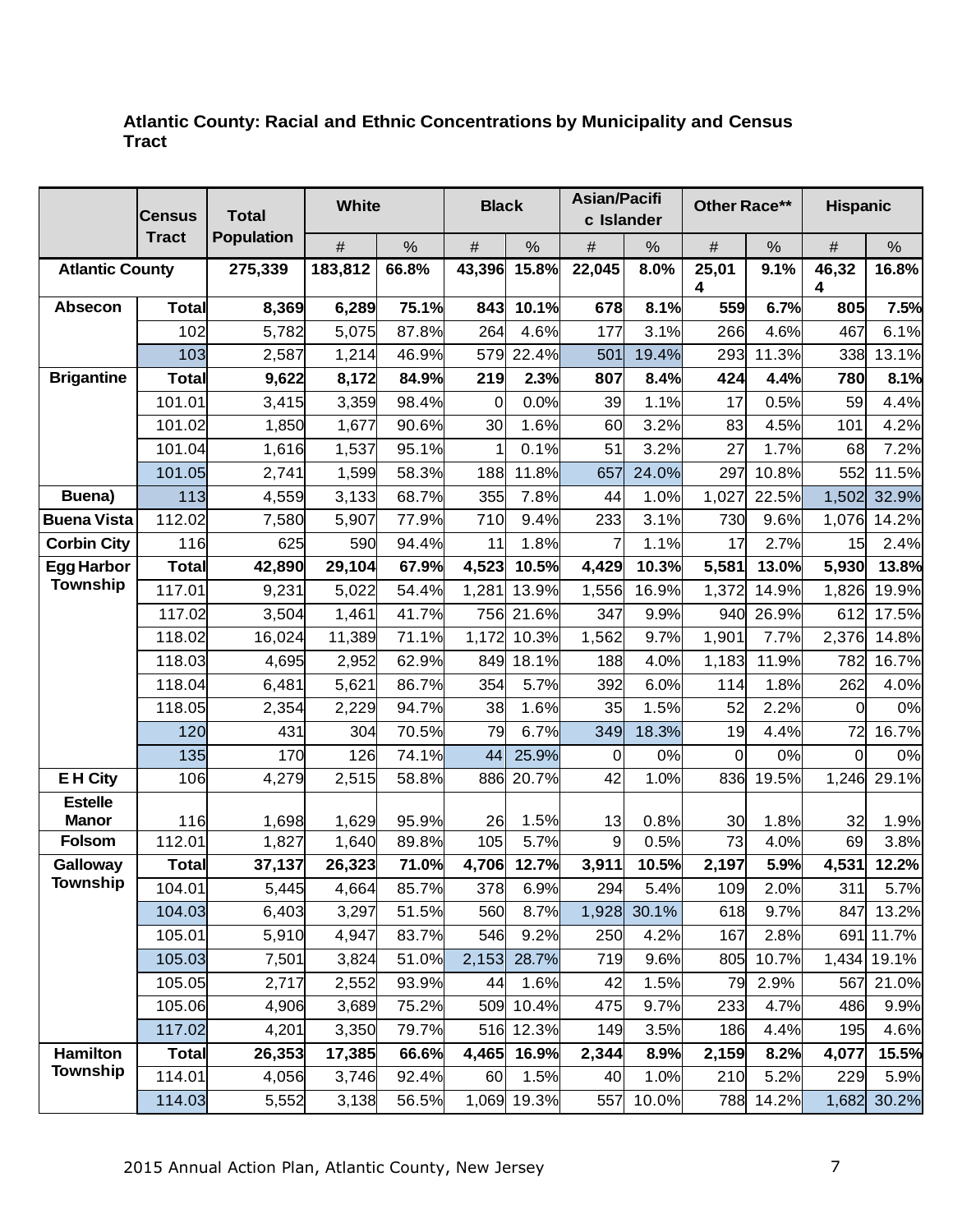|                    | <b>Census</b> | <b>Total</b>      | White          |                | <b>Black</b>   |               |               | <b>Asian/Pacifi</b><br>Other Race**<br><b>Hispanic</b><br>c Islander |             |               |               |                |
|--------------------|---------------|-------------------|----------------|----------------|----------------|---------------|---------------|----------------------------------------------------------------------|-------------|---------------|---------------|----------------|
|                    | <b>Tract</b>  | <b>Population</b> |                |                |                |               |               |                                                                      |             |               |               |                |
|                    | 114.04        | 10,469            | $\#$<br>6,538  | $\frac{0}{0}$  | $\#$<br>1,644  | $\%$<br>15.7% | $\#$<br>1,549 | $\%$<br>14.8%                                                        | $\#$<br>738 | $\%$          | $\#$<br>1,615 | $\%$<br>15.4%  |
|                    | 115           | 6,276             | 3,963          | 62.5%<br>63.1% |                | 1,692 27.0%   | 198           | 3.2%                                                                 | 423         | 7.0%<br>6.7%  | 551           | 8.8%           |
| Hammonton          | <b>Total</b>  | 14,745            | 11,897         | 80.6%          | 761            | 5.2%          | 256           | 1.7%                                                                 | 1,849       | 12.5%         | 2,979         | 20.2%          |
|                    | 108           |                   |                |                | 185            | 6.1%          | 25            | 0.8%                                                                 | 327         | 10.7%         | 424           |                |
|                    | 109           | 3,045             | 2,508          | 82.4%          |                |               |               |                                                                      |             |               |               | 13.9%          |
|                    | 110           | 6,046<br>2,444    | 5,030<br>1,967 | 83.2%<br>80.5% | 451<br>74      | 7.5%<br>3.0%  | 149<br>52     | 2.5%<br>2.1%                                                         | 416<br>351  | 6.9%<br>14.4% | 991<br>473    | 16.4%          |
|                    | 111           | 3,210             | 2,374          | 74.0%          | 51             | 1.6%          | 30            | 0.9%                                                                 | 755         | 23.5%         |               | 19.4%<br>34.0% |
| Linwood            | <b>Total</b>  | 7,109             | 6,389          | 89.9%          | 46             | 0.6%          | 326           | 4.6%                                                                 | 348         | 4.9%          | 1,091<br>405  | 5.7%           |
|                    | 125.01        | 2,783             | 2,258          | 81.1%          | 27             | 1.0%          | 223           | 8.0%                                                                 | 275         | 9.9%          | 327           | 11.7%          |
|                    | 125.02        | 1,481             | 1,391          | 93.9%          | 0              | 0.0%          | 51            | 3.4%                                                                 | 39          | 2.6%          | 13            | 0.9%           |
|                    | 126.02        | 1,371             | 1,296          | 94.5%          | 17             | 1.2%          | 24            | 1.8%                                                                 | 34          | 2.5%          | 43            | 3.1%           |
|                    | 135           | 1,474             | 1,444          | 98.0%          | $\overline{c}$ | 0.1%          | 28            | 1.9%                                                                 | $\mathbf 0$ | 0.0%          | 22            | 1.5%           |
| Longport           | 135           | 979               | 967            | 98.8%          | 8              | 0.8%          | 0             | 0.0%                                                                 | 4           | 0.4%          | 9             | 0.9%           |
| <b>Margate</b>     | <b>Total</b>  | 6,459             | 6,278          | 97.2%%         | 67             | 1.0%          | 53            | 0.8%                                                                 | 61          | 0.9%          | 185           | 2.9%           |
|                    | 130           | 3,756             | 3,716          | 98.9%          | 11             | 0.3%          | $\mathbf 0$   | 0.0%                                                                 | 29          | 0.8%          | 39            | 1.0%           |
|                    | 131.01        | 1,434             | 1,386          | 96.7%          | 6              | 0.4%          | 42            | 2.9%                                                                 | 0           | 0.0%          | 46            | 3.2%           |
|                    | 131.02        | 1,269             | 1,176          | 92.7%          | 50             | 3.9%          | 11            | 0.9%                                                                 | 32          | 2.5%          | 100           | 7.9%           |
| <b>Mullica Twp</b> | 107           | 6,154             | 5,220          | 84.8%          | 327            | 5.3%          | 32            | 0.5%                                                                 | 575         | 9.3%          | 1,522         | 24.7%          |
| <b>Northfield</b>  | <b>Total</b>  | 8,626             | 7,467          | 86.6%          | 129            | 1.5%          | 531           | 6.2%                                                                 | 499         | 5.8%          | 529           | 6.1%           |
|                    | 123.02        | 3,495             | 2,996          | 85.7%          | 18             | 0.5%          | 248           | 7.1%                                                                 | 233         | 6.7%          | 267           | 7.6%           |
|                    | 124.01        | 2,856             | 2,420          | 84.7%          | 87             | 3.0%          | 215           | 7.5%                                                                 | 134         | 4.7%          | 105           | 3.7%           |
|                    | 124.02        | 2,275             | 2,051          | 90.2%          | 24             | 1.1%          | 68            | 3.0%                                                                 | 132         | 5.8%          | 157           | 6.9%           |
| Pleasantville      | <b>Total</b>  | 20,387            | 6,513          | 31.9%          | 8,745          | 42.9%         | 626           | 3.1%                                                                 | 4,503       | 22.1%         | 7,810         | 38.3%          |
|                    | 119           | 8,144             | 2,085          | 25.6%          | 3,615          | 44.4%         | 251           | 3.1%                                                                 | 2,193       | 26.9%         | 3,052         | 37.5%          |
|                    | 120           | 4,154             | 1,716          | 41.3%          |                | 1,598 38.5%   | 164           | 3.9%                                                                 | 676         | 16.3%         | 1,606         | 38.7%          |
|                    | 121           | 2,911             | 1,233          | 42.4%          |                | 977 33.6%     | 102           | 3.5%                                                                 | 599         | 20.6%         |               | 1,110 38.1%    |
|                    | 122           | 5,178             | 1,479          | 28.6%          |                | 2,555 49.3%   | 109           | 2.1%                                                                 | 1,035       | 20.0%         | 2,042         | 39.4%          |
| Port               |               |                   |                |                |                |               |               |                                                                      |             |               |               |                |
| <b>Republic</b>    | 105.01        | 987               | 935            | 94.7%          | 9              | 0.9%          | 30            | 3.0%                                                                 | 13          | 1.3%          | 47            | 4.8%           |
| <b>Somers</b>      | <b>Total</b>  | 10,853            | 8,540          | 78.7%          | 1,437          | 13.2%         | 361           | 3.3%                                                                 | 515         | 4.7%          | 1,234         | 11.4%          |
| Point              | 127.01        | 3,466             | 2,835          | 81.8%          | 288            | 8.3%          | 181           | 5.2%                                                                 | 162         | 4.7%          | 360           | 10.4%          |
|                    | 127.02        | 1,679             | 1,492          | 88.9%          | 110            | 6.6%          | 17            | 1.0%                                                                 | 60          | 3.6%          | 154           | 9.2%           |
|                    | 128.01        | 3,763             | 2,557          | 68.0%          |                | 836 22.2%     | 90            | 2.4%                                                                 | 280         | 7.4%          | 460           | 12.2%          |
|                    | 128.02        | 1,945             | 1,656          | 85.1%          |                | 203 10.4%     | 73            | 3.8%                                                                 | 13          | 0.7%          | 260           | 13.4%          |
| Ventnor            | <b>Total</b>  | 10,785            | 8,329          | 77.2%          | 420            | 3.9%          | 1,018         | 9.4%                                                                 | 1,018       | 9.4%          | 1,879         | 17.4%          |
|                    | 132.01        | 2,581             | 1,917          | 74.3%          | 57             | 2.2%          | 475           | 18.4%                                                                | 132         | 5.1%          | 530           | 20.5%          |
|                    | 132.02        | 2,726             | 2,043          | 74.9%          | 238            | 8.7%          | 287           | 10.5%                                                                | 158         | 6.0%          | 514           | 18.9%          |
|                    | 133.01        | 2,742             | 2,339          | 85.3%          | 42             | 1.5%          | 38            | 1.4%                                                                 | 323         | 11.8%         | 394           | 14.4%          |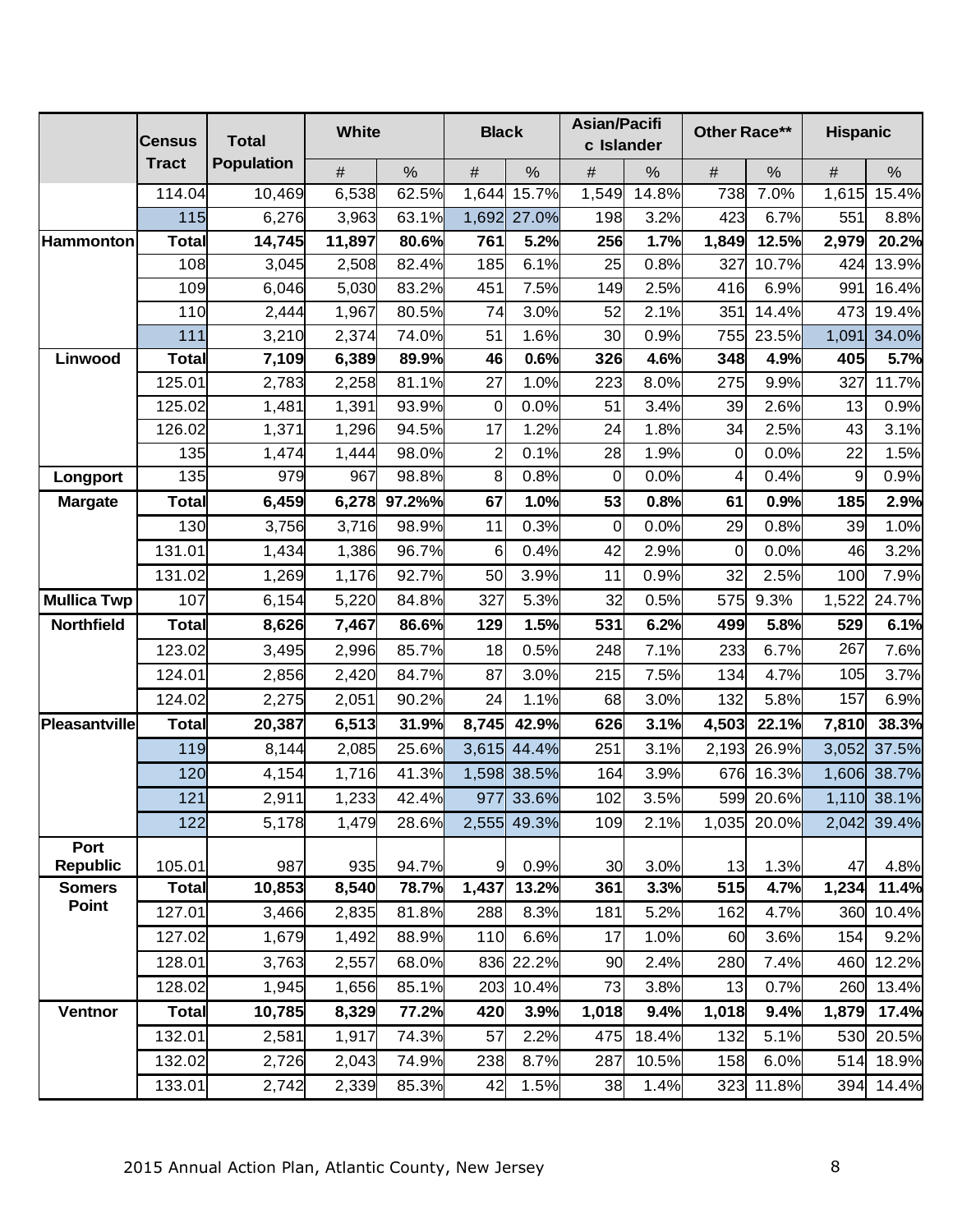|          | Total<br><b>Census</b><br><b>Tract</b><br><b>Population</b> |       | White |               | <b>Black</b> |      | <b>Asian/Pacifi</b><br>c Islander |      | Other Race** |               | <b>Hispanic</b> |       |
|----------|-------------------------------------------------------------|-------|-------|---------------|--------------|------|-----------------------------------|------|--------------|---------------|-----------------|-------|
|          |                                                             |       | #     | $\frac{0}{0}$ | #            | %    | #                                 | %    | #            | $\frac{0}{0}$ | #               | %     |
|          | 133.02                                                      | 2,736 | 2,030 | 74.2%         | 83           | 3.0% | 218                               | 8.0% | 405          | 14.8%         | 441             | 16.1% |
| Weymouth | 116                                                         | 2,699 | 2,513 | 93.1%         | 54           | 2.0% | 11                                | 0.4% | 121          | 4.5%          | 170             | 6.3%  |

*Source: 2008-2012 American Community Survey (B02001, B03003)*

The table below shows the racial composition of the County population at the time of the 2000 Census and the 2010 Census. The County is a fairly accurate microcosm of the State of New Jersey as a whole. The fastest growing populations segments are Asian and Hispanic.

| <b>Racial Composition Percentage</b> |                            |  |                        |      |                   |                      |      |      |  |  |
|--------------------------------------|----------------------------|--|------------------------|------|-------------------|----------------------|------|------|--|--|
|                                      |                            |  | <b>Atlantic County</b> |      | <b>New Jersey</b> | <b>United States</b> |      |      |  |  |
|                                      |                            |  | 2010                   | 2000 | 2010              | 2000                 | 2010 | 2000 |  |  |
| White                                |                            |  | 65.4                   | 68.4 | 68.6              | 72.6                 | 72.4 | 75.1 |  |  |
| Black or African American            |                            |  | 16.1                   | 17.6 | 13.7              | 13.6                 | 12.6 | 12.3 |  |  |
|                                      | American Indian and Alaska |  | 0.4                    | 0.3  | 0.3               | 0.2                  | 0.9  | 0.9  |  |  |
| Asian                                |                            |  | 7.5                    | 5.1  | 8.3               | 5.7                  | 4.8  | 3.6  |  |  |
|                                      | Native Hawaiian and Other  |  | 0                      | 0    | 0.0               | $\Omega$             | 0.2  | 0.1  |  |  |
|                                      | Some Other Race            |  | 7.4                    | 6.1  | 6.4               | 5.4                  | 6.2  | 5.5  |  |  |
| Two or More Races                    |                            |  | 3.2                    | 2.6  | 2.7               | 2.5                  | 2.9  | 2.4  |  |  |
| Hispanic or Latino (of any race)     |                            |  | 16.8                   | 12.2 | 17.7              | 13.3                 | 16.3 | 12.5 |  |  |
|                                      |                            |  |                        |      |                   |                      |      |      |  |  |

#### **Age Demographics**

The table below shows the age cohort of the County population. Atlantic County has a population that is slightly older than the state and nation as a whole. The working age cohort (20 to 64) is slightly lower than the state and national percentages.

| <b>Age Cohorts</b>       |                        |         |           |                   |                      |       |  |  |  |
|--------------------------|------------------------|---------|-----------|-------------------|----------------------|-------|--|--|--|
|                          | <b>Atlantic County</b> |         |           | <b>New Jersey</b> | <b>United States</b> |       |  |  |  |
|                          | 2010                   | 2000    | 2010      | 2000              | 2010                 | 2000  |  |  |  |
| Total population         | 274,549                | 252,552 | 8,791,894 |                   | 308,745,538          |       |  |  |  |
| <b>Under 5 Years</b>     | 6.0%                   | 6.5%    | 6.2%      | 6.7%              | 6.5%                 | 6.8%  |  |  |  |
| 5 to 19                  | 20.1%                  | 21.2%   | 19.9%     | 20.4%             | 20.4%                | 21.8% |  |  |  |
| 20 to 64                 | 59.7%                  | 58.7%   | 60.5%     | 59.6%             | 60.0%                | 58.9% |  |  |  |
| 65 to 74                 | 7.7%                   | 7.2%    | 7.0%      | 6.8%              | 7.0%                 | 6.5%  |  |  |  |
| 75 and Over              | 6.5%                   | 6.4%    | 6.5%      | 6.4%              | 6.0%                 | 5.9%  |  |  |  |
| Median age (years)       | 39.9                   | 37      | 39.0      | 36.7              | 37.2                 | 35.3  |  |  |  |
| Source: US Census Bureau |                        |         |           |                   |                      |       |  |  |  |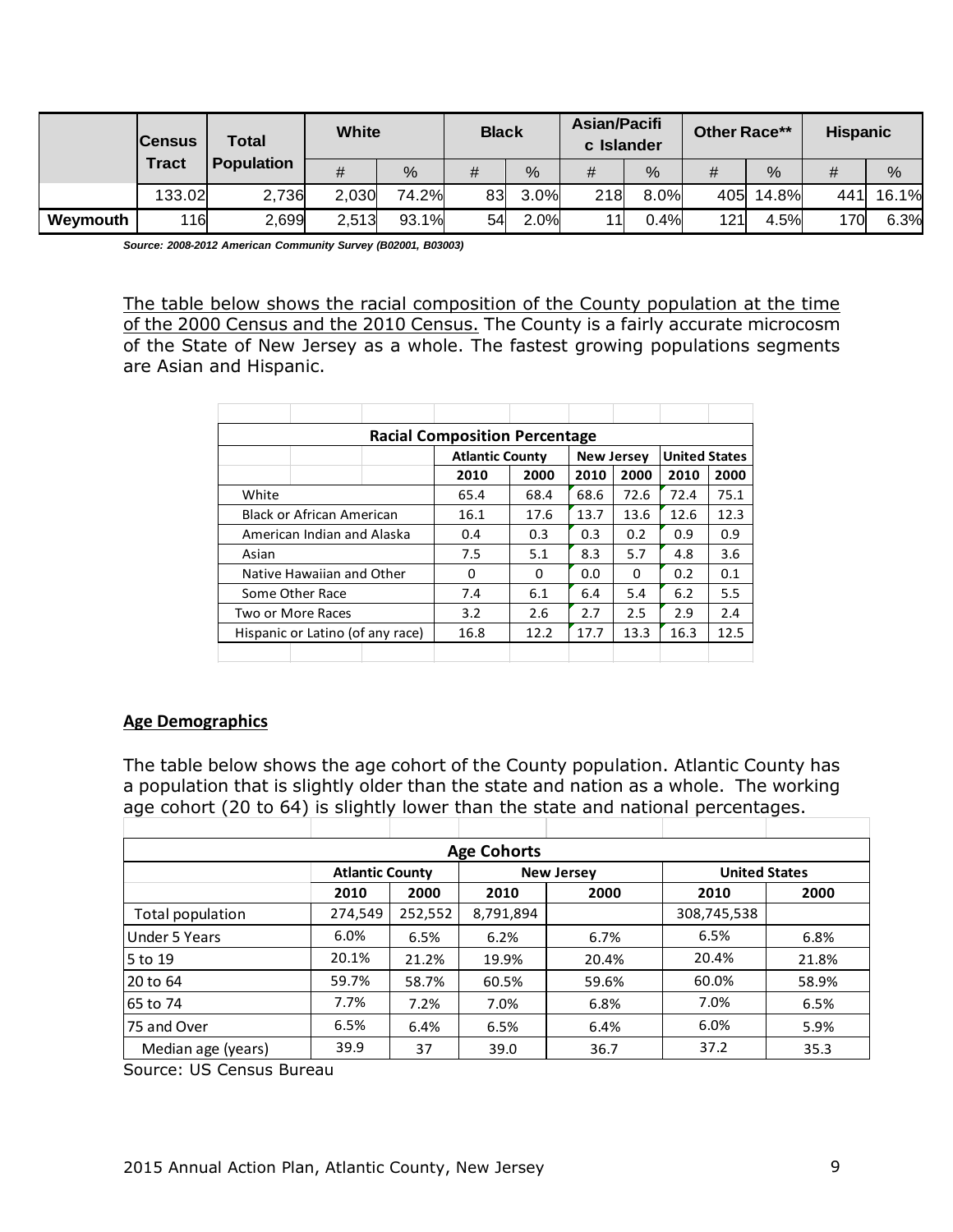### **Other Diversity Measures**

The County's diversity is manifest in other types of statistics. According to the 2013 American Community Survey 1 Year Estimates, 25.9% Atlantic County residents speak a language other than English, compared to 30.4 percent for New Jersey and 21.0 percent for the nation. According to the 2013 American Community Survey 1 Year Estimates, 16.3% of the County population is foreign-born; this compares to 12.9 percent for the United States and 21.0 percent for the state of New Jersey.

#### **Household Income**

Income figures for Atlantic County show that the County is 24.3% below the state as a whole in median family income and 24% below the state as a whole in per capita income. It is 2.2% above the national median family income and 2.7% below the national per capita income.

| <b>Income Statistics - 2013</b> |                                                                                                                                  |          |  |  |  |  |  |  |  |
|---------------------------------|----------------------------------------------------------------------------------------------------------------------------------|----------|--|--|--|--|--|--|--|
|                                 | Median Household Income   Per Capita Income                                                                                      |          |  |  |  |  |  |  |  |
| Atlantic County New Jersey      | \$54,235                                                                                                                         | \$27,391 |  |  |  |  |  |  |  |
| New Jersey                      | 71,629                                                                                                                           | 36,027   |  |  |  |  |  |  |  |
| United States                   | 53.046                                                                                                                           | 28,155   |  |  |  |  |  |  |  |
|                                 | $\overline{C}$ . And the $\overline{C}$ , the $\overline{C}$ such a contract $\overline{C}$ . The substitution of $\overline{C}$ |          |  |  |  |  |  |  |  |

Source: American Community Survey 2009-2013 5-Year Estimates, US Census

Furthermore the percentage of persons in the lowest income ranges is higher than for other jurisdictions:

> Household Income < \$35,000 33.0% Atlantic County Household Income < \$35,000 25.2% New Jersey Household Income < \$35,000 25.0% United States

That means that about one-third of households in the County - more than 33,000 households - have annual income of less than \$35,000. In other words, their income is less than \$675 per week. Comparatively, about one-fourth of households in the state and nation are in the same category.

#### **Low Moderate Income Areas**

The following table presents information regarding low and moderate income (LMI) persons in Atlantic County. LMI persons, as determined by HUD, have incomes at or below 80% of the median family income (MFI). In its 2010 estimates, HUD determined that there were 74,393 LMI persons in Atlantic County, equivalent to 35.9% of the population for whom this rate is determined.

HUD defines an LMI census block group in Atlantic County as one in which 42.19% or more of the population have incomes of 80% or less of MFI. According to these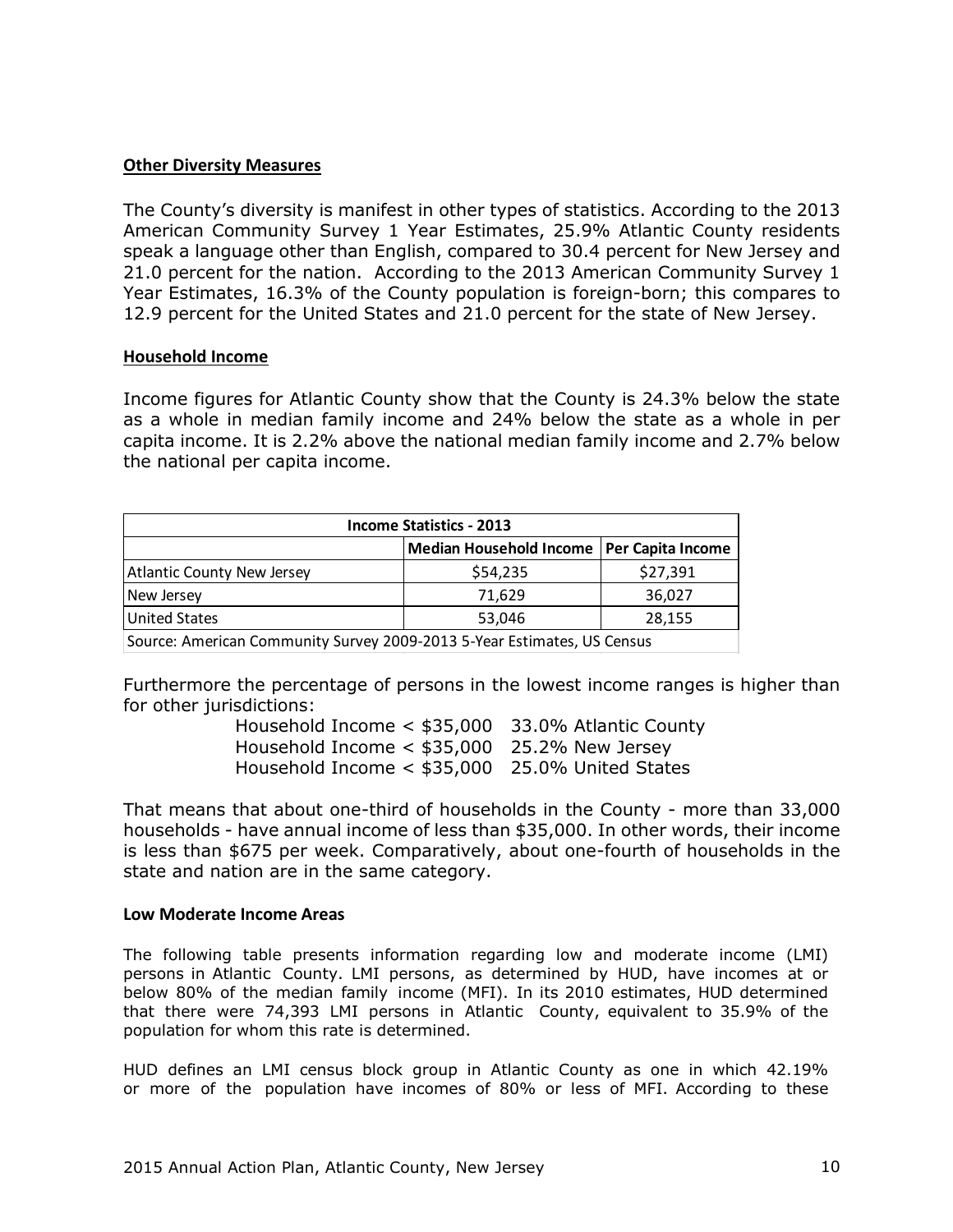criteria, 37 of the County's 152 census block groups qualify as LMI areas. The table below lists all block groups for which LMI status has been determined.

|                     | <b>Census</b> | <b>Block</b>   | <b>LMI</b> | <b>Total</b>      | <b>LMI</b>     |
|---------------------|---------------|----------------|------------|-------------------|----------------|
| <b>Municipality</b> | <b>Tract</b>  | Group          | residents  | <b>Population</b> | <b>Percent</b> |
|                     |               | 1              | 485        | 1,500             | 32.33          |
|                     |               | $\overline{2}$ | 1800       | 1,275             | 14.12          |
|                     | 102           | 3              | 195        | 860               | 22.67          |
| Absecon             |               | 4              | 70         | 940               | 7.45           |
|                     |               | 5              | 40         | 840               | 4.76           |
|                     |               | 1              | 625        | 1,675             | 37.31          |
|                     | 103           | $\overline{2}$ | 430        | 1,060             | 40.57          |
|                     |               | 1              | 340        | 1,740             | 19.54          |
|                     | 101.01        | $\overline{2}$ | 160        | 1,275             | 12.55          |
|                     |               | 3              | 200        | 550               | 36.36          |
|                     |               | 1              | 285        | 745               | 38.26          |
| <b>Brigantine</b>   | 101.02        | $\overline{2}$ | 120        | 675               | 17.78          |
|                     |               | 3              | 360        | 565               | 63.72          |
|                     |               | 1              | 175        | 725               | 24.14          |
|                     | 101.04        | $\overline{2}$ | 325        | 800               | 40.63          |
|                     |               | $\overline{1}$ | 1,005      | 2,145             | 46.85          |
|                     | 101.05        | $\overline{2}$ | 140        | 890               | 15.73          |
|                     |               | 1              | 400        | 995               | 40.20          |
| <b>Buena</b>        | 113           | $\overline{2}$ | 640        | 1,850             | 34.59          |
| Borough             |               | 3              | 495        | 1,605             | 30.84          |
|                     |               | 1              | 730        | 2,730             | 26.74          |
| <b>Buena Vista</b>  | 112.02        | $\overline{2}$ | 440        | 1,290             | 34.11          |
| Township            |               | 3              | 640        | 1,540             | 41.56          |
|                     |               | 4              | 1,230      | 2,055             | 59.85          |
| <b>Corbin City</b>  | 116           | 2 & 3          | 170        | 640               | 26.56          |
|                     |               | 1              | 1,040      | 2,420             | 42.98          |
|                     | 117.01        | $\overline{2}$ | 1,185      | 2,890             | 41.00          |
|                     |               | 3              | 385        | 2,690             | 14.31          |
|                     |               | 1              | 215        | 1,080             | 19.91          |
|                     | 117.02        | $\overline{2}$ | 1,175      | 2,405             | 48.86          |
|                     |               | 1              | 905        | 3,780             | 23.94          |
| Egg Harbor          |               | $\overline{2}$ | 1,465      | 7,280             | 20.12          |
| Township            | 118.02        | 3              | 345        | 3,010             | 11.46          |
|                     |               | 4              | 345        | 1,570             | 21.97          |
|                     |               | 1              | 345        | 1,320             | 26.14          |
|                     | 118.03        | $\overline{2}$ | 620        | 1,280             | 48.44          |
|                     |               | 3              | 360        | 1,975             | 18.23          |
|                     |               | 1              | 410        | 2,190             | 18.72          |
|                     | 118.04        | $\overline{2}$ | 65         | 1,065             | 6.10           |
|                     |               | 3              | 750        | 3,465             | 21.65          |

**Atlantic County LMI Block Groups, 2014**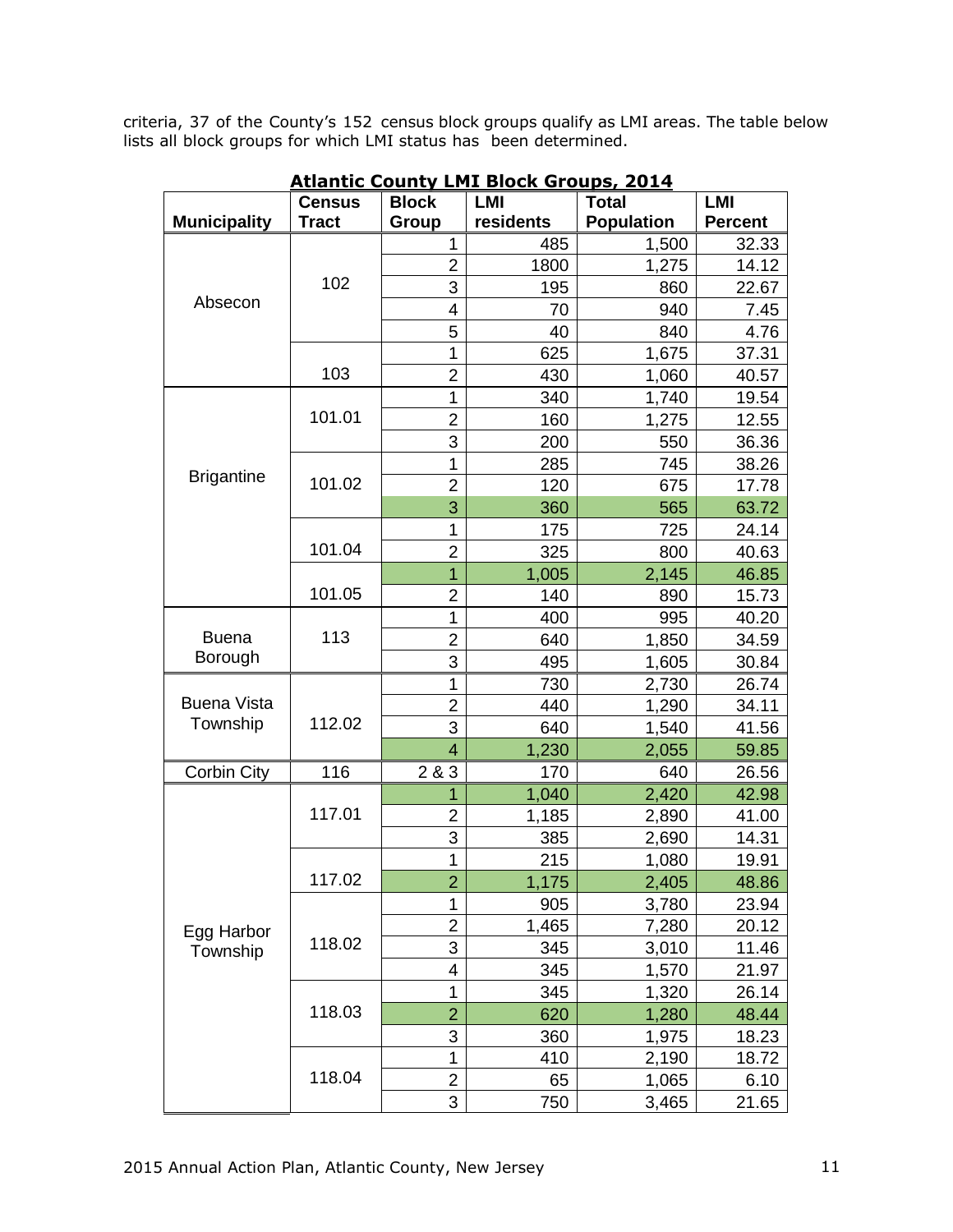|                      | <b>Census</b> | <b>Block</b>   | <b>LMI</b> | <b>Total</b>      | <b>LMI</b>     |
|----------------------|---------------|----------------|------------|-------------------|----------------|
| <b>Municipality</b>  | <b>Tract</b>  | Group          | residents  | <b>Population</b> | <b>Percent</b> |
|                      |               | 1              | 315        | 1,515             | 20.79          |
|                      | 118.05        | $\overline{2}$ | 110        | 695               | 15.83          |
| <b>EHT</b>           | 120           | $\overline{2}$ | 1,205      | 2,280             | 52.85          |
| (continued)          | 135           | 1              | 115        | 1,020             | 11.27          |
| Egg Harbor           |               | 1              | 265        | 660               | 40.15          |
| City                 | 106           | $\overline{2}$ | 240        | 1,365             | 17.58          |
|                      | 106           | 3              | 890        | 1,365             | 65.20          |
|                      | (cont.)       | 4              | 395        | 950               | 41.58          |
| <b>Estelle Manor</b> | 116           | 1, 2 & 3       | 350        | 1,650             | 21.21          |
|                      |               | 1              | 325        | 1,175             | 27.66          |
| Folsom               | 112.01        | $\overline{2}$ | 195        | 565               | 34.51          |
|                      |               | 1              | 490        | 1,170             | 41.88          |
|                      | 104.01        | $\overline{2}$ | 480        | 2,650             | 18.11          |
|                      |               | 3              | 155        | 955               | 16.23          |
|                      |               | 1              | 245        | 1,060             | 23.11          |
|                      | 104.03        | $\overline{2}$ | 245        | 1,605             | 15.26          |
|                      |               | 3              | 635        | 2,345             | 27.08          |
|                      |               | 1              | 520        | 1,290             | 40.31          |
|                      |               | $\overline{2}$ | 170        | 1,050             | 16.19          |
| Galloway             | 105.01        | 3              | 265        | 2,045             | 12.96          |
| Township             |               | 4              | 385        | 1,775             | 21.69          |
|                      |               | 1              | 720        | 1,855             | 38.81          |
|                      |               | $\overline{2}$ | 750        | 1,535             | 48.86          |
|                      | 105.03        | 3              | 685        | 1,420             | 48.24          |
|                      |               | 4              | 400        | 1,330             | 30.08          |
|                      |               | 1              | 185        | 550               | 33.64          |
|                      | 105.05        | $\overline{2}$ | 415        | 1,775             | 23.38          |
|                      |               | 1              | 500        | 1,880             | 26.60          |
|                      | 105.06        | $\overline{c}$ | 230        | 1,155             | 19.91          |
|                      |               | 3              | 355        | 1.380             | 25.72          |
|                      | 117.02        | $\overline{2}$ | 1,175      | 2,405             | 48.86          |
|                      | 9834          | 1              | 4          | 4                 | 100.00         |
|                      |               | 1              | 495        | 1,835             | 26.98          |
|                      | 114.01        | $\overline{2}$ | 495        | 1,955             | 25.32          |
|                      |               | $\overline{1}$ | 1,760      | 3,885             | 45.30          |
|                      | 114.03        | $\overline{2}$ | 415        | 635               | 65.35          |
|                      |               | 3              | 515        | 1,230             | 41.87          |
| Hamilton<br>Township |               | 1              | 620        | 1,775             | 34.93          |
|                      | 114.04        | $\overline{2}$ | 1,555      | 3,885             | 40.03          |
|                      |               | 3              | 880        | 2,200             | 40.00          |
|                      |               | 1              | 770        | 1,960             | 39.29          |
|                      | 115           | $\overline{2}$ | 760        | 2,940             | 25.85          |
|                      |               | 3              | 625        | 1,690             | 36.98          |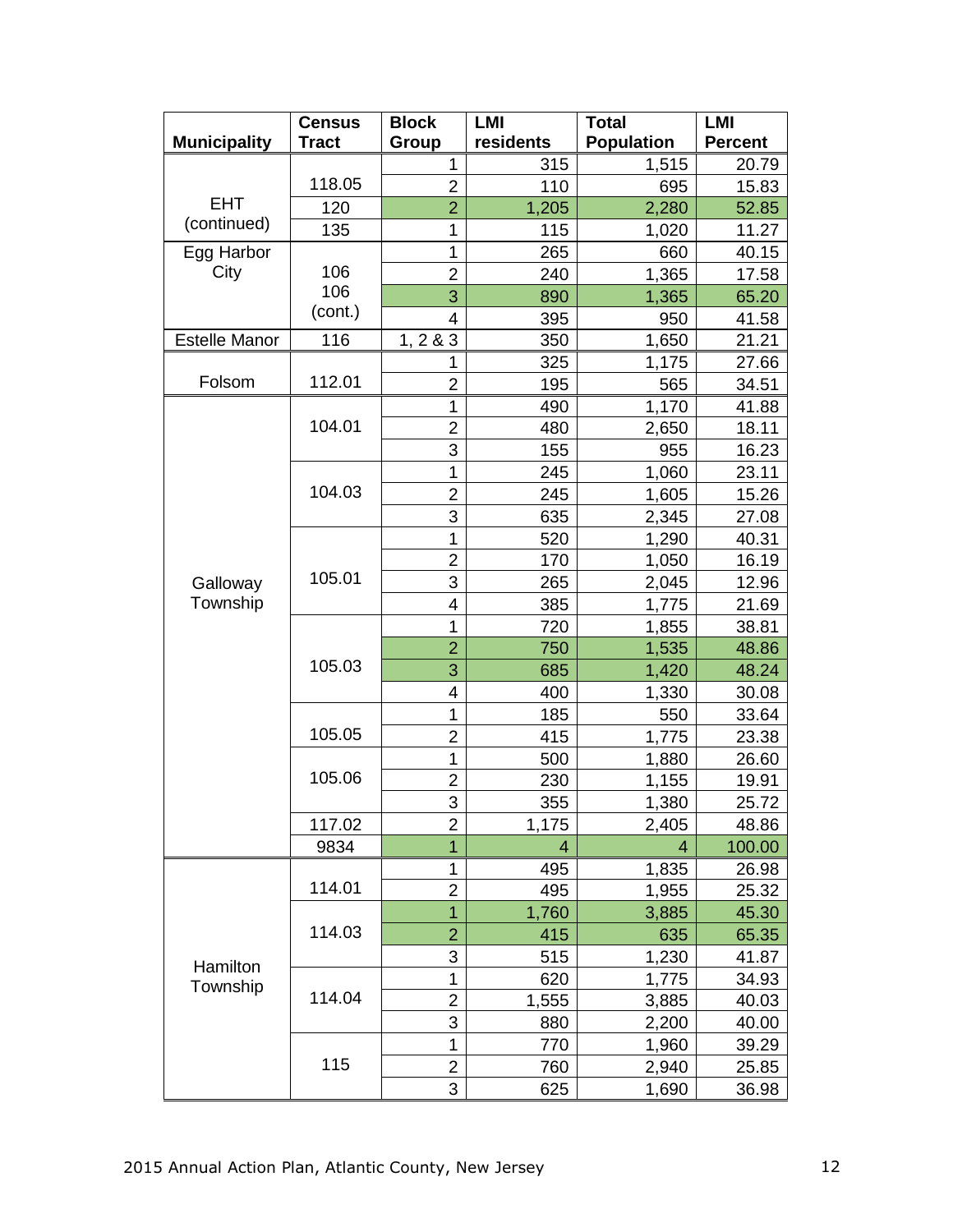|                     | <b>Census</b> | <b>Block</b>   | <b>LMI</b> | <b>Total</b>      | <b>LMI</b>     |
|---------------------|---------------|----------------|------------|-------------------|----------------|
| <b>Municipality</b> | <b>Tract</b>  | Group          | residents  | <b>Population</b> | <b>Percent</b> |
| Hammonton           | 108           | 1              | 1,050      | 2,715             | 38.67          |
|                     |               | 1              | 915        | 1,875             | 48.80          |
|                     | 109           | $\overline{2}$ | 475        | 2,010             | 23.63          |
|                     |               | 3              | 600        | 1,895             | 31.66          |
| Hammonton           |               | $\overline{1}$ | 490        | 685               | 71.53          |
| (continued)         | 110           | $\overline{2}$ | 295        | 1,725             | 17.10          |
|                     |               | $\mathbf{1}$   | 550        | 1,350             | 40.74          |
|                     | 111           | $\overline{2}$ | 350        | 765               | 45.75          |
|                     |               | 3              | 310        | 920               | 33.70          |
|                     |               | 1              | 265        | 1,180             | 22.46          |
|                     | 125.01        | $\overline{2}$ | 405        | 1,490             | 27.18          |
|                     |               | 1              | 195        | 1,020             | 19.12          |
| Linwood             | 125.02        | $\overline{2}$ | 40         | 490               | 8.16           |
|                     |               | 1              | 65         | 730               | 8.90           |
|                     | 126.02        | $\overline{c}$ | 120        | 825               | 14.55          |
|                     |               | 1              | 90         | 850               | 10.59          |
|                     | 135           | 3              | 105        | 780               | 13.46          |
|                     |               | 1              | 25         | 170               | 14.71          |
| Longport            | 135           | $\overline{2}$ | 230        | 870               | 26.44          |
|                     | 130           | 1              | 295        | 1,365             | 21.61          |
| Margate             |               | $\overline{2}$ | 275        | 585               | 47.01          |
|                     |               | 3              | 370        | 985               | 37.56          |
|                     |               | 4              | 145        | 875               | 16.57          |
|                     | 131.01        | 1              | 370        | 1,385             | 26.71          |
|                     |               | 1              | 165        | 590               | 27.97          |
|                     | 131.02        | $\overline{2}$ | 115        | 360               | 31.94          |
|                     |               | 3              | 100        | 605               | 16.53          |
| Mullica<br>Township | 107           | 1              | 310        | 1,135             | 27.31          |
|                     |               | $\overline{c}$ | 240        | 930               | 25.81          |
|                     |               | 3              | 905        | 2.270             | 39.87          |
|                     |               | 4              | 1,085      | 1,680             | 64.58          |
| Northfield          |               | 1              | 470        | 2,455             | 19.14          |
|                     | 123.02        | $\overline{2}$ | 350        | 1,160             | 30.17          |
|                     |               | $\mathbf{1}$   | 230        | 1,345             | 17.10          |
|                     | 124.01        | 2              | 285        | 1,250             | 22.80          |
|                     |               | $\mathbf{1}$   | 210        | 1,485             | 14.14          |
|                     | 124.02        | $\overline{2}$ | 135        | 645               | 20.93          |
|                     |               | 1              | 830        | 1,165             | 71.24          |
|                     | 119           | $\overline{2}$ | 790        | 965               | 81.87          |
|                     |               | $\overline{3}$ | 1,095      | 2,040             | 53.68          |
|                     |               | 4              | 605        | 1,500             | 40.33          |
|                     |               | 5              | 1,405      | 2,370             | 59.28          |
|                     |               | 1              | 660        | 1,860             | 35.48          |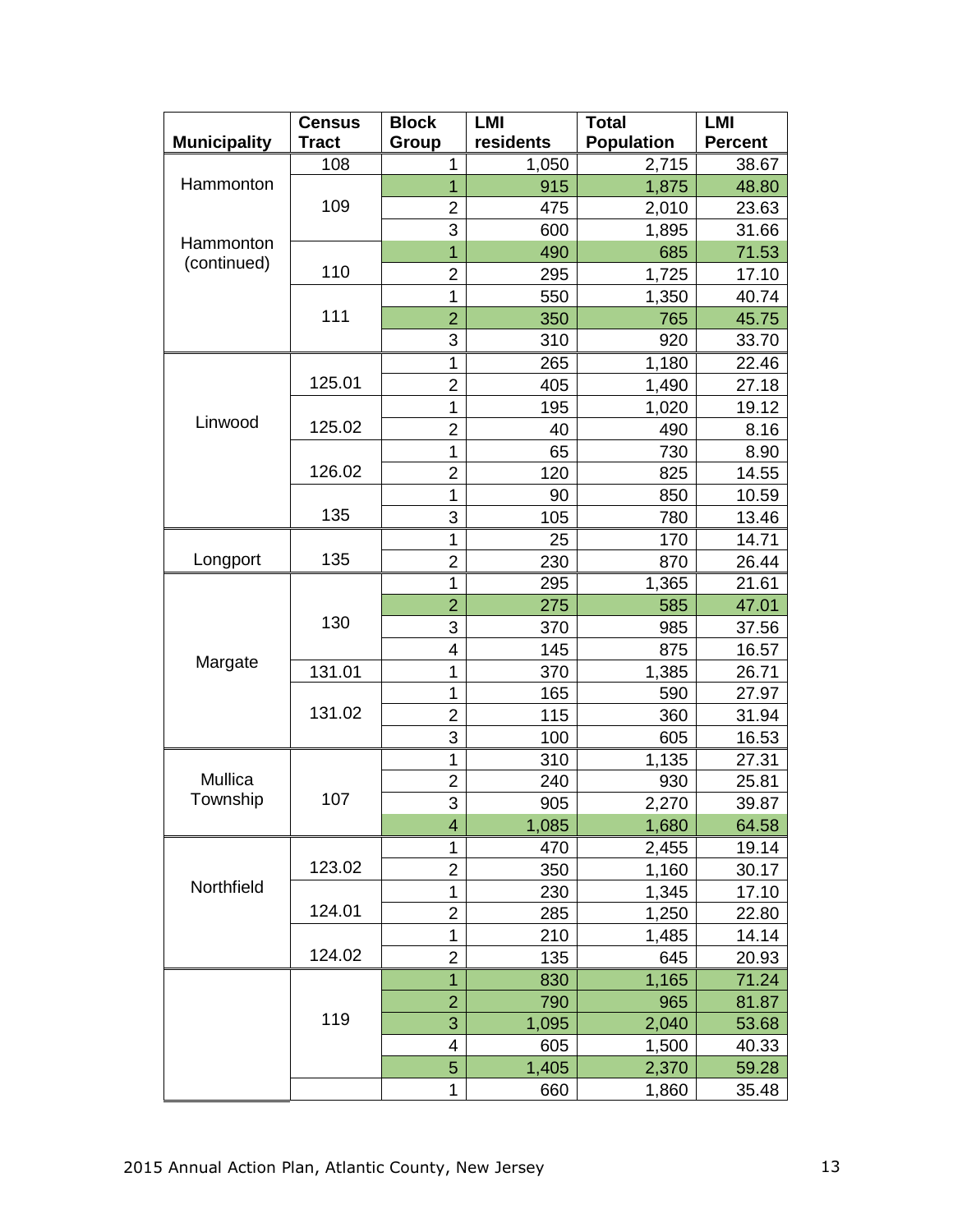|                      | <b>Census</b><br><b>Tract</b> | <b>Block</b>   | <b>LMI</b><br>residents | <b>Total</b><br><b>Population</b> | <b>LMI</b><br><b>Percent</b> |
|----------------------|-------------------------------|----------------|-------------------------|-----------------------------------|------------------------------|
| <b>Municipality</b>  |                               | Group          |                         |                                   |                              |
| Pleasantville        | 120                           | $\overline{2}$ | 1,205                   | 2,280                             | 52.85                        |
| Pleasantville        |                               | $\overline{1}$ | 905                     | 1,510                             | 59.93                        |
|                      | 121                           | $\overline{2}$ | 565                     | 1,050                             | 53.81                        |
| (continued)          |                               | $\overline{1}$ | 760                     | 1,520                             | 50.00                        |
|                      | 122                           | $\overline{2}$ | 1,015                   | 1,910                             | 53.14                        |
|                      |                               | 3              | 840                     | 1,435                             | 58.54                        |
| Port Republic        | 105.01                        | 2 & 4          | 190                     | 1,100                             | 17.27                        |
|                      |                               | 1              | 490                     | 1,100                             | 44.55                        |
|                      | 127.01                        | $\overline{2}$ | 225                     | 785                               | 28.66                        |
|                      |                               | 3              | 720                     | 1,645                             | 43.77                        |
| <b>Somers Point</b>  | 127.02                        | $\overline{1}$ | 970                     | 1,855                             | 52.29                        |
|                      |                               | $\overline{1}$ | 1,020                   | 1,890                             | 53.97                        |
|                      | 128.01                        | $\overline{2}$ | 120                     | 345                               | 34.78                        |
|                      | 128.01                        | 3              | 1,020                   | 1,400                             | 72.86                        |
|                      |                               | 1              | 355                     | 1,055                             | 33.65                        |
|                      | 128.02                        | $\overline{2}$ | 405                     | 960                               | 42.19                        |
| Ventnor              | 132.01                        | 1              | 250                     | 910                               | 27.47                        |
|                      |                               | $\overline{2}$ | 715                     | 2,005                             | 35.66                        |
|                      |                               | $\overline{1}$ | 830                     | 1,260                             | 65.87                        |
|                      | 132.02                        | $\overline{2}$ | 45                      | 545                               | 8.26                         |
|                      |                               | 3              | 350                     | 715                               | 48.95                        |
|                      |                               | $\overline{1}$ | 490                     | 1,105                             | 44.34                        |
|                      | 133.01                        | $\overline{2}$ | 185                     | 525                               | 35.24                        |
|                      |                               | 3              | 425                     | 980                               | 43.37                        |
|                      |                               | 1              | 445                     | 1,305                             | 34.10                        |
|                      | 133.02                        | $\overline{2}$ | 805                     | 1,375                             | 58.55                        |
|                      |                               | 3              | 100                     | 420                               | 23.81                        |
| Weymouth<br>Township |                               | 1              | 630                     | 1,835                             | 34.33                        |
|                      | 116                           | $\overline{2}$ | 445                     | 1,410                             | 31.56                        |
|                      |                               | 3              | 335                     | 1,710                             | 19.59                        |

# **Housing Stock**

Housing statistics from the American Community Survey 2009-2013 Five-Year Estimates show the following:

- $\bullet$  45% of the County's housing more than 57,000 units is at least 45 years old;
- Included in that number is more than  $18,000$  units that are more than 75 years old;
- An additional 19,199 units were built between 1970 and 1979, meaning a majority of them may have had lead-based paint at the time of their construction.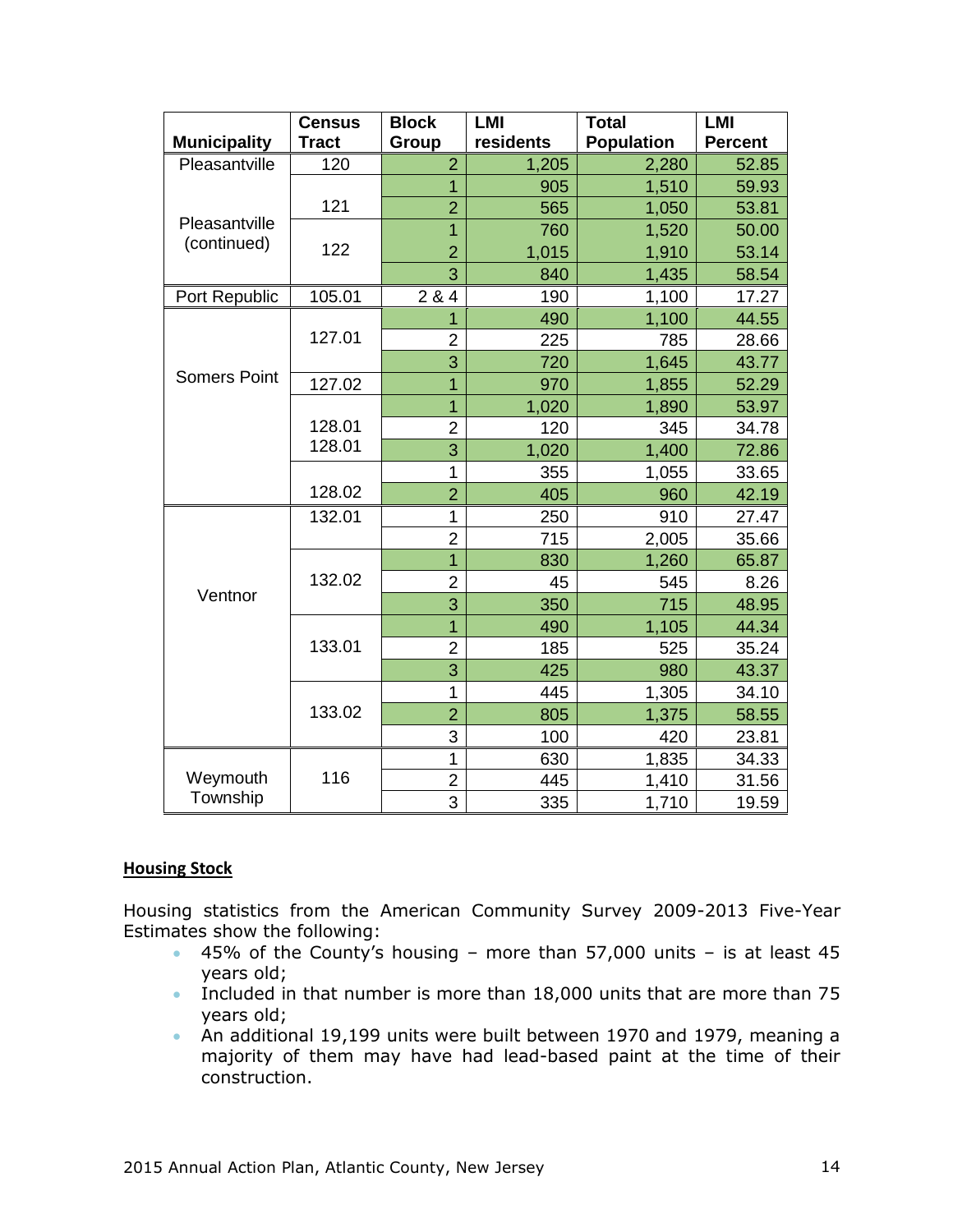Surely these statistics underscore the need for continuation of the residential rehab program, as proposed in this Annual Action Plan.

### **Geographic Distribution**

Atlantic County allocates CDBG funds to each municipality through a pro-rata formula based on population, low-mod population and a distress index. Each community can then select a project that meets its needs provided the activity also meets the national objectives and eligibility of the CDBG program. HOME funds are used for housing activities county-wide.

### **Underserved Needs**

The key obstacle to meeting the needs identified below is the lack of local, state or federal resources to comprehensively and systematically attack the key problems of the County and the individual municipalities.

# **Managing the Process**

- 1. Identify the lead agency, entity, and agencies responsible for administering programs covered by the consolidated plan.
- 2. Identify the significant aspects of the process by which the plan was developed, and the agencies, groups, organizations, and others who participated in the process.
- 3. Describe actions that will take place during the next year to enhance coordination between public and private housing, health, and social service agencies.

# **Program Year 5 – (FY 2015) Managing the Process response:**

1. The Atlantic County Improvement Authority has been designated Lead Agency for the preparation, submission, implementation, and monitoring of this Annual Action Plan, which covers the period September 1, 2015 to August 31, 2016. The experienced staff of the Improvement Authority will continue to be responsible for administering both the Community Development Block Grant (CDBG) Program and the HOME Investment Partnership (HOME) Program. The staff has a demonstrated expertise in the requirements and regulations of both of these federal programs, with the overall goal of improving the quality of life of Atlantic County's lower income residents. Daily implementation, budget allocation, reporting and monitoring are the responsibility of the Improvement Authority.

ACIA staff directly administers the Owner Occupied Housing Rehabilitation Assistance Program and the Home Buyers Assistance Program. The Authority oversees the Municipal construction projects for infrastructure and public facilities and the provision of public services working with municipal administrators and engineers and selected non-profit organizations. Affordable housing through nonprofit and for-profit developers is also overseen by Authority staff.

2. The County has followed the procedures and requirements published by HUD. County staff has reviewed all HUD training materials, regulation and documentation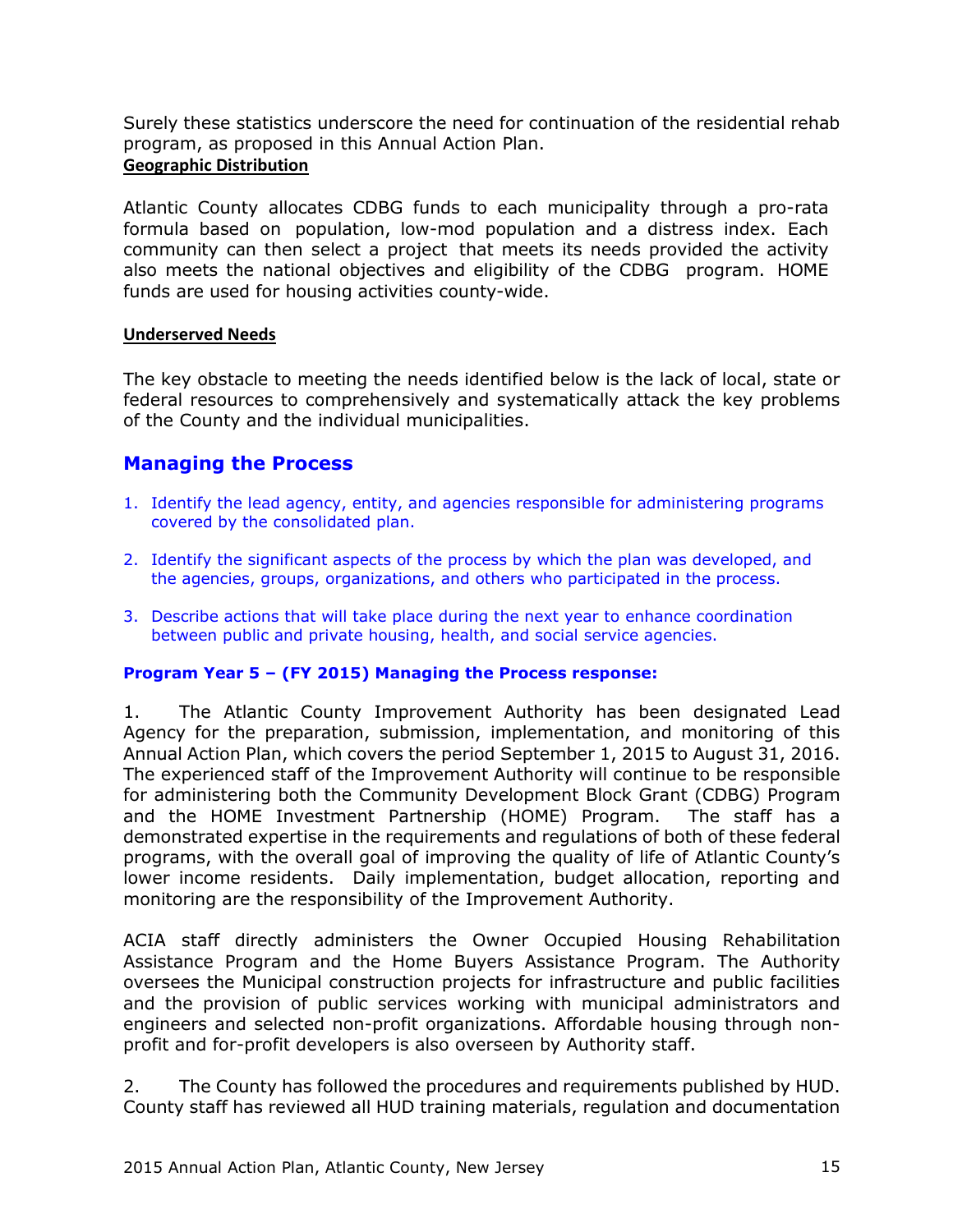on the Annual Action Plan process as well as reviewing all Consolidated Plan materials on the HUD Website. Triad Associates, a professional consulting firm, provided technical assistance to the staff in developing this plan.

Atlantic County initiated an extensive process of consultation with members of the public, including housing, social and health services providers, those responsible for lead paint issues, adjacent local governments, realtors and public housing authorities. Development of the 2011-2015 Five Year Consolidated Plan was a collaborative process. The public meetings, held throughout the County, provided specific input regarding priority needs that should be addressed during the upcoming years. The public hearing and application development process for the FY 2015 Annual Action Plan was this year's follow up to that process. Applications for municipal improvement projects were distributed to all participating municipalities and meetings were held convenient to each. A Technical Assistance/Needs meeting was held on March 20, 2015 in the County Library in Mays Landing. Technical assistance was provided to assist in the submission of requests for CDBG eligible projects.

Three public hearings for the purpose of assessing community needs were held on March 25, 2015 at locations throughout the County.

The County distributes funding through an application process that seeks to assist participating municipalities provide eligible activities within their jurisdictions. As part of the citizen participation process, copies of the draft Annual Action Plan were made available for citizens during a 30-day comment period (May 26 to June 26, 2015) and after the completion of the final Plan.

A second set of three public hearings was held on June 18, 2015, also at three locations throughout the County, to allow the public to comment on the draft Annual Action Plan. After consideration of comments by public officials, County staff, local organizations and residents, the final Annual Action Plan as presented at a public meeting on June 30, 2015 after which the Atlantic County Board of Chosen Freeholders adopted a resolution to authorize the County Executive to sign the necessary Certifications and grant application forms and submit the documents to the US Department of Housing and Urban Development on or before July 15, 2015.

In the course of preparing this document the ACIA worked with the following groups, agencies or entities:

- ARC of Atlantic County
- AtlanticCare at the Rescue Mission
- Atlantic City Rescue Mission
- Atlantic County Alliance
- Atlantic County Department of Family and Community Development
- Atlantic County Division of Intergenerational Services
- Career Opportunity Development Inc. (CODI)
- Catholic Charities, Diocese of Camden
- Covenant House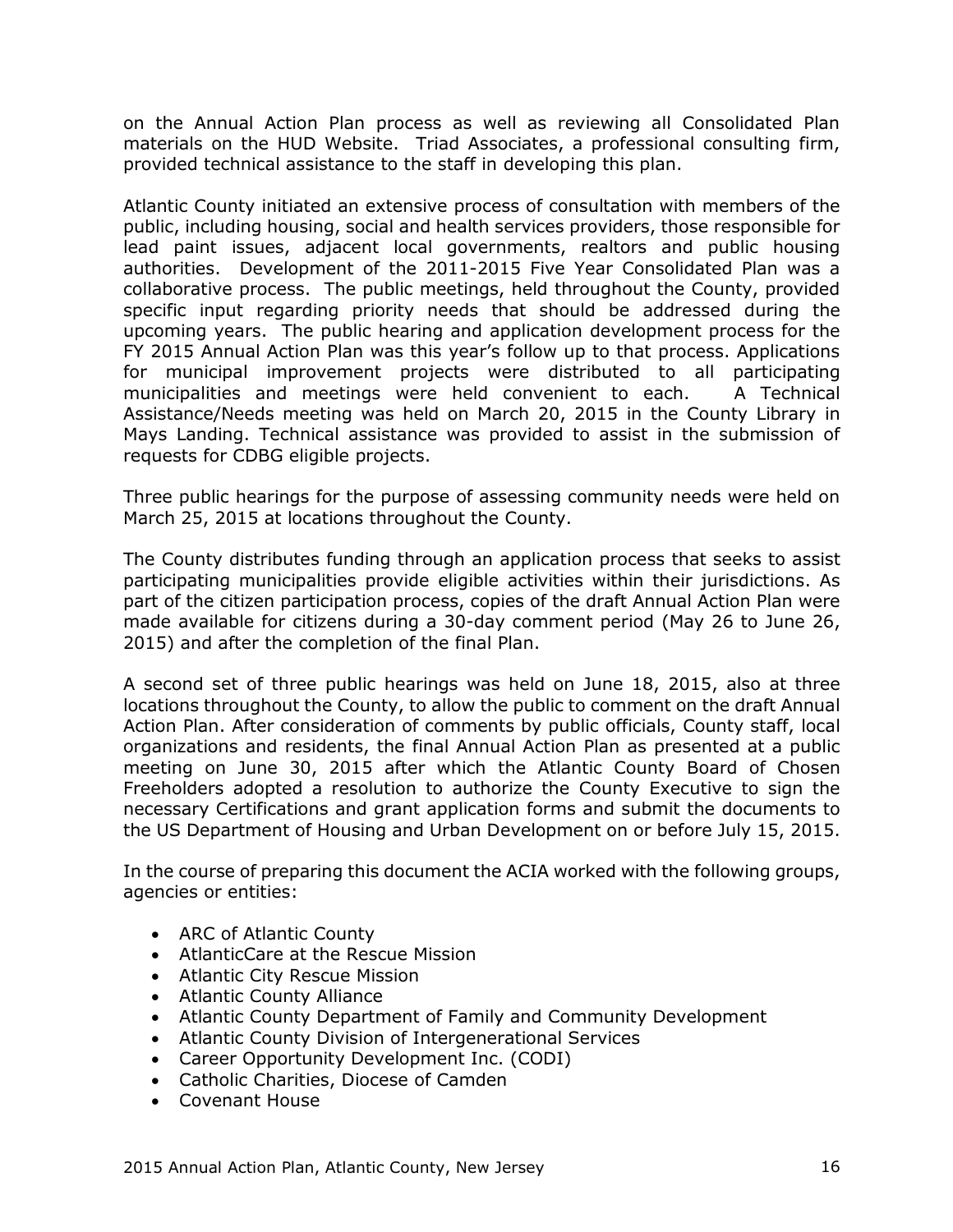- Hansen House
- Jewish Family Services
- Mental Health Association of Atlantic County
- NJ Department of Community Affairs
- Office of Disability Services
- South Jersey AIDS Alliance
- South Jersey Legal Services
- Veteran's Services
- Women's Center

The local municipalities and various county departments were also consulted for input on community development needs. Applications were distributed to all municipalities for submission of projects seeking CDBG funding.

The three public housing authorities, Atlantic City Housing Authority, Buena Housing Authority and Pleasantville Housing Authority, were likewise consulted in the Consolidated Plan planning process and were participants in the preparation of this Annual Action Plan. Representatives provided information regarding public housing stock and conditions, needs, program results and resources. The County enjoys a cooperative relationship with these housing authorities. This positive relationship is essential for the implementation of the Annual Action Plan goals.

3. The County will continue to work closely with particular entities in the execution and monitoring of the programs and activities described in this plan.

The County will continue to work with their certified CHDO Organizations and other non-profit housing developers to provide for the rental and home ownership affordable housing needs of Atlantic County residents.

# **Citizen Participation**

- 1. Provide a summary of the citizen participation process.
- 2. Provide a summary of citizen comments or views on the plan.
- 3. Provide a summary of efforts made to broaden public participation in the development of the consolidated plan, including outreach to minorities and non-English speaking persons, as well as persons with disabilities.
- 4. Provide a written explanation of comments not accepted and the reasons why these comments were not accepted.

### **Program Year 5 – (FY 2015) Citizen Participation response:**

This Annual Action Plan is a result of a process of consultation and citizen participation, building upon existing relationships with municipalities, state agencies, county departments and local non-profit organizations. HUD allows the flexibility to choose the participation process that works best for the residents of low- and moderate-income areas. Municipal officials and administrators, citizens,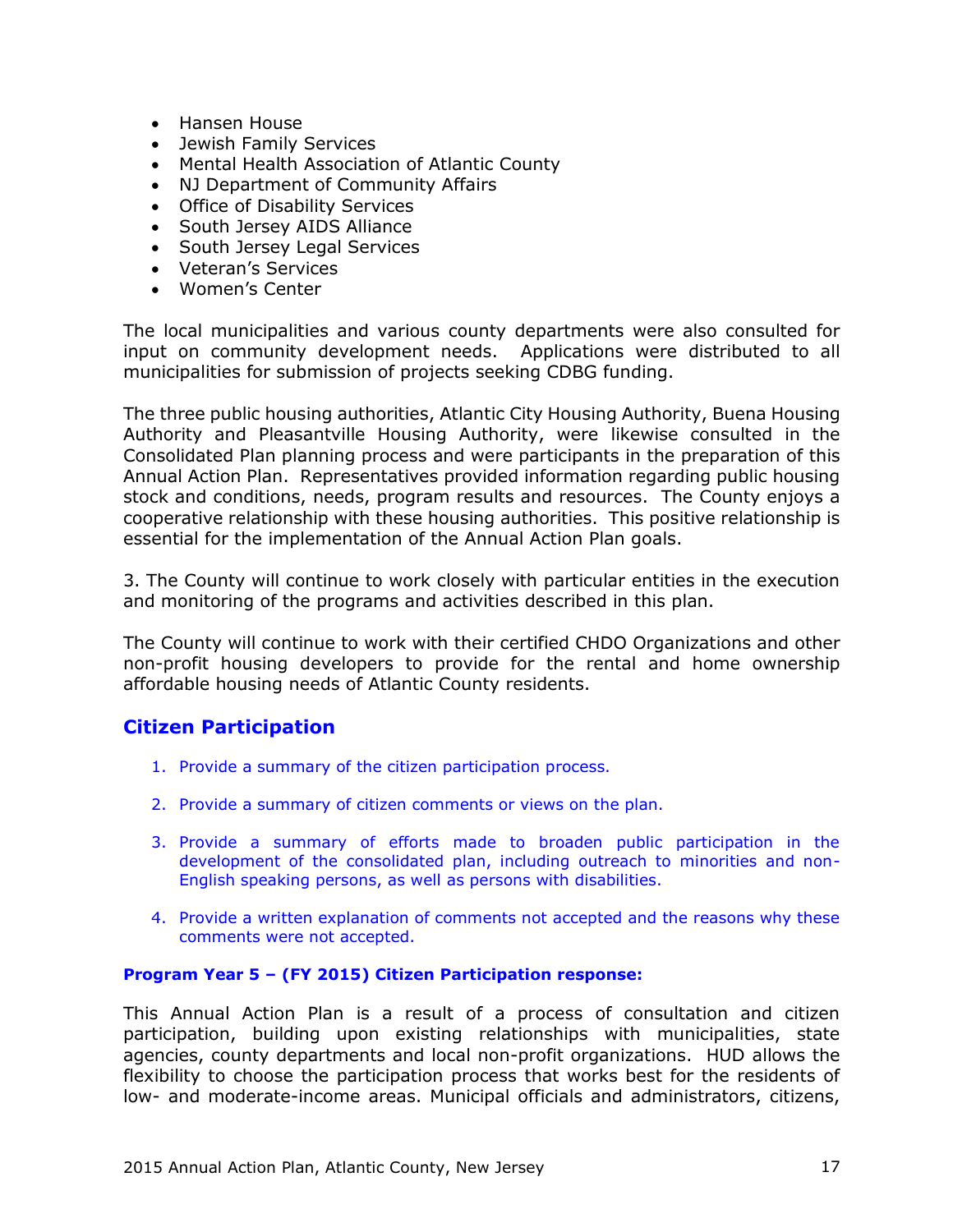non-profit organizations and interested parties were afforded a variety of opportunities to:

- 1) Contribute during meetings and planning sessions;
- 2) Review and comment upon the participation plan itself;
- 3) Receive information about the meetings, the plan, and comments made about the plan;
- 4) Participate in public hearings;
- 5) Comment on both the 2011-2015 Five-Year Consolidated Plan and the 2015 Annual Action Plan;
- 6) Comment on Plan amendments as they occur, and
- 7) Register complaints about the plan and its amendments.

Atlantic County complied with the citizen participation requirements of the regulations by doing the following:

- Preparing, adopting and following a Citizen Participation Plan;
- Publishing informational notices about the plan prior to public hearings on the plan;
- Holding two or more public meetings in accessible places at convenient times after providing reasonable notice;
- Posting a complete copy on the draft and final Consolidated Plan and Annual Action Plan on the county website, publishing a summary of the Annual Action Plan activities and a listing of locations where hard copies of the Plans could be examined;
- Making the Annual Action Plan available for public examination and comment for a period of thirty (30) days before submission to HUD;
- Providing citizens, public agencies, and other interested parties reasonable access to records regarding any uses of any assistance for affordable and supportive housing that the County may have received during the preceding five years; and
- Considering the views and comments of citizens, and preparing a summary of those views for consideration with the Annual Action Plan submission.

The County actively sought public input in the course of developing the Five-Year (2011-2015) Consolidated Plan. In addition to Citizen Participation, the County consulted local and regional organizations to better understand the housing and community development needs of all residents from varying perspectives. The details of that consultation are provided in the *Managing the Process* narrative. As the lead agency for the Consolidated and Annual planning process, the Atlantic County Improvement Authority made every effort to solicit public participation during the development of this Plan. Three regional public hearings were scheduled throughout the County, at varying times at local, accessible public facilities convenient to the general public and fully handicapped accessible. To notify the public of the hearings, public notices were published in the Press of Atlantic City.

A draft of the Annual Action Plan was released for public comment for at least 30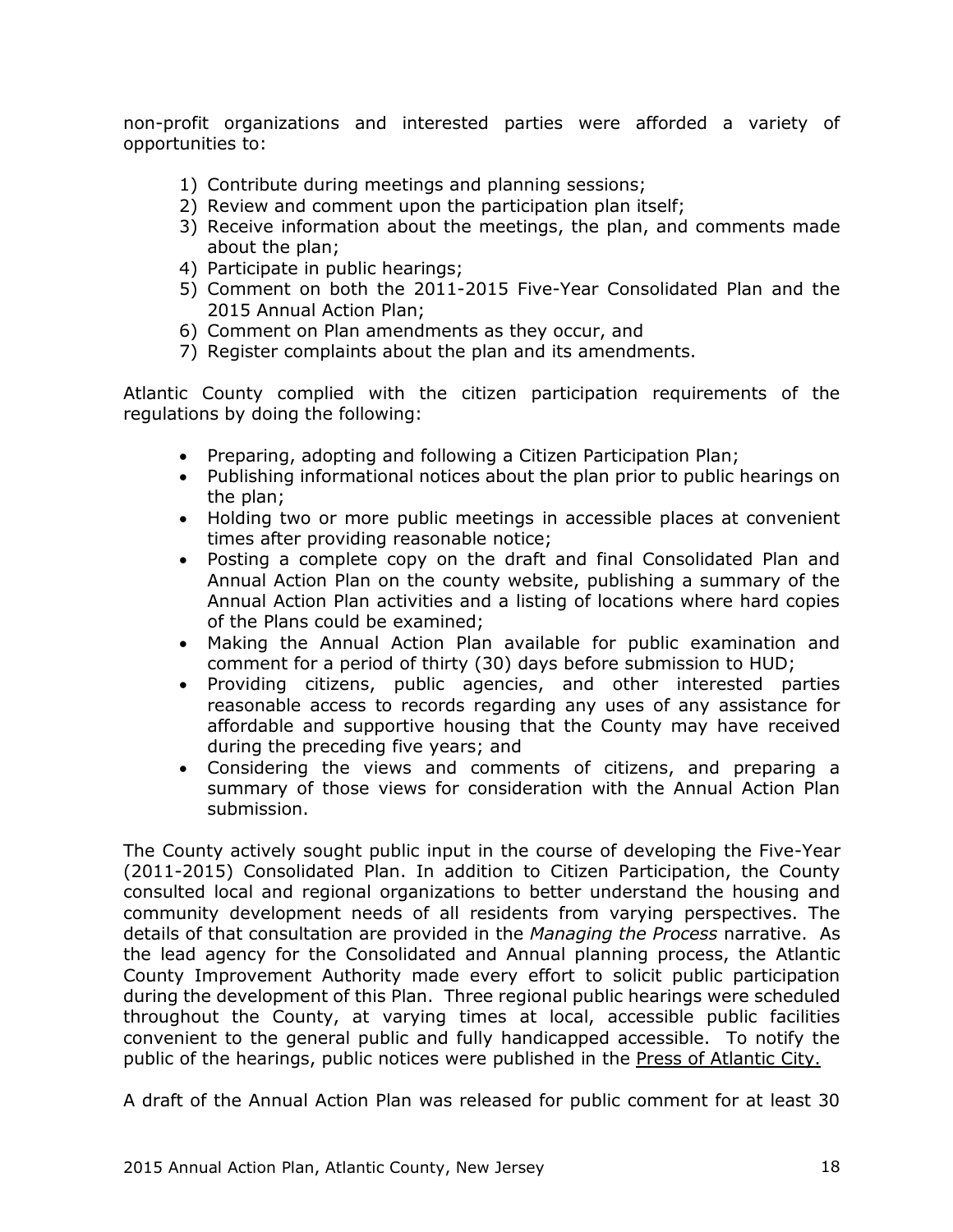days, from May 28<sup>th</sup>, 2015 to June 29<sup>th</sup>, 2015, prior to its submission to the U.S. Department of Housing and Urban Development. Notice for the public hearings was published in the Press of Atlantic City. Notice for the hearings was published at least 1 week prior to the hearings. The first "Needs" public hearing, primarily attended by municipal representatives, was held on March 20, 2015 in the County Library in Mays Landing. Public hearings were held on March 25 in Egg Harbor Township, Mays Landing and Galloway Township. A second set of public hearings was held June 18, 2015 in the same municipalities to receive public comments on the Plans. Proof of Publication for each set of hearings is enclosed.

No members of the public attended any of the public hearings.

Prior to the submission of any substantial change in the proposed use of funds, citizens will be provided written notice of and opportunity to comment on the proposed amendment.

# **Institutional Structure**

1. Describe actions that will take place during the next year to develop institutional structure

### **Program Year 5 – (FY 2015) Institutional Structure response:**

1. Atlantic County will implement the Annual Action Plan through the combined efforts of the Atlantic County Improvement Authority and the participating municipal governments in the County. The ACIA has examined its program to determine any actions necessary to improve the County's CDBG / HOME institutional structure.

# **STRUCTURE**

In order to fulfill the goals established in the Consolidated Plan and the Annual Action Plan, cooperation from all levels of government and the private sector is essential. County and local level agencies and lending institutions have already been working together to provide more affordable housing and promote community development. However, as the needs for housing assistance, public services and economic development increase while public funding decreases, greater involvement and cooperation from all sectors will be necessary.

### • Public Agencies

The Atlantic County Improvement Authority has been the lead entity in the provision of housing and community development assistance in the County. Currently, with funding from the Community Development Block Grant and the HOME Programs, the ACIA administers the housing rehab program directly and monitors implementation of the eligible projects undertaken by the County's participating municipalities. The municipal projects include public facility improvement, public infrastructure and ADA improvement programs and require technical assistance and monitoring for all aspects of compliance, including procurement and labor standards compliance.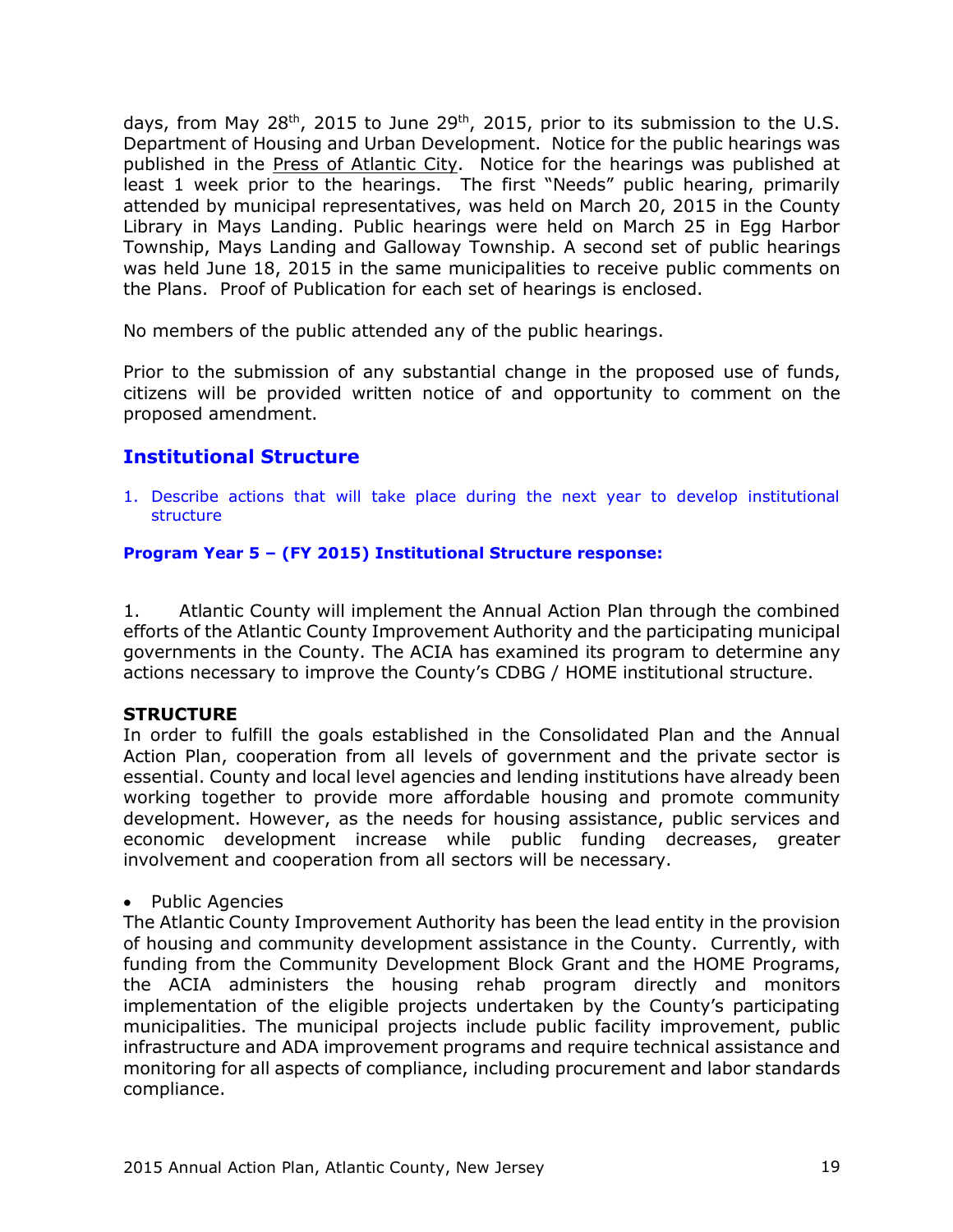Through the HOME Program, the ACIA also provides financial and technical assistance for various housing initiatives carried out by Community Housing Development Organizations (CHDO), which include homebuyer assistance and construction of new affordable housing. The ACIA also provides technical assistance to local municipalities and private developers in developing housing and economic development programs or projects that will benefit low and moderate income County residents.

Most municipalities have become involved in the COAH (Council On Affordable Housing) process and have been working with private developers to provide more new affordable housing units.

The County's three housing authorities – located in Atlantic City, Pleasantville and Buena Borough - often work with the Board of Social Services and other organizations in receiving and placing applicants. In addition, the Housing Authorities provide public housing for citizens of participating communities, mostly for very low income elderly, disabled and family households.

The Board of Social Services coordinates most of the emergency assistance in the County. The Board provides emergency shelter and supportive housing services and financial assistance to people at risk of becoming homeless. It often contracts with non-profit agencies to provide additional services and case management. Through its involvement with these private non-profit agencies, the Board of Social Services has been able to place the homeless and those with special needs, in alternative types of emergency housing such as transitional housing and SRO's. They have also coordinated with other social or human services providers, especially for job training and education, and with permanent housing providers, to reduce recidivism and promote self-sufficiency.

### • Non-Profit Organizations

Private non-profit agencies are generally not funded directly from Atlantic County's CDBG/HOME programs but through a variety of other funding sources, provide important services to many of the same low to moderate income residents assisted by the County programs. These agencies provides necessary social services, such as counseling and case management, before and after school programs and more. Most of these agencies receive federal and/or state funding, and already work in cooperation with County and local government agencies.

### • Private Industry

Private developers and lending institutions have also been involved in housing and economic development initiatives in the County. Private banks in the County have provided construction and rehabilitation financing for several affordable housing projects carried out by CHDOs, other non-profit agencies and private developers. They have also provided low interest mortgage financing to low income homebuyers. Additionally, the banking community has been very supportive of cooperative and joint financing of economic development projects. They have provided long term financing assistance to private businesses that have also secured funding from the County.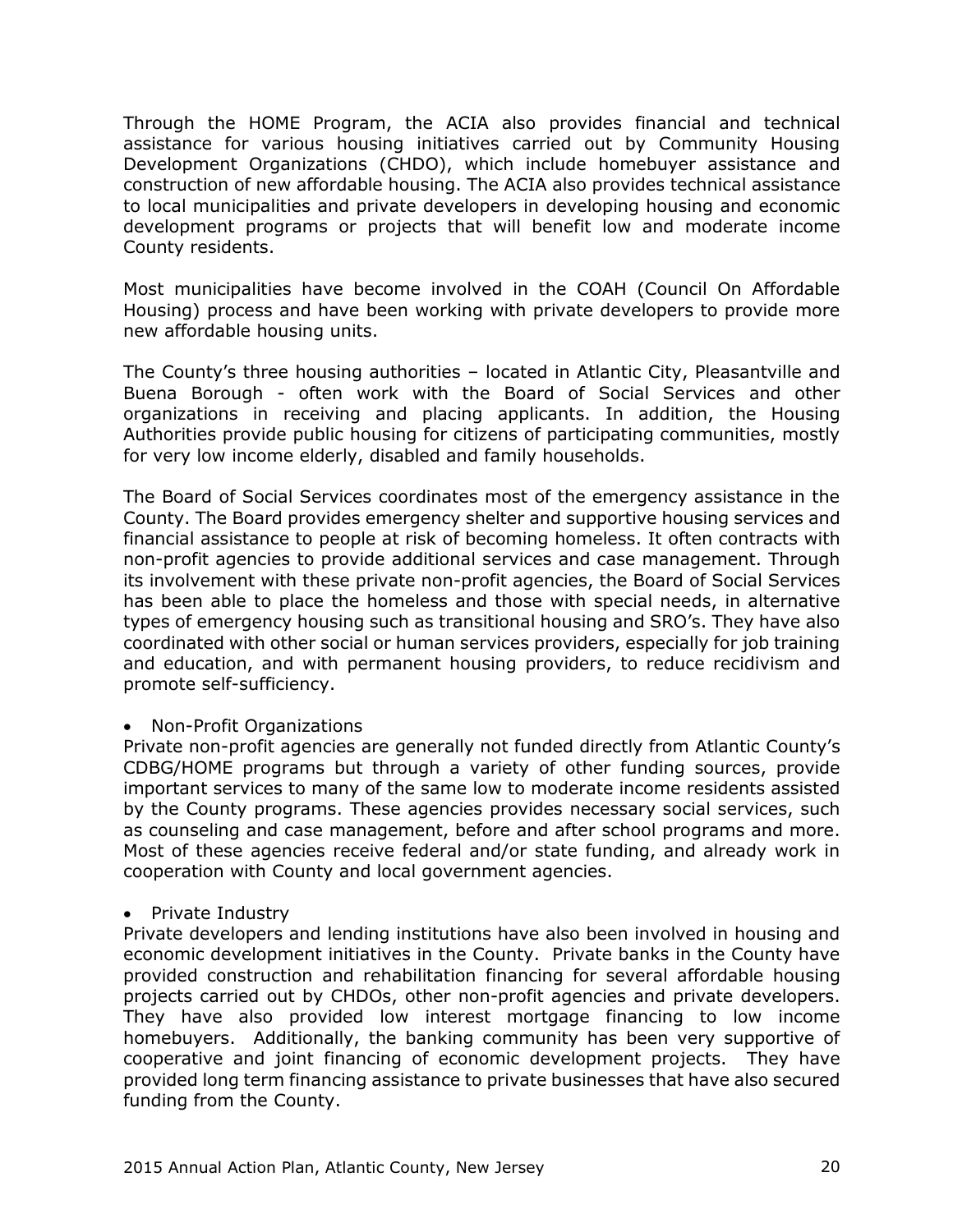Continued cooperation with private banking and industry will be sought to foster public/private partnerships for the provision of homeowner assistance programs, affordable housing development and economic development. The use of CDBG and HOME program funds will be essential in leveraging private resources and promoting private investment.

# **Performance Monitoring**

1. Describe actions that will take place during the next year to monitor its housing and community development projects and ensure long-term compliance with program requirements and comprehensive planning requirements.

### **Program Year 5 – (FY 2015) Monitoring response:**

Performance monitoring is an important component in the long-term success of the Consolidated Plan and Annual Action Plan. The Atlantic County Improvement Authority, through the Office of Community Development, has developed standards and procedures for ensuring that the recipients of Community Development and HOME funds meet the purposes of the appropriate legislation and regulations, and that funds are disbursed in a timely fashion.

The ACIA's standards and procedures for monitoring are designed to ensure that:

- 1) Objectives of the Housing and Community Development Act, the National Affordable Housing Act and the American Recovery and Reinvestment Act of 2009 are met,
- 2) Program activities are progressing in compliance with the specifications and schedule for each program, and
- 3) Recipients are in compliance with other applicable laws, implementing regulations, and with the requirements to affirmatively further fair housing and minimize displacement of low-income households.
- 4) For the housing rehabilitation assistance program, the ACIA will require conformance with:
	- Section 504 Handicapped Accessibility
	- Section 106 Historic Preservation
	- Housing Quality Standards
	- Lead-Based Paint regulations
	- Displacement / Relocation regulations

The Office of Community Development reviews all proposed activities for eligibility under statutory and regulatory requirements, and for meeting identified needs in this plan.

Both the Annual Action Plan and the Consolidated Plan are monitored through the use of checklists and forms to facilitate uniform monitoring of program activities.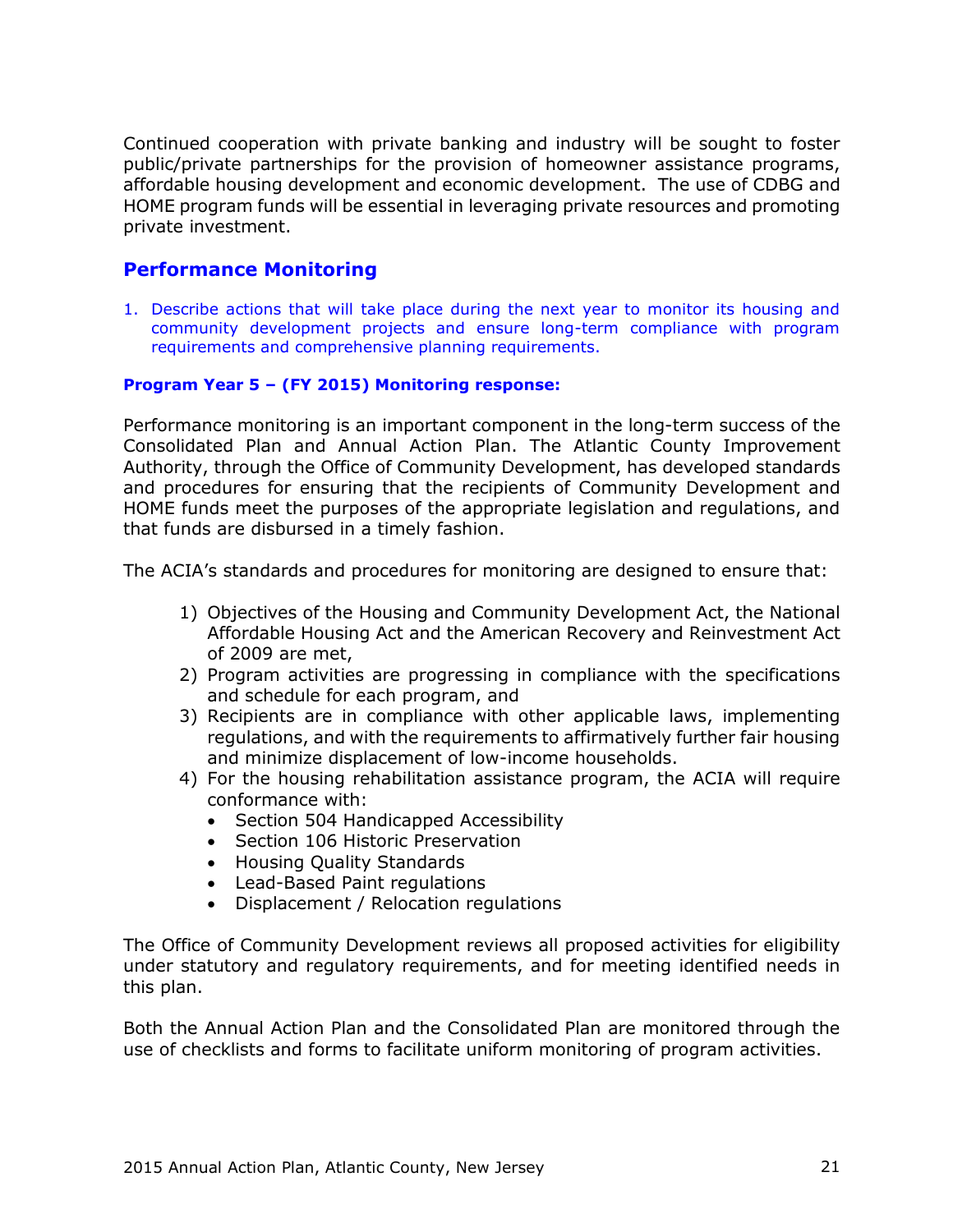Fiscal monitoring will include review and approval of budgets, compliance with executed Grant Agreements, review and approval of vouchers, review of fiscal reports on a monthly basis and a review of municipal and non-profit audits on an annual basis.

Monitoring will occur through on-site monitoring visits. These visits will occur as necessary, but will be conducted at least once a year.

# **Lead-based Paint**

1. Describe the actions that will take place during the next year to evaluate and reduce the number of housing units containing lead-based paint hazards in order to increase the inventory of lead-safe housing available to extremely low-income, low-income, and moderate-income families, and how the plan for the reduction of lead-based hazards is related to the extent of lead poisoning and hazards.

#### **Program Year 5 – (FY 2015) Lead-Based Paint Hazard response:**

Lead hazards are addressed during housing rehabilitation efforts. All homes that receive rehabilitation assistance are tested for the presence of lead-based paint. When evidence of paint is found, surfaces are removed or the material is encapsulated to prevent exposure. In the homebuyers program, when defective painted surfaces are found, the surface must be tested for lead-based paint as well and treated by a qualified trained contractor.

The County's Lead-Based Hazard reduction strategy, administered by the Department of Health, involves the administration of the Lead Intervention for Children at Risk Program (LICAR) which supports the abatement or reduction of lead-based paint hazards in low-income housing. The Department of Health provides administrative and program delivery staff responsible for marketing the LICAR program; conducting application intake, review, and approval; completing environmental reviews; completing housing inspections and when funding is available preparing work write-ups and cost estimates for lead hazard control work; preparing contractor bid packages and supervising advertisement for bids and selection of contractors; managing temporary resident relocation while lead hazard control work is being completed and monitoring work in progress through to completion.

Lead-based paint poses a particular hazard to children under the age of six, and is the focus of efforts by HUD to raise awareness of the problem and mitigate or eliminate the hazard. Lead-based paint was banned in 1975, but housing constructed prior to that time typically contains lead-based paint to some degree.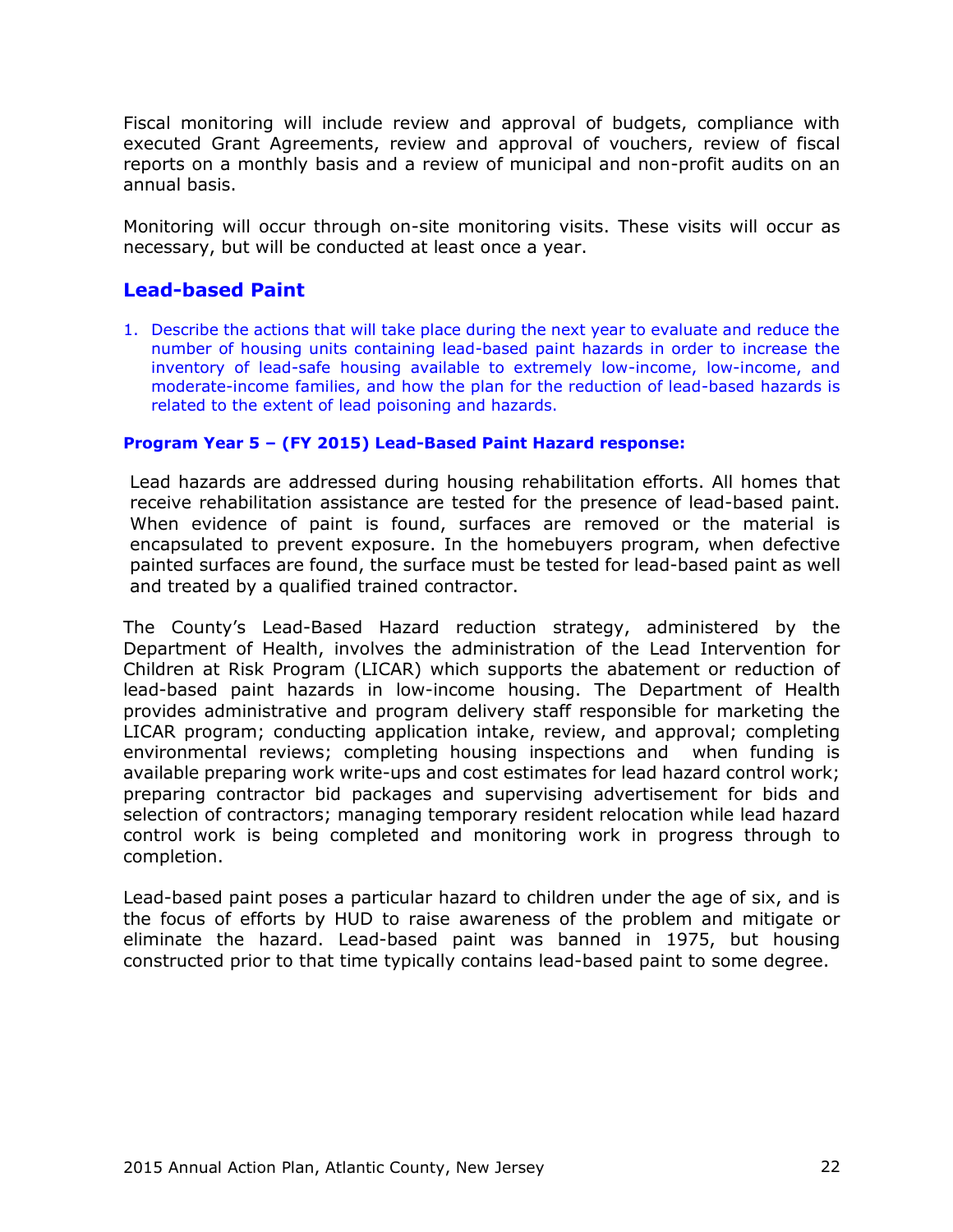# **Barriers to Affordable Housing**

1. Describe the actions that will take place during the next year to remove barriers to affordable housing.

### **Program Year 5 (FY 2015 Barriers to Affordable Housing response:**

The national goal of decent, safe and sanitary housing for every American is the basis of the National Affordable Housing Act. As narrated in the County's 2011- 2015 Consolidated Plan, despite the great demand for more affordable housing, its supply has remained limited. Many developers and builders have cited government regulation as factors affecting production costs.

In addition, some public policies inadvertently have made certain types of residential development less desirable, therefore, less profitable. Although public policies and governmental regulations are essential to ensure the public's health, safety and welfare, they also can limit market production efficiencies. Described below are a few that may be limiting the supply of affordable housing in Atlantic County. The programs, regulations and conditions discussed below affect land and housing cost. Some of these policies have their origin in a higher governmental authority than Atlantic County or, conversely, at the local level.

The most important impediment revolves around the lack of Federal and State resources for affordable housing initiatives. This condition has become even more severe due to the budget cutting at both the State and Federal levels. Steady reduction to the HUD CDBG budget and HOME budgets have limited opportunities to create affordable housing, improve lower income neighborhoods and provide services to low income clientele.

### **1. Expanding Locations and Development Potential**

The housing market in Atlantic County is complex and strongly influenced by many factors beyond the control of the County or the individual municipalities. The housing market and housing costs can, however, be influenced through land use and zoning decisions lot size requirements, incentives for developers and allowances for multi-unit developments.

# **2. Development Cost**

The costs of construction are more complex than the costs of land, utilities, materials, labor, financing or other soft costs. Regulations can add significant costs to new home construction.

*Non-regulatory Barriers to Affordable Housing:* Many of the largest construction costs are things that local regulations have little effect upon.

- Rapidly increasing land costs
- The costs of building materials
- Rising interest rates (not currently a concern)
- Labor costs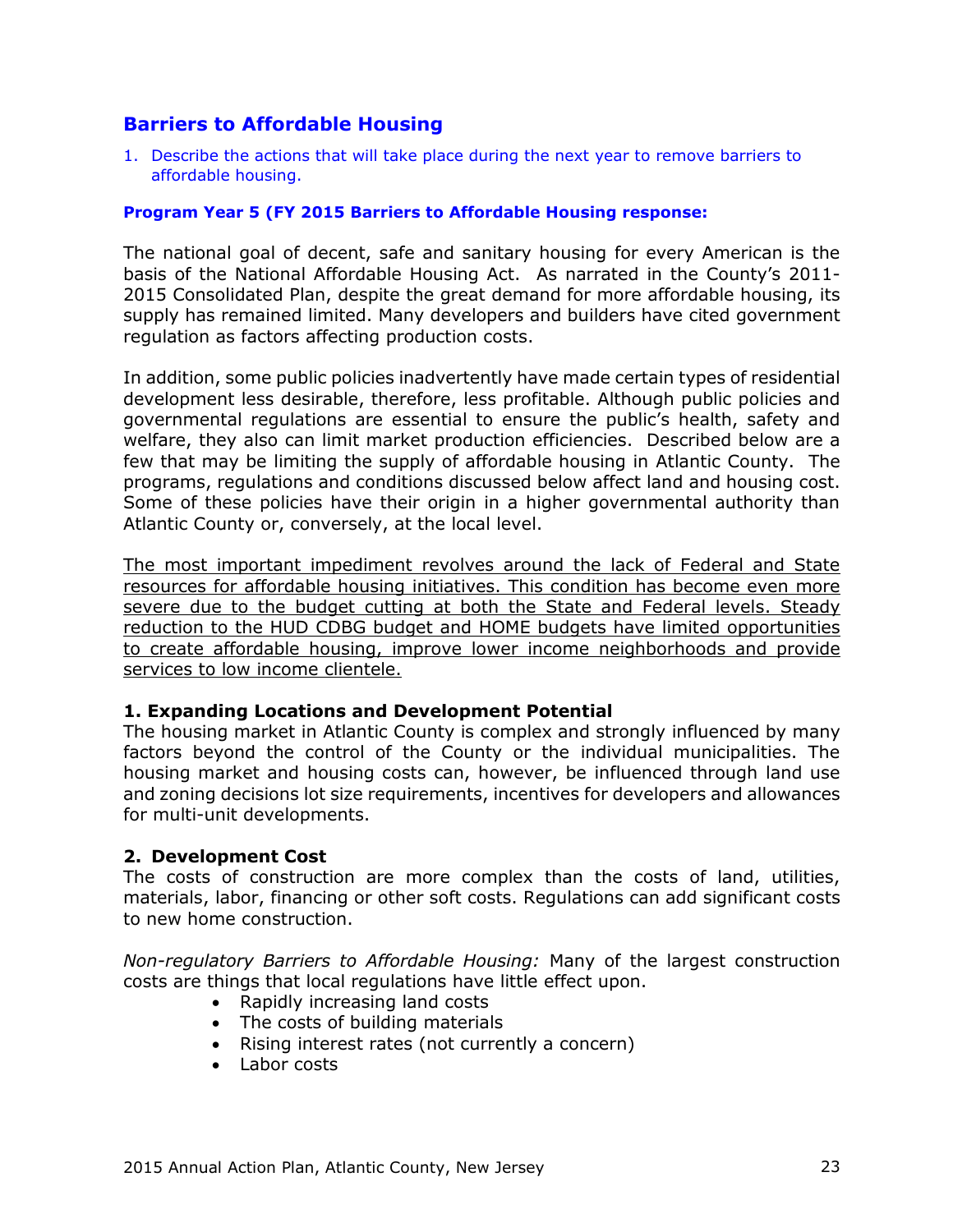*Regulatory Barriers to Affordable Housing:* Zoning regulations have a significant effect on housing prices.

- Limiting the amount of land zoned for densities that promote reasonably priced homes affect those with the least money to spend on housing.
- Excessive requirements for lot size
- Infrastructure financing tools, such as impact fees or land dedications.
- Length of the approval process
- Federal and State environmental regulations

# **3. Market Conditions**

The major barrier to affordable housing in Atlantic County is the high cost of housing created by a demand for housing, both existing and new, which exceeds the current supply. Increased demand has served to drive prices for new homes upward prior to the current recession in the housing market.

In addition, the cost of site acquisition is very high, and construction costs in metro Philadelphia/ New Jersey are among the highest in the nation. These facts make Atlantic County housing construction expensive and put affordable housing out of the reach of low-income households.

*Action: It is beyond the ability of the County or any of its municipalities to control market forces.*

# **4. Funding**

This impediment involves the lack of Federal and State resources for affordable housing initiatives. Continuously shrinking Federal and State funding sources to subsidize affordable housing projects is limiting opportunities. Non-profit developers lack adequate capital for pre-development expenses. This severely limits their ability to aggressively explore the feasibility of potential projects as prospects arise. *Action: Atlantic County, through the use of HOME funds, continues to assist nonprofit affordable housing development. The County will continue to provide technical assistance to non-profit organizations seeking state and federal funds for affordable housing development both rental and homeownership.*

# **5. Low Incomes**

The relatively low-income level of many of the residents of the County is another significant impediment to affordable housing. The level of subsidies required to engage developers in the construction of affordable housing is often quite high, and this limits the number of units that can be built in any given period. Low incomes also make it more difficult for potential homeowners to accumulate the funds for down payments, or to qualify for loans with many financial institutions. Deeper subsidies are needed to entice private developers and qualify potential buyers.

Working from the other direction, the Atlantic County Improvement Authority is intimately involved in Economic Development efforts in the county. Currently utilizing non-HUD resources but with plans to add a Section 108-backed component, the ACIA helps grow businesses that, in turn, increase economic opportunities for County residents.

*Action: The County will assist 15 to 20 lower income families to become home owners by continuing the homebuyers program in the coming fiscal year. The*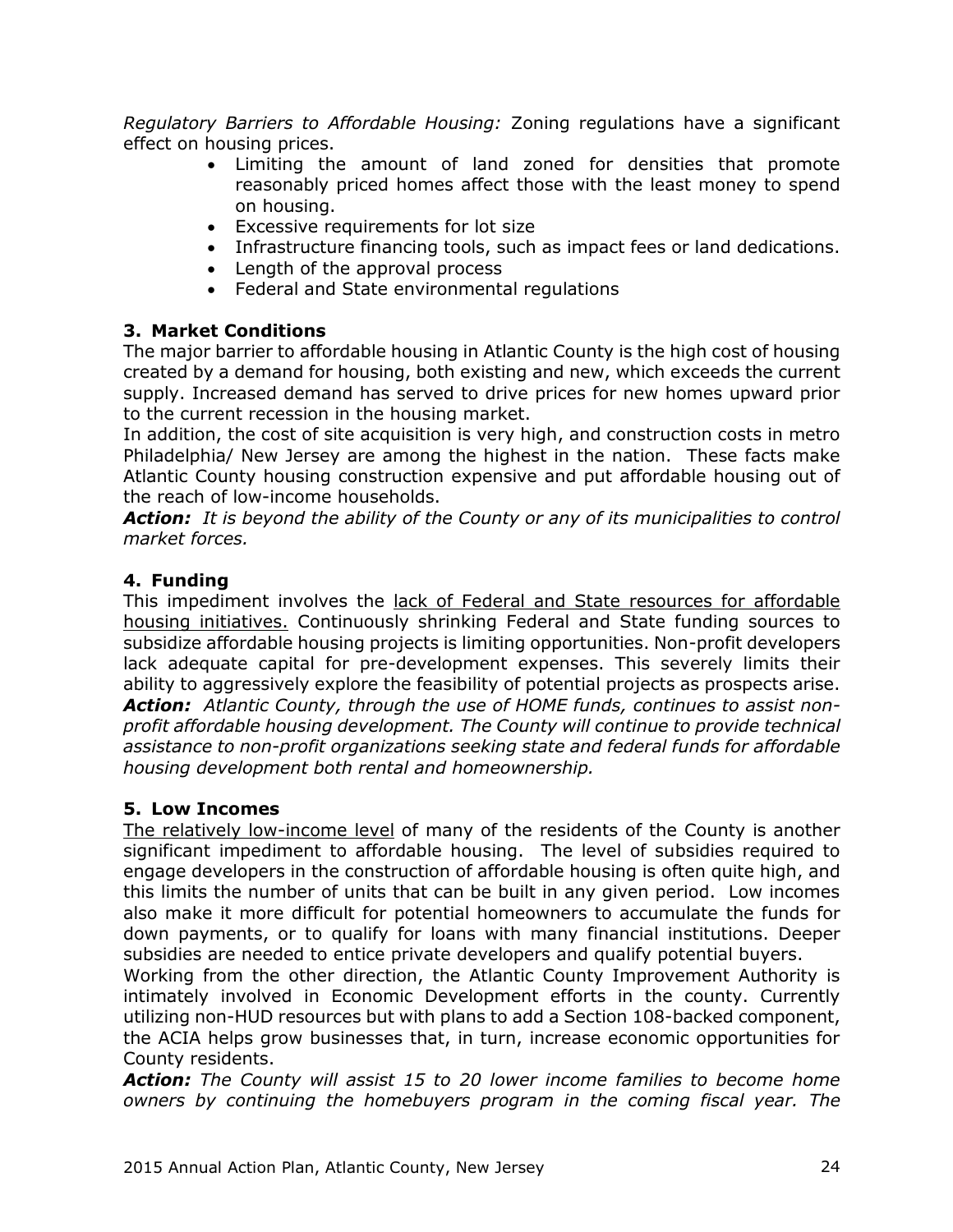*County will also assist business start-ups and expansions to bring job opportunities to the region.*

# **6. Local Land Use Controls**

Excessive design and site improvement standards, impact fees and exactions are some of the land use controls used by municipalities, that increase building costs and effectively raise the price of housing. Limited or improper zoning for highdensity residential use in areas with inadequate infrastructure also raise housing prices, since developers either are forced to build at lower densities or must incur additional cost to install the necessary facilities. Parts of Atlantic County are affected by Coastal Area Facilities Review Act (CAFRA) imposes regulations on coastal lands while the Pinelands Commission regulates some interior parts of the County in the protected Pinelands Region.

*Action: Work with municipalities to assess zoning, design guidelines and local government standards to ensure that these elements of the construction process do not hinder the creation of affordable housing.*

# **7. Building and Connection Fees**

To some degree, the fees to construct a new house, including connection fees to municipal water and sewer systems and new State approved development fees are a barrier to new affordable housing. Presently, these fees cannot legally be reduced or waived as they are set by municipal ordinances.

*Action: Review building fee ordinances if requested by municipalities and recommend modifications as necessary; investigate possibility of non-profit organizations having fees waived.*

# **8. Property Taxes**

Property taxes generate revenue to support a broad array of public facilities and services at the local and county levels of government. Heavy reliance on property tax to provide local services has made communities more wary of intensive residential development. Communities tend to favor non-residential or low-density residential uses, which are perceived to require fewer services. This leads localities to limit the amount of land available for the production of more affordable housing by imposing restrictive zoning and land use regulations.

Also, it is recognized that property taxes are a significant housing cost and therefore can impact affordability. One impact of high property taxes is that taxes are part of a household's monthly housing costs. Thus a potential homeowner who can afford his mortgage may not qualify when property taxes are factored in. The State of New Jersey is known as a high property tax state.

*Action: Work with municipalities when requested to evaluate local expenditures and to develop alternative funding options, including various grant and loan program available through state and federal sources.*

# **9. Building Codes**

Building Regulations are essential to protect the health and safety of citizens and the general welfare of the community. While building codes have positive contributions, they often contribute to increased construction costs.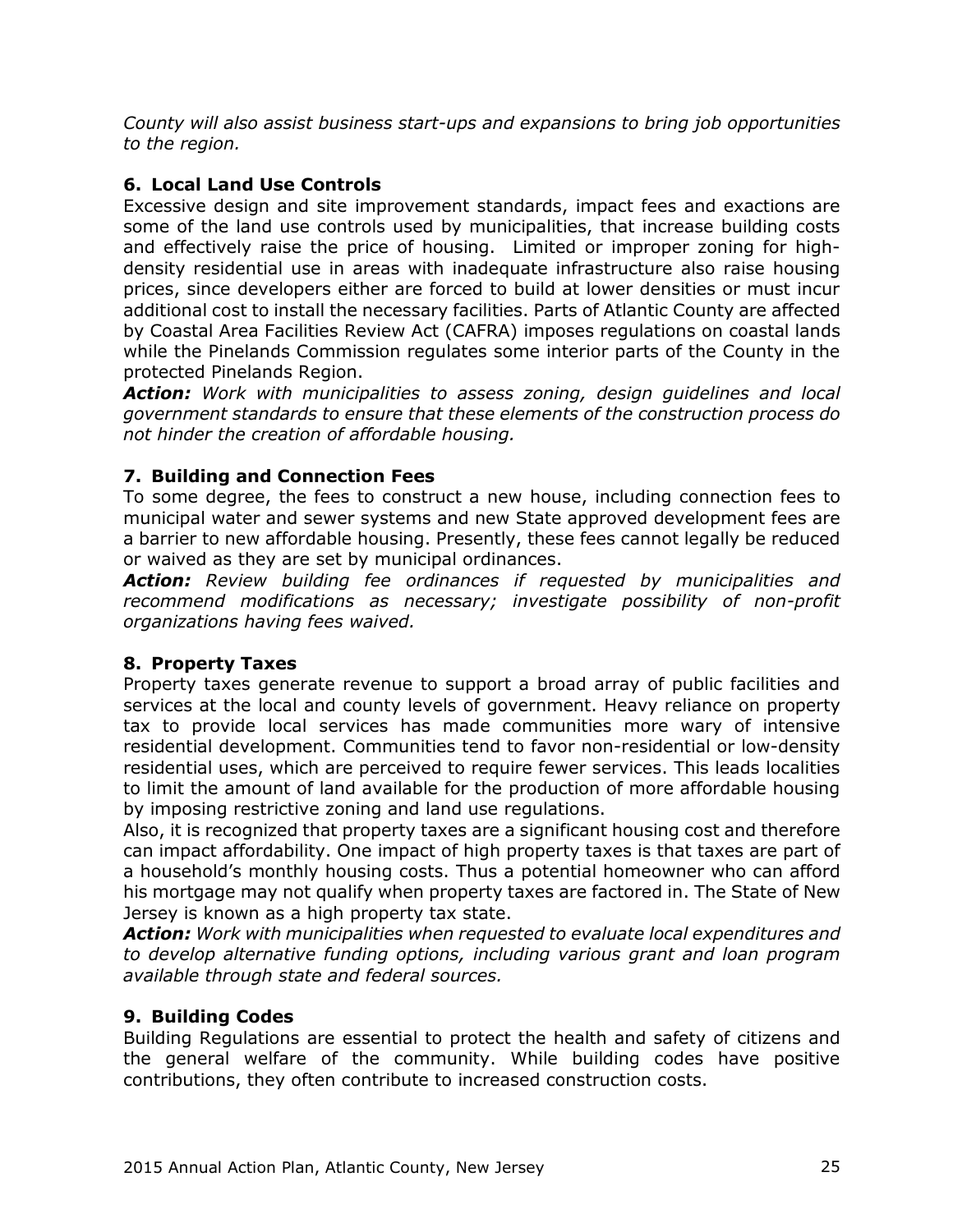*Action: Work with municipalities as requested to see that codes are properly enforced, but do not inhibit the development of affordable housing.*

# **10. Permit Delays**

Development in New Jersey includes several governmental levels and agencies in the approval process, either directly or indirectly. Approvals must be obtained from several state and regional agencies, utility authorities, soil conservation districts, as well as, the municipal planning board. In some cases, the aforementioned CAFRA or Pinelands regulations require additional permitting requirements. The time delays and duplicative requirements from different levels of government have increased the cost of land development in New Jersey and made the production of affordable housing much more difficult.

Several years ago the New Jersey Builders Association estimated that half of the projects that complete the permit process take more than three years to do so. One estimate of the cost of the delays caused by the lengthy approval process is one percent per month, suggesting that the residential construction process can add more than 30 percent to housing costs.

# **11. Other Issues**

- The "Not In My Backyard" (NIMBY) response
- Achievable rents without subsidies for low and moderate income persons are too low to meet operating expenses thereby making some projects unfeasible to finance or require high subsidies

# **Strategies to Address the Barriers to Affordable Housing**

The County has identified the public policies that impact the cost of housing and the incentives to develop, maintain, and improve affordable housing. Many of these policies fall beyond the County, which has no legal or regulatory authority of its own. Indeed, some of the issues described above are beyond the authority of any single agency or level of government.

Issues that can be addressed at the municipal level include local tax policy, land use controls, building codes fees and charges, growth limits, zoning ordinances and policies that affect the return on residential investment. To varying degrees the Consortium municipalities each have addressed their zoning and land use regulations in an attempt to make them as equitable and open as possible.

Development standards, though they sometimes add costs to construction or rehabilitation, are necessary for the safety and health of residents and are in place in most of the participating jurisdictions. Efforts have been made to streamline and facilitate the permitting process locally by most of the municipalities. Several municipalities employ impact and linkage fees for new development in an attempt to pay for the construction of roads, sewers and other infrastructure improvements required by new development.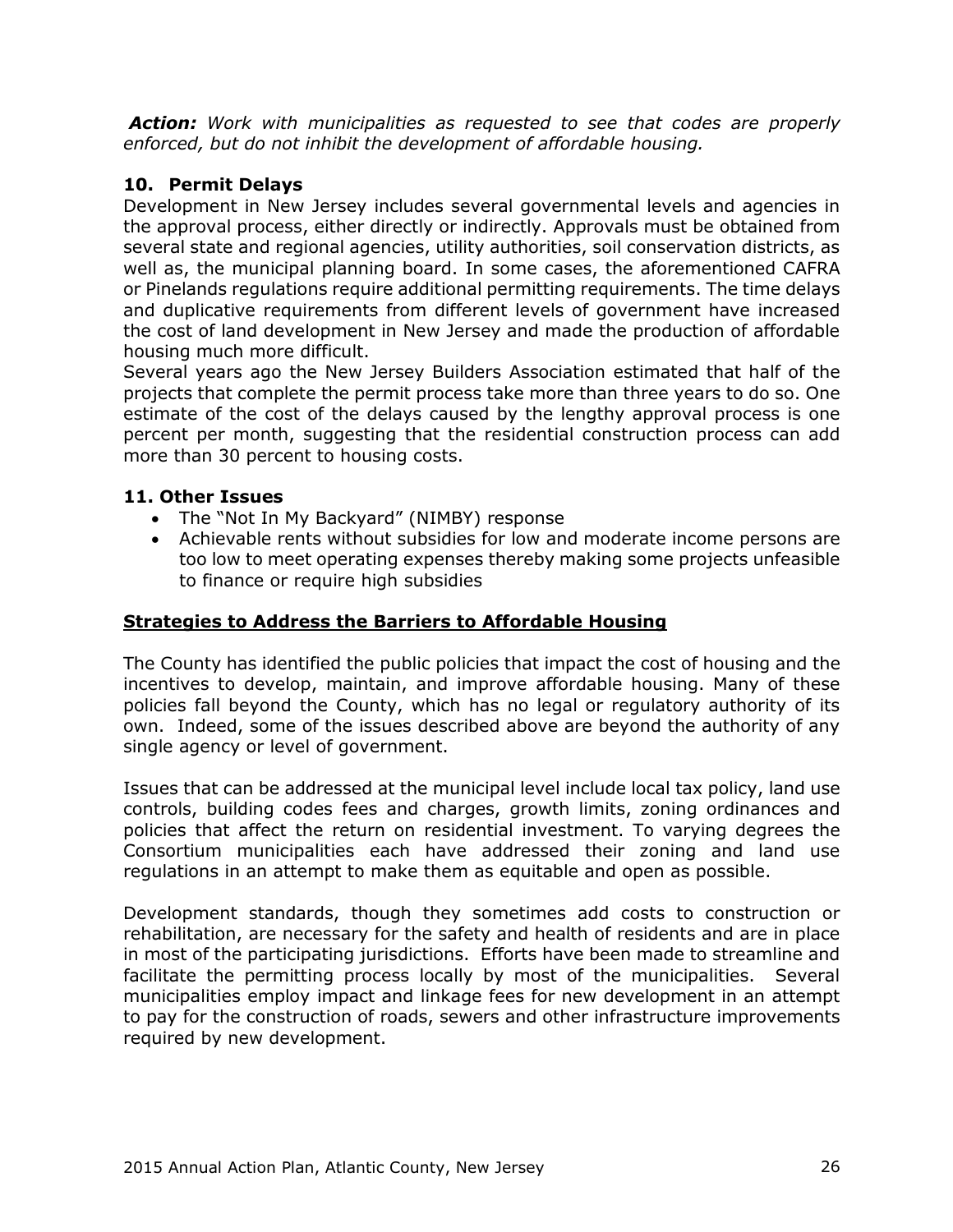### **A word about Fair Housing**

Atlantic County has a fair housing officer who works to foster compliance with the Fair Housing Act in order to overcome the effects of the impediments to fair housing choice. Over the last five years, the fair housing office has not received any fair housing complaints. The County has reviewed its current Analysis of Impediments to Fair Housing and found that it continues to accurately assess the fair housing situation in the County.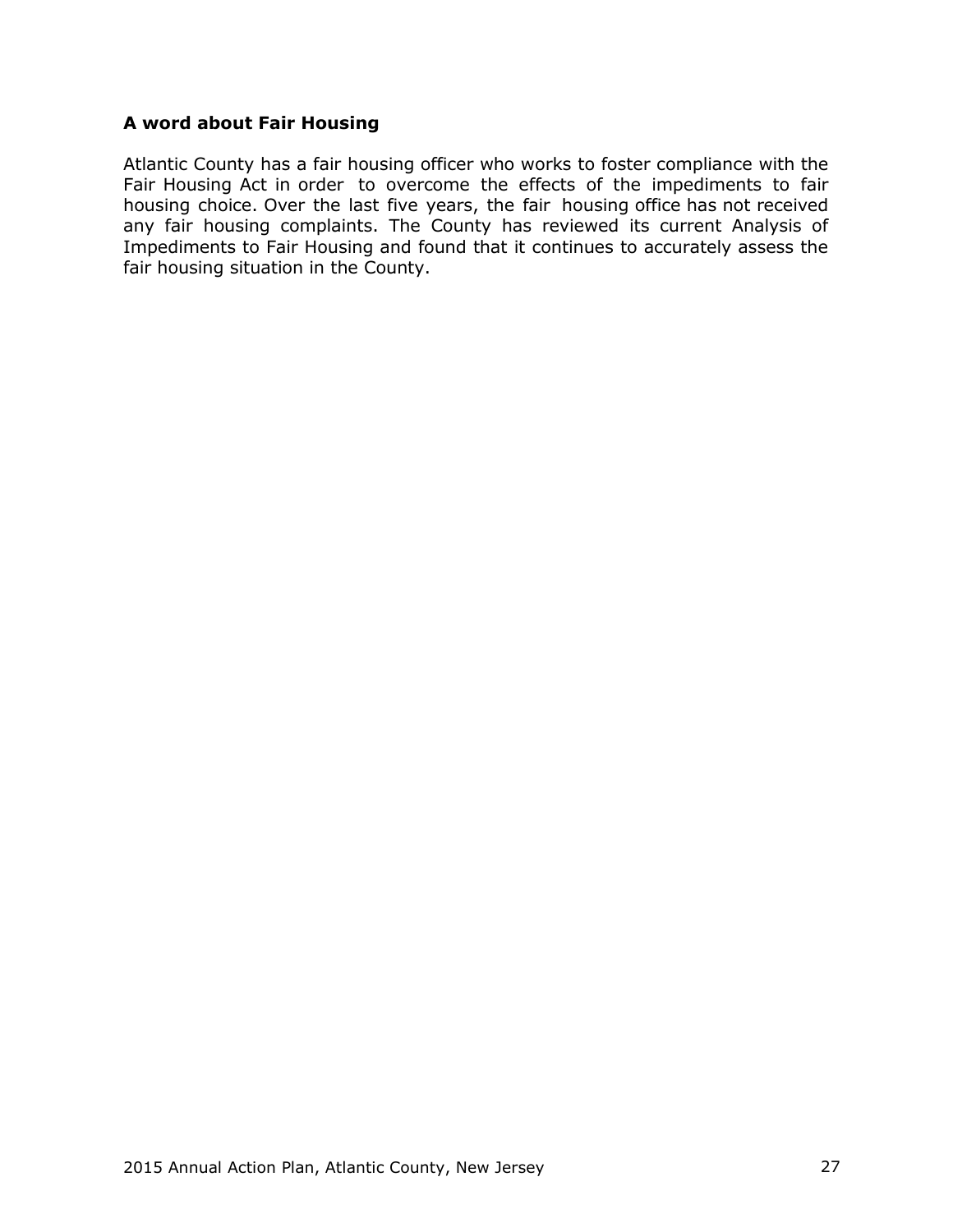# **HOME/American Dream Down payment Initiative (ADDI)**

- 1. Describe other forms of investment not described in § 92.205(b).
- 2. If the participating jurisdiction (PJ) will use HOME or ADDI funds for homebuyers, it must state the guidelines for resale or recapture, as required in § 92.254 of the HOME rule.
- 3. If the PJ will use HOME funds to refinance existing debt secured by multifamily housing that is that is being rehabilitated with HOME funds, it must state its refinancing guidelines required under  $\S$  92.206(b). The guidelines shall describe the conditions under which the PJ will refinance existing debt. At a minimum these guidelines must:
	- a. Demonstrate that rehabilitation is the primary eligible activity and ensure that this requirement is met by establishing a minimum level of rehabilitation per unit or a required ratio between rehabilitation and refinancing.
	- b. Require a review of management practices to demonstrate that disinvestments in the property has not occurred; that the long-term needs of the project can be met; and that the feasibility of serving the targeted population over an extended affordability period can be demonstrated.
	- c. State whether the new investment is being made to maintain current affordable units, create additional affordable units, or both.
	- d. Specify the required period of affordability, whether it is the minimum 15 years or longer.
	- e. Specify whether the investment of HOME funds may be jurisdiction-wide or limited to a specific geographic area, such as a neighborhood identified in a neighborhood revitalization strategy under 24 CFR 91.215(e)(2) or a Federally designated Empowerment Zone or Enterprise Community.
	- f. State that HOME funds cannot be used to refinance multifamily loans made or insured by any federal program, including CDBG.
- 4. If the PJ is going to receive American Dream Down payment Initiative (ADDI) funds, please complete the following narratives:
	- a. Describe the planned use of the ADDI funds.
	- b. Describe the PJ's plan for conducting targeted outreach to residents and tenants of public housing and manufactured housing and to other families

assisted by public housing agencies, for the purposes of ensuring that the ADDI funds are used to provide down payment assistance for such residents, tenants, and families.

 c. Describe the actions to be taken to ensure the suitability of families receiving ADDI funds to undertake and maintain homeownership, such as provision of housing counseling to homebuyers.

### **Program Year 5 (2014) Action Plan HOME/ADDI response:**

1. Atlantic County will use 2015 HOME funds only for investments that conform to 24 CFR 92.205(b).

2. Atlantic County will use the Recapture option for all of its homebuyer activities. Recapture provisions will be in effect for the entire Period of Affordability for all homebuyer activities, both down payment assistance and new construction subsidies.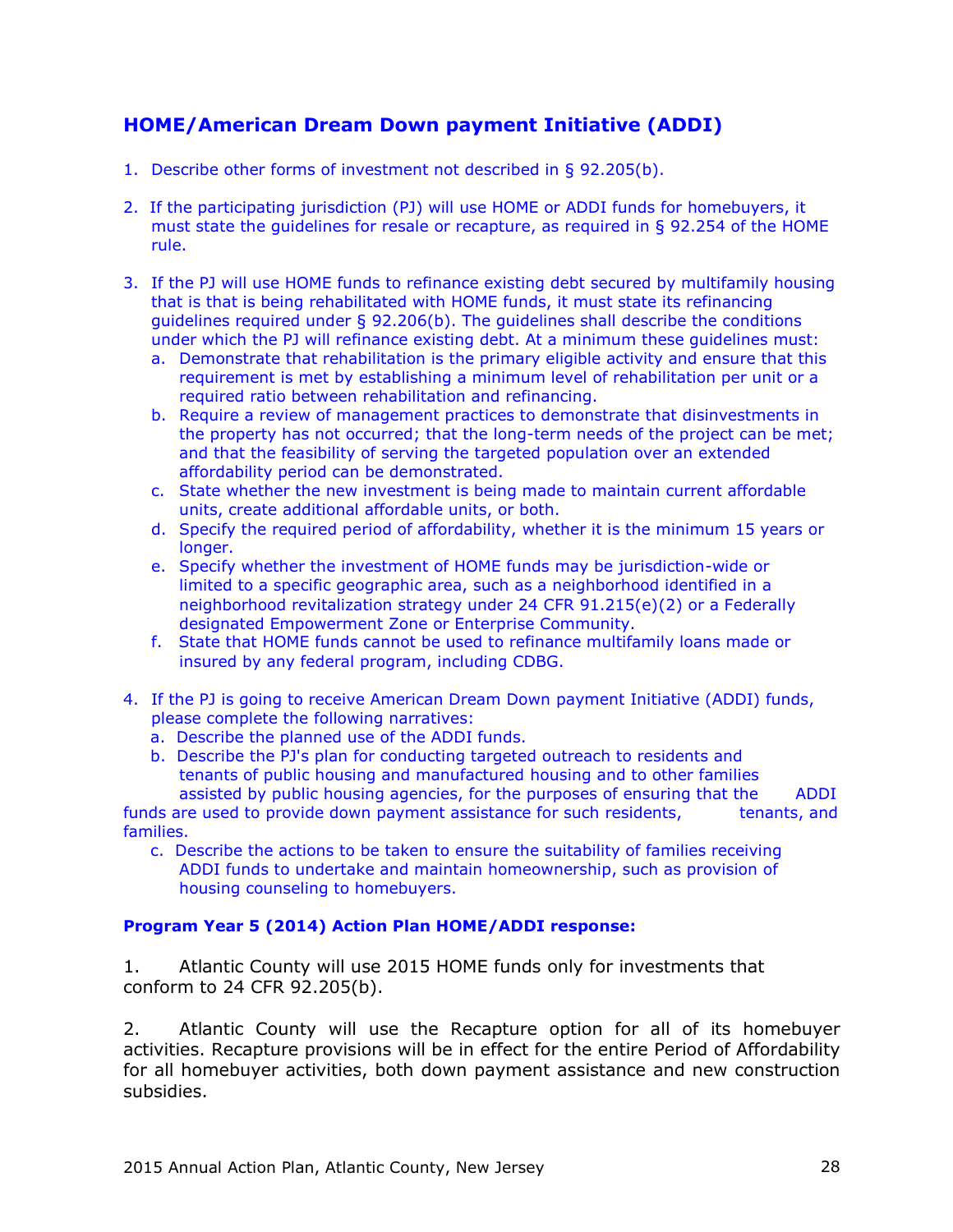It is the policy of Atlantic County to recapture the appropriate amount of the HOME investment by using the following method: In accordance with 24 CFR 92.254(a)(5)(ii)(A)(3), the County will share the net proceeds. If the net proceeds are not sufficient to recapture the full HOME investment plus enable the homeowner to recover the amount of the homeowner's downpayment and any capital improvement investment made by the owner since purchase, the County may share the net proceeds. The net proceeds are the sales price minus loan repayment (other than HOME funds) and closing costs. The net proceeds are divided proportionally as set forth in the following mathematical formula.

| <b>HOME Subsidy</b><br>HOME Subsidy + Homeowner investment     | X Net Proceeds | $=$ HOME Recapture Amount |
|----------------------------------------------------------------|----------------|---------------------------|
| Homeowner Investment<br>HOME investment + homeowner investment | X Net Proceeds | L = Amount to homeowner   |

The HOME investment will be forgiven if the home is owned beyond the period of affordability as described in 24 CFR Part 92.254.

3. Atlantic County will not use HOME funds to refinance existing debt secured by multifamily housing that is being rehabilitated with HOME funds.

4. Atlantic County does not receive ADDI funding.

# **Needs of Public Housing**

- 1. Describe the manner in which the plan of the jurisdiction will help address the needs of public housing and activities it will undertake during the next year to encourage public housing residents to become more involved in management and participate in homeownership.
- 2. If the public housing agency is designated as "troubled" by HUD or otherwise is performing poorly, the jurisdiction shall describe the manner in which it will provide financial or other assistance in improving its operations to remove such designation during the next year.

#### **Program Year 5 (FY 2015) Action Plan Public Housing Strategy response:**

1. The Pleasantville Housing Authority has a ROSS Coordinator who works with the elderly and disabled to address their needs to maintain their ability to live independently. The Family Self-Sufficiency Coordinator works with the Section 8 voucher holders to increase their financial stability.

Under the HOPE VI grant, a program called the Program Coordinating Committee was formed. The committee is composed of local professionals who are willing to serve as role models and mentors to model behaviors for residents of New Hope. There are currently 20-30 professional members.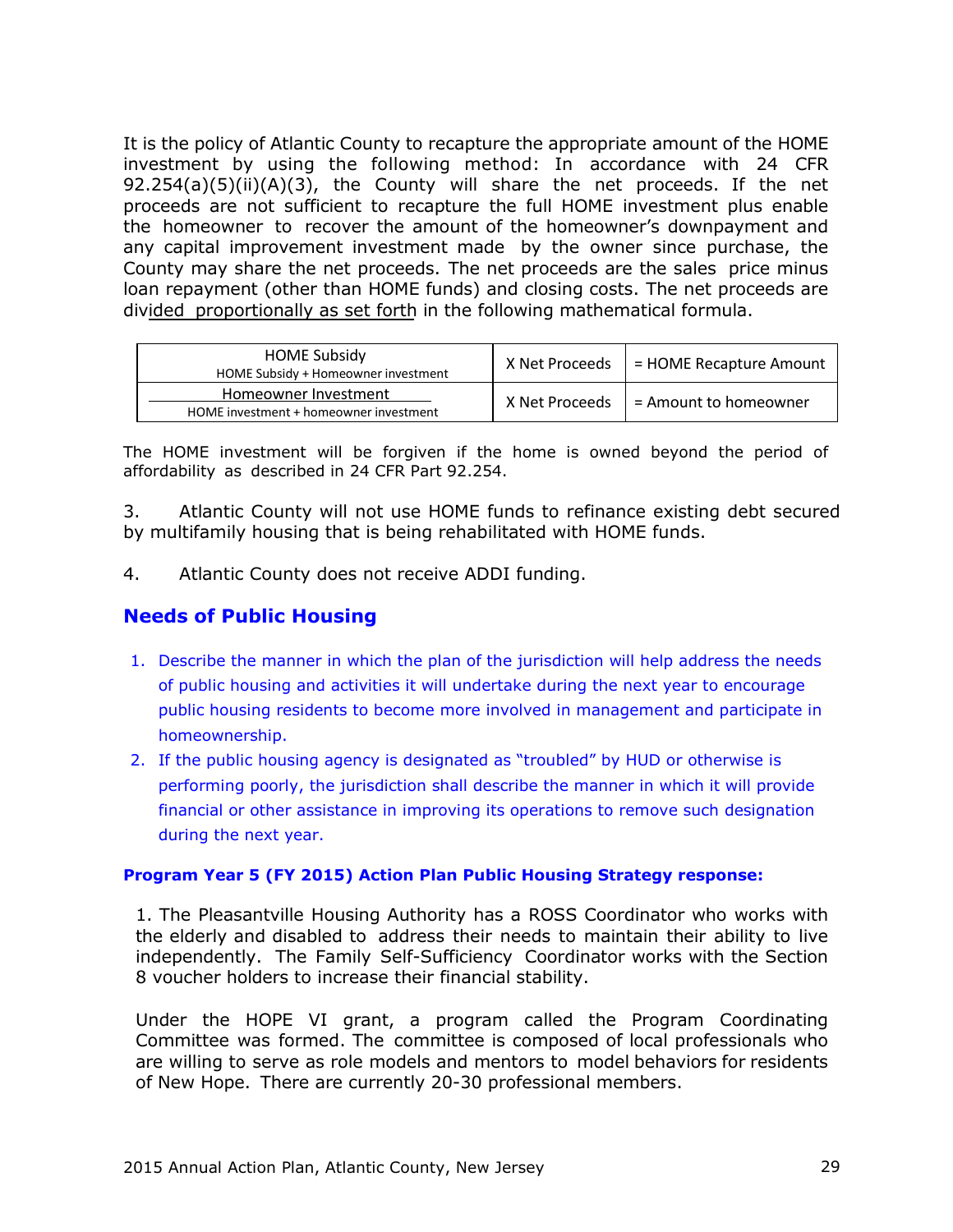2. None of the public housing authorities operating in Atlantic County are designated a "troubled" or otherwise are performing poorly.

# **Specific Housing Objectives**

- 1. Describe the priorities and specific objectives the jurisdiction hopes to achieve during the next year.
- 2. Describe how Federal, State, and local public and private sector resources that are reasonably expected to be available will be used to address identified needs for the period covered by this Action Plan.

### **Program Year 5 (FY2015 Action Plan Specific Objectives response:**

The Atlantic County Improvement Authority Office of Community Development has developed a plan to address the key issues raised in the course of the housing analysis, and which met the HUD requirements for elements to be addresses by this plan.

The five overarching goals, intended to benefit low- and very low-income persons are:

- 1) To provide decent housing
- 2) To provide a suitable living environment
- 3) To expand economic opportunities
- 4) Prevention of Chronic Homelessness
- 5) Increase Minority Home Ownership

Atlantic County has adopted the following AFFORDABLE HOUSING STRATEGIES.

Each of the objectives, issues, and concerns described above has been reviewed carefully by the local officials and the public to obtain consensus on the relative importance of each. Further, efforts were made to ensure that all topics of concern were fairly included and presented in this plan.

### *Housing Priorities and Goals*

### *Priority 1: Preservation of the existing affordable housing stock in residential neighborhoods (renter and owner occupied).*

**Goal:** Assist 12 to 15 low and moderate income households during FY 2015 through the Atlantic County Owner Occupied Housing Rehabilitation Program.

#### **Resources:**

*Federal:* CDBG, HOME and Program Income

 *State: None*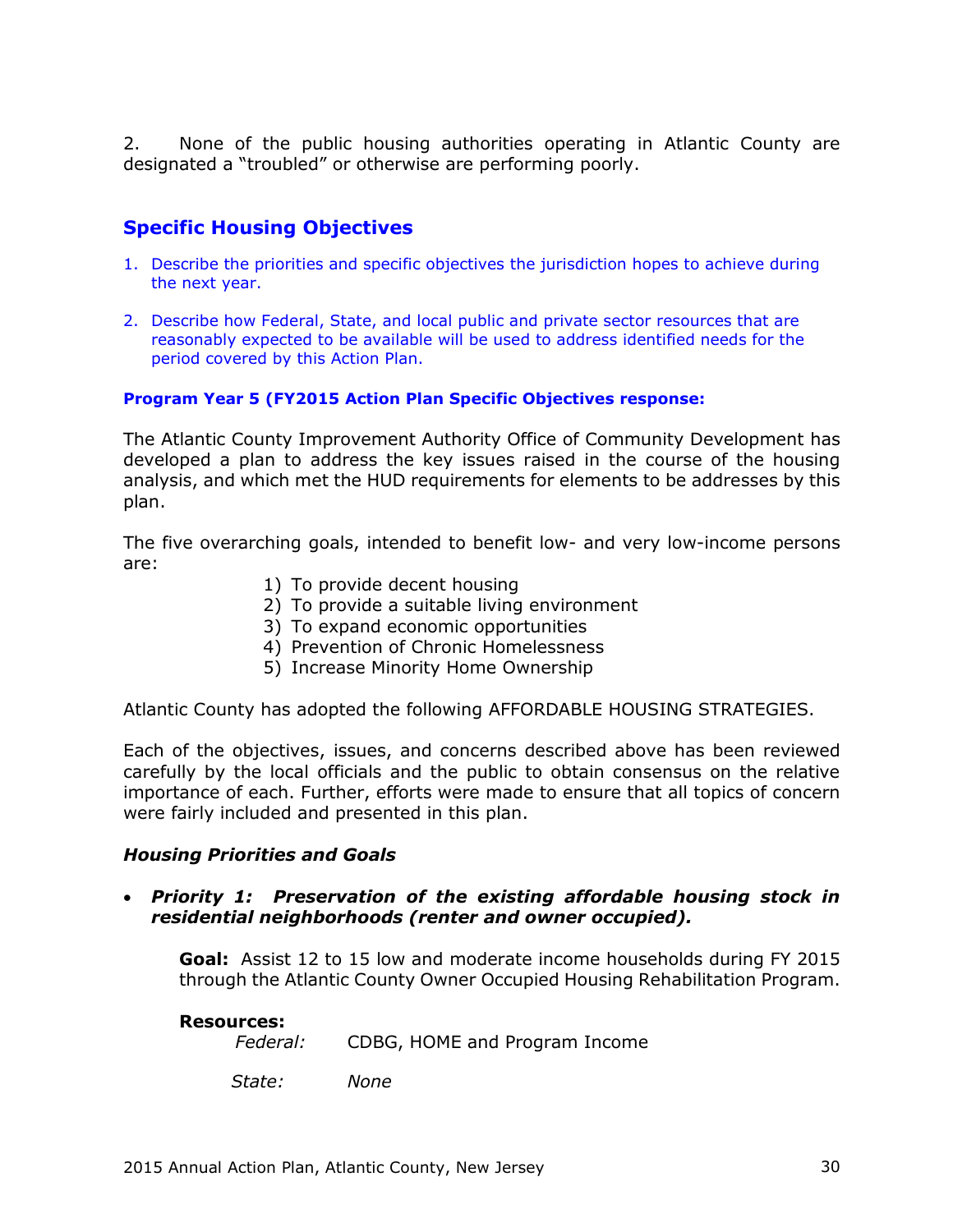### *Other Local: None*

### **Description and Proposed Accomplishments**:

The County and some municipal partners will continue their Owner-Occupied Housing Rehabilitation Programs, which provide financial assistance to low and moderate income homeowners. The financial assistance is provided for the repair or rehabilitation of substandard housing to meet local building codes and Section 8 Housing Quality Standards, and to ensure safe and sanitary living conditions. Approximately \$206,000 is anticipated to be made available for these programs, with \$124,594 coming from HOME, \$56,410 from CDBG and \$25,000 from HOME Program Income derived from recaptured housing rehabilitation loan proceeds.

**Geographic Distribution:** All of the funding provided for this program will first come first serve Countywide.

#### **Proposed Budget: Owner Occupied Rehab**

FY2015: \$149,000 (CDBG, HOME & Program Income) – includes municipal CDBG allocations to Absecon, Corbin City and Port Republic

#### **Proposed Beneficiaries:**

FY 2015: 12-15 households

### *Priority 2: Increase homeownership for lower income households through homebuyer assistance, new construction and/or Rehab/Sale*

**Goal 1**: Assist 21 lower income households to achieve homeownership.

**Goal 2:** Assist CHDO and other non-profit housing developers to create at least 1 new affordable housing unit

#### **Resources**:

| Federal: | HOME                                                |
|----------|-----------------------------------------------------|
| State:   | Several potential, depending on project selection   |
| Local:   | Financial Institutions and Non-profit Organizations |

#### **Description and Proposed Accomplishments**:

**Homeownership -** \$200,000 in 2015 HOME Program funding is being set aside to provide homebuyers assistance to low- and moderate-income households. These funds will be used to provide down payment assistance. This program includes active involvement from local banks and mortgage companies that provide permanent mortgage financing for low- and moderate-income homebuyers. Subsidies of up to \$10,000 per household will be allowed. The County anticipates assisting up to 20 low- and moderateincome households in 2015, either current renters or owners, of all family sizes.

**New Construction for Homeownership –** Funding will be allocated to assist CHDO and non-profit organizations to construct affordable housing to be sold to low and moderate income households. The county conservatively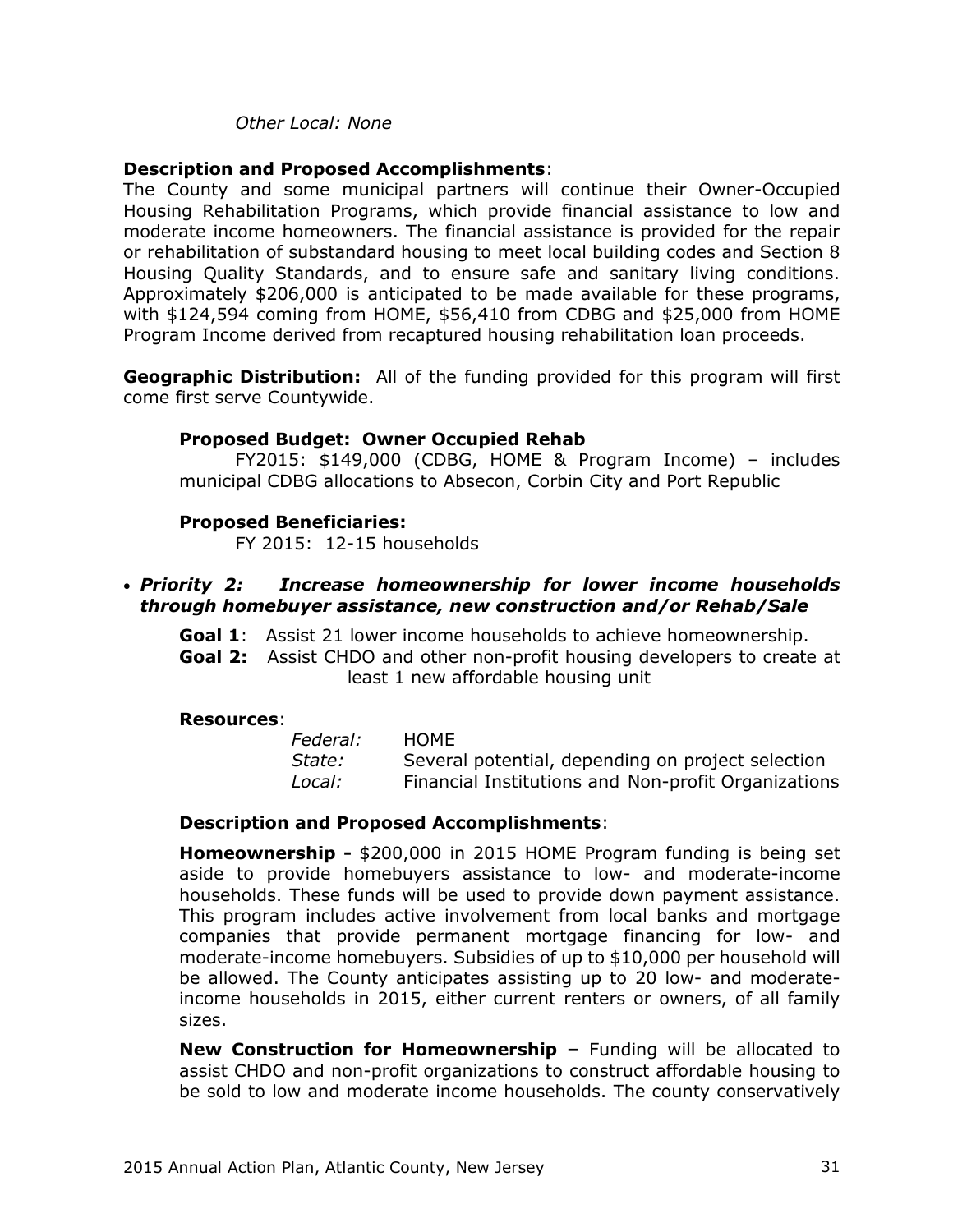estimates the creation of one new affordable homes during the coming fiscal year.

**Geographic Distribution**: These programs are available County-wide.

**Proposed Budget: Homebuyer Assistance**

FY 2015: \$200,000 (HOME)

# **Proposed Beneficiaries:**

FY 2015: 20 households

# **Proposed Budget: New Construction – Sales Housing**

FY 2015: \$64,919 (HOME funds)

### **Proposed Beneficiaries:**

FY 2014: 1 household

# **Specific Homeless Prevention Elements**

- 1. Sources of Funds—Identify the private and public resources that the jurisdiction expects to receive during the next year to address homeless needs and to prevent homelessness. These include the McKinney-Vento Homeless Assistance Act programs, other special federal, state and local and private funds targeted to homeless individuals and families with children, especially the chronically homeless, the HUD formula programs, and any publicly-owned land or property. Please describe, briefly, the jurisdiction's plan for the investment and use of funds directed toward homelessness.
- 2. Homelessness—In a narrative, describe how the action plan will address the specific objectives of the Strategic Plan and, ultimately, the priority needs identified. Please also identify potential obstacles to completing these action steps.
- 3. Chronic homelessness—The jurisdiction must describe the specific planned action steps it will take over the next year aimed at eliminating chronic homelessness by 2012. Again, please identify barriers to achieving this.
- 4. Homelessness Prevention—The jurisdiction must describe its planned action steps over the next year to address the individual and families with children at imminent risk of becoming homeless.
- 5. Discharge Coordination Policy—Explain planned activities to implement a cohesive, community-wide Discharge Coordination Policy, and how, in the coming year, the community will move toward such a policy.

#### **Program Year 5 (2015) Specific Homeless Prevention Element response:**

The County's strategy for implementing its homelessness program is a multi-faceted approach to the problem, focusing on the prevention of homelessness and the provision of emergency services for homeless persons and families.

The strategy for eliminating chronic homelessness flows from the priorities described in the Consolidated Plan. Treating the homeless and providing the means and support necessary to make the transition to permanent housing and independent living are all a part of the efforts and programs in place in the County. The institutions and structure to properly address this issue are in place.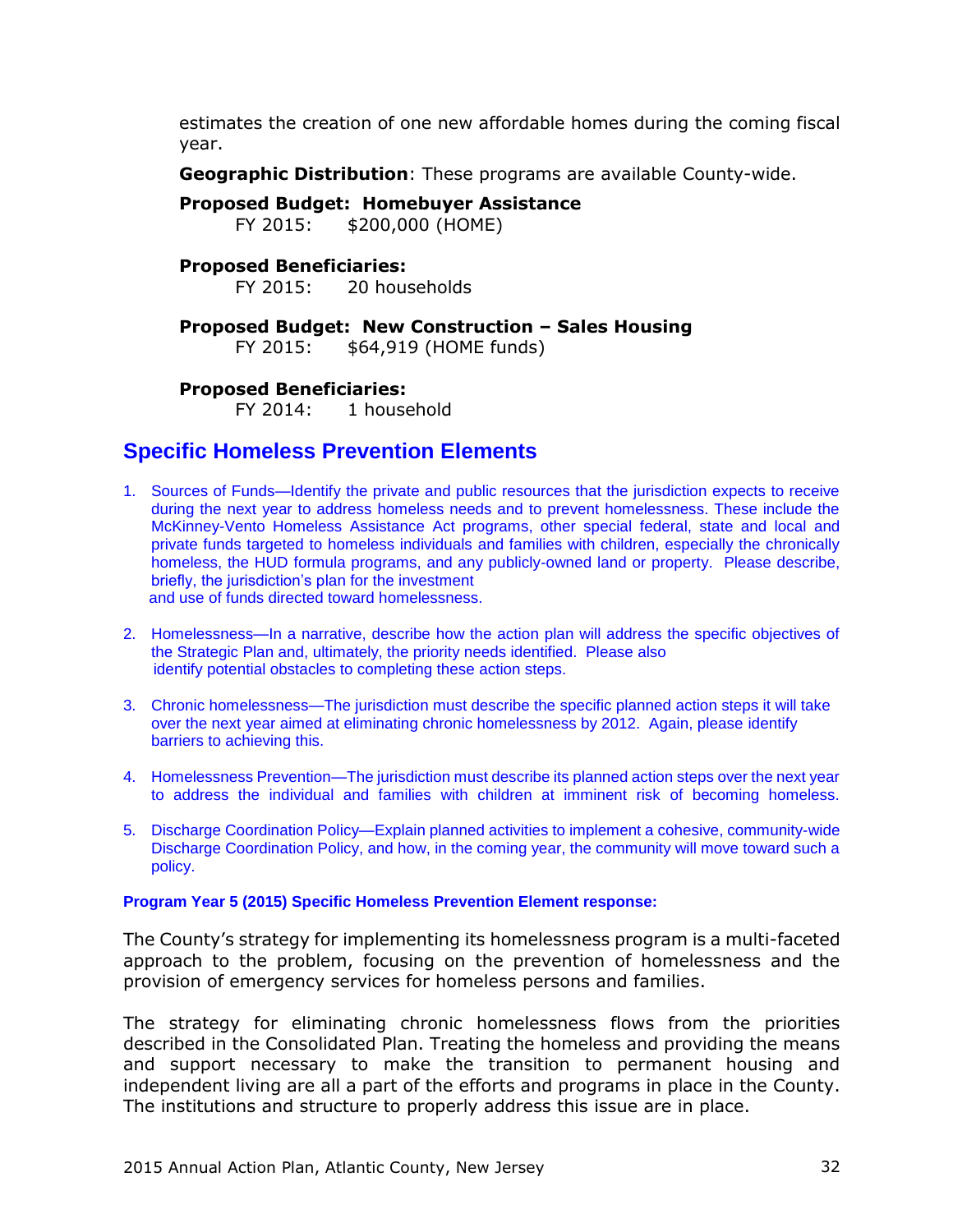The prevention of homelessness is a key element in our efforts. By providing rehabilitation assistance and referral services for low-income households the County aims to prevent the conditions that would precipitate homelessness.

The County plans to employ the resources of the CDBG program, the HOME program, the Workforce Investment Board, the municipal housing authorities, the County Board of Social Services, and a number of not-for-profit service providers to achieve our goals.

The five-year goal is to make significant steps in eliminating the sources of homelessness by providing not only emergency assistance to the homeless, but also by providing assistance to very low- and low-income households that are threatened by homelessness. The objective is to assist low-income households or individuals who are homeless or in danger of becoming homeless with housing rehabilitation funds, emergency repair funds and other forms of emergency assistance.

Less than 2 years ago, the Atlantic County Continuum of Care created a new Board and adopted new by-laws for operation. Staff support will still be provided by the Atlantic County Department of Family and Community Development. To implement the 10 year Plan to End Homelessness, which was approved in 2012, a new single point of entry was developed. The Atlantic Homeless Alliance, composed of the Atlantic County Department of Welfare, Jewish Family Services and the Pleasantville Housing Authority began operation in February 2014. The SPOE will employ eleven staff to facilitate the coordination of care of those who present as homeless in Atlantic County. This should lead to more effective efforts to divert from homelessness and to rapidly re-house individuals who present to the system.

The Five Year Consolidated Plan was coordinated with the Plan to End Homelessness planning effort. Extensive outreach was conducted on the homeless planning effort in order to accurately count the number of homeless in Atlantic County and to devise strategies that would address needs of the homeless in the County. The Continuum of Care has a committee that is actively working on strategies to address discharge planning from local institutions.

# **Antipoverty Strategy**

Describe the actions that will take place during the next year to reduce the number of poverty level families.

### **Program Year 5 – (FY 2015) Action Plan Antipoverty Strategy response:**

Poverty is often a difficult situation from which to escape and is a significant concern in Atlantic County.

The County's anti-poverty strategy is linked to economic programs provided by a variety of entities, including the Atlantic County Improvement Authority, Casino Reinvestment Development Agency (CRDA), Workforce Investment Board and more. The objective of poverty reduction requires programming for job readiness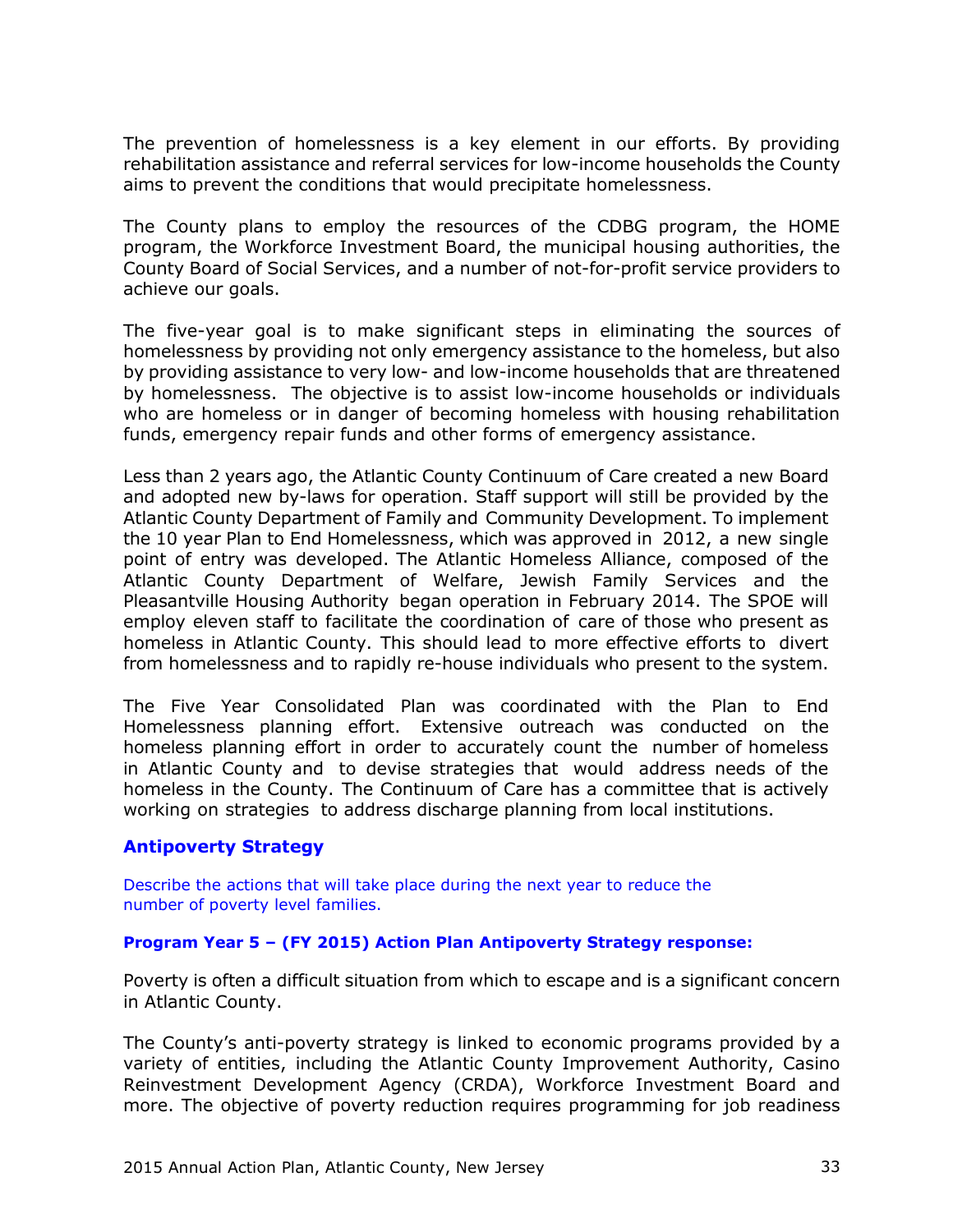areas, including job training and placement, supportive public services, education and basic skills development. The overriding principle however is to create new jobs and opportunities for households with incomes below the poverty level. It is only through comprehensive, coordinated strategies that nurture skills and provide opportunities to gain and retain employment and thus improve the quality of life, that people can improve their situation.

It is anticipated that current efforts will continue during the 2015 program year. In addition, Atlantic County has applied to add another tool for economic development. Specifically, the County is looking to implement a business loan program funded by a Section 108 loan from HUD. The program's objective would be to add jobs to a county severely impacted by recent, dramatic contraction of the casino industry.

# **Community Development**

- 1. Identify the jurisdiction's priority non-housing community development needs eligible for assistance by CDBG eligibility category specified in the Community Development Needs Table (formerly Table 2B), public facilities, public improvements, public services and economic development.
- 2. Identify specific long-term and short-term community development objectives (including economic development activities that create jobs), developed in accordance with the statutory goals described in section 24 CFR 91.1 and the primary objective of the CDBG program to provide decent housing and a suitable living environment and expand economic opportunities, principally for low- and moderate-income persons. \*Note: Each specific objective developed to address a priority need, must be identified by number and contain proposed accomplishments, the time period (i.e., one, two, three, or more years), and annual program year numeric goals the jurisdiction hopes to achieve in quantitative terms, or in other measurable terms as identified and defined by the jurisdiction.

### **Program Year 5 (2015) Action Plan Community Development response:**

The primary objectives of the County's non-housing community development activities are the provision of a suitable living environment and the expansion of economic opportunity for low and moderate income persons. Accomplishing these will take a wide range of programs and activities.

Non-housing Community Development needs and priorities were identified in the course of preparing the 2011-2015 Consolidated Plan through consultation with local municipalities, organizations and residents. The County has considered the many and varied needs, and the funding and project selection process for this Annual Action Plan reflect the input and weighing of needs and requests in light of the overall objective.

In addition the County has established the following objectives to provide a ranking and to integrate economic, physical, environmental, community and human development objectives in a comprehensive fashion. These objectives provide for significant change and improvement in our County in light of public input and visions of our future. These objectives are:

1. To provide high quality public facilities, such as parks, Senior Centers and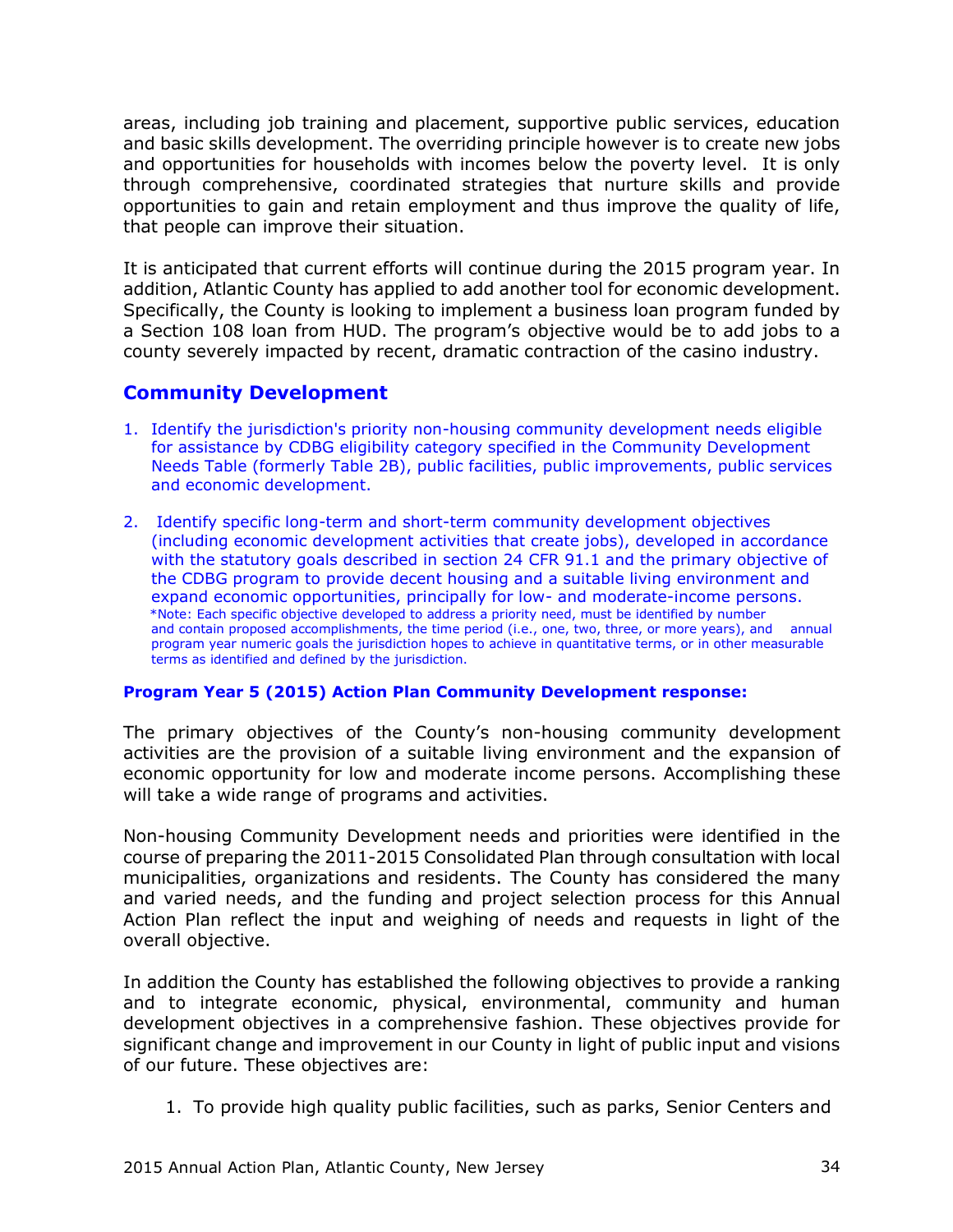community centers to low and moderate income persons and to provide adequate public improvements, such as streets, sidewalks and sewer, in low and moderate income neighborhoods.

- 2. To promote economic development activities as a means to provide job opportunities and economic growth, and to reverse economic decline, especially for low and moderate income households
- 3. To conserve and renew older neighborhoods and to improve citizens living environment, including security and safety
- 4. To eliminate barriers to the use of public facilities and infrastructure by elderly and disabled residents
- 5. To limit the impact of blighted properties on our communities

This FY 2015 Annual Action Plan clearly defines each specific objective and provides detailed information in the Table 3C forms that follow.

The primary obstacle to meeting underserved needs is a lack of funds. There are many needs in all of the areas - public facilities, public services, infrastructure, and economic development – and municipal resources go only so far. The development of more and better jobs for low and moderate income persons would help reduce the scale or scope of needs as well.

The Strategic Plan covers a period of five years and addresses the highest priority of activities in a number of categories. The non-housing categories include Public Infrastructure Improvements, Public Facility Improvements and Economic Development, as well as Planning and Administration.

An examination of annual allocation of CDBG funds will show that the County has always emphasized expenditures which would remain a sound investment over time. Rehabilitation of housing and public facilities and infrastructure as well as addressing accessibility issues have been constant priorities.

The Five-Year Consolidated Plan provided a detailed description of the non-housing community development needs. This Annual Action Plan furthers the goals of the Consolidated Plan and builds on the accomplishments of the program's prior years.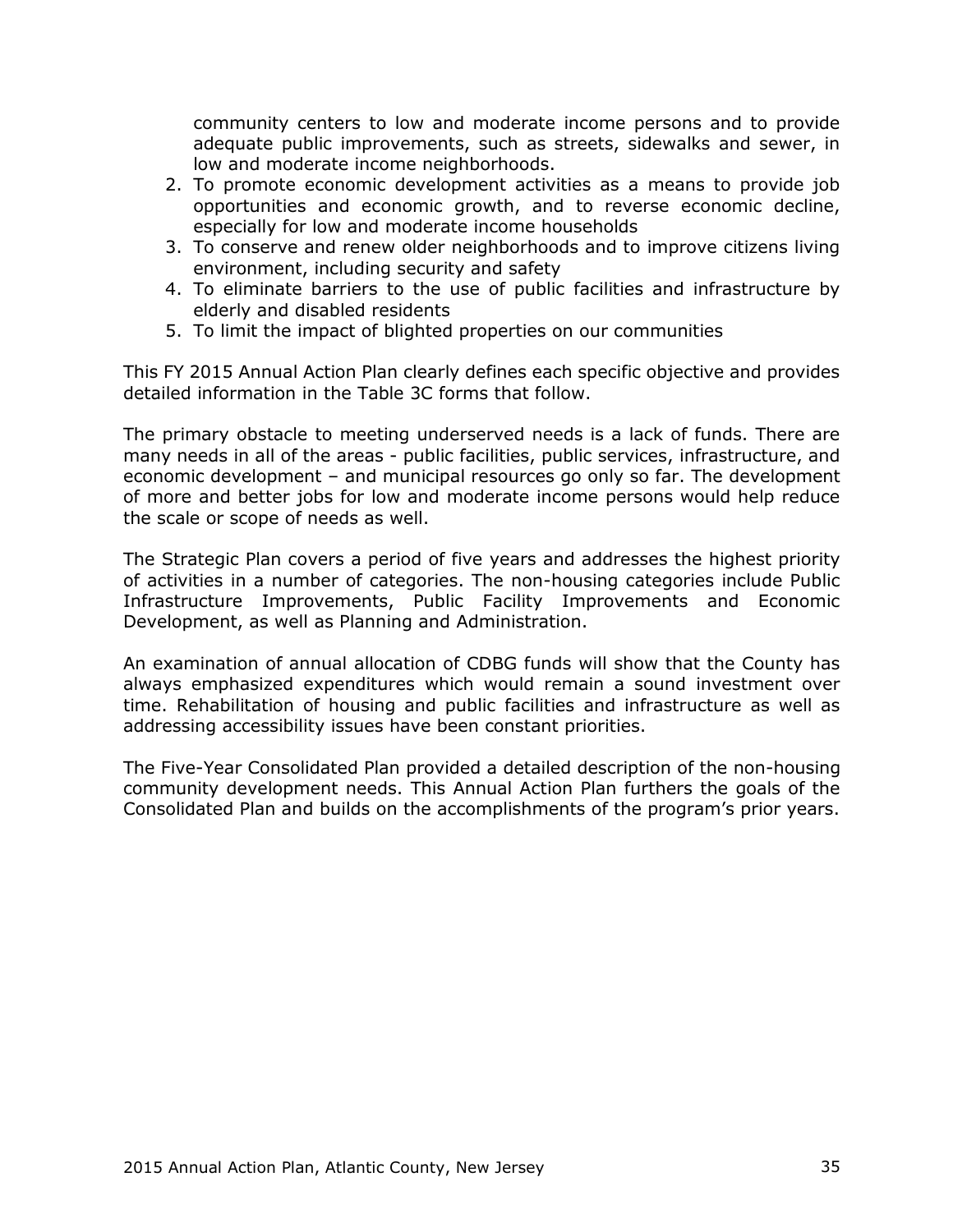# **Housing Opportunities for People with AIDS**

- 1. Provide a Brief description of the organization, the area of service, the name of the program contacts, and a broad overview of the range/ type of housing activities to be done during the next year.
- 2. Report on the actions taken during the year that addressed the special needs of persons who are not homeless but require supportive housing, and assistance for persons who are homeless.
- 3. Evaluate the progress in meeting its specific objective of providing affordable housing, including a comparison of actual outputs and outcomes to proposed goals and progress made on the other planned actions indicated in the strategic and action plans. The evaluation can address any related program adjustments or future plans.
- 4. Report on annual HOPWA output goals for the number of households assisted during the year in: (1) short-term rent, mortgage and utility payments to avoid homelessness; (2) rental assistance programs; and (3) in housing facilities, such as community residences and SRO dwellings, where funds are used to develop and/or operate these facilities. Include any assessment of client outcomes for achieving housing stability, reduced risks of homelessness and improved access to care.
- 5. Report on the use of committed leveraging from other public and private resources that helped to address needs identified in the plan.
- 6. Provide an analysis of the extent to which HOPWA funds were distributed among different categories of housing needs consistent with the geographic distribution plans identified in its approved Consolidated Plan.
- 7. Describe any barriers (including non-regulatory) encountered, actions in response to barriers, and recommendations for program improvement.
- 8. Please describe the expected trends facing the community in meeting the needs of persons living with HIV/AIDS and provide additional information regarding the administration of services to people with HIV/AIDS.
- 9. Please note any evaluations, studies or other assessments that will be conducted on the local HOPWA program during the next year.

#### **Specific HOPWA Objectives**

Describe how Federal, State, and local public and private sector resources that are reasonably expected to be available will be used to address identified needs for the period covered by the Action Plan.

#### **Program Year 5 (2014) Housing Opportunities for People with AIDS response:**

Atlantic County does not receive HOPWA funding.